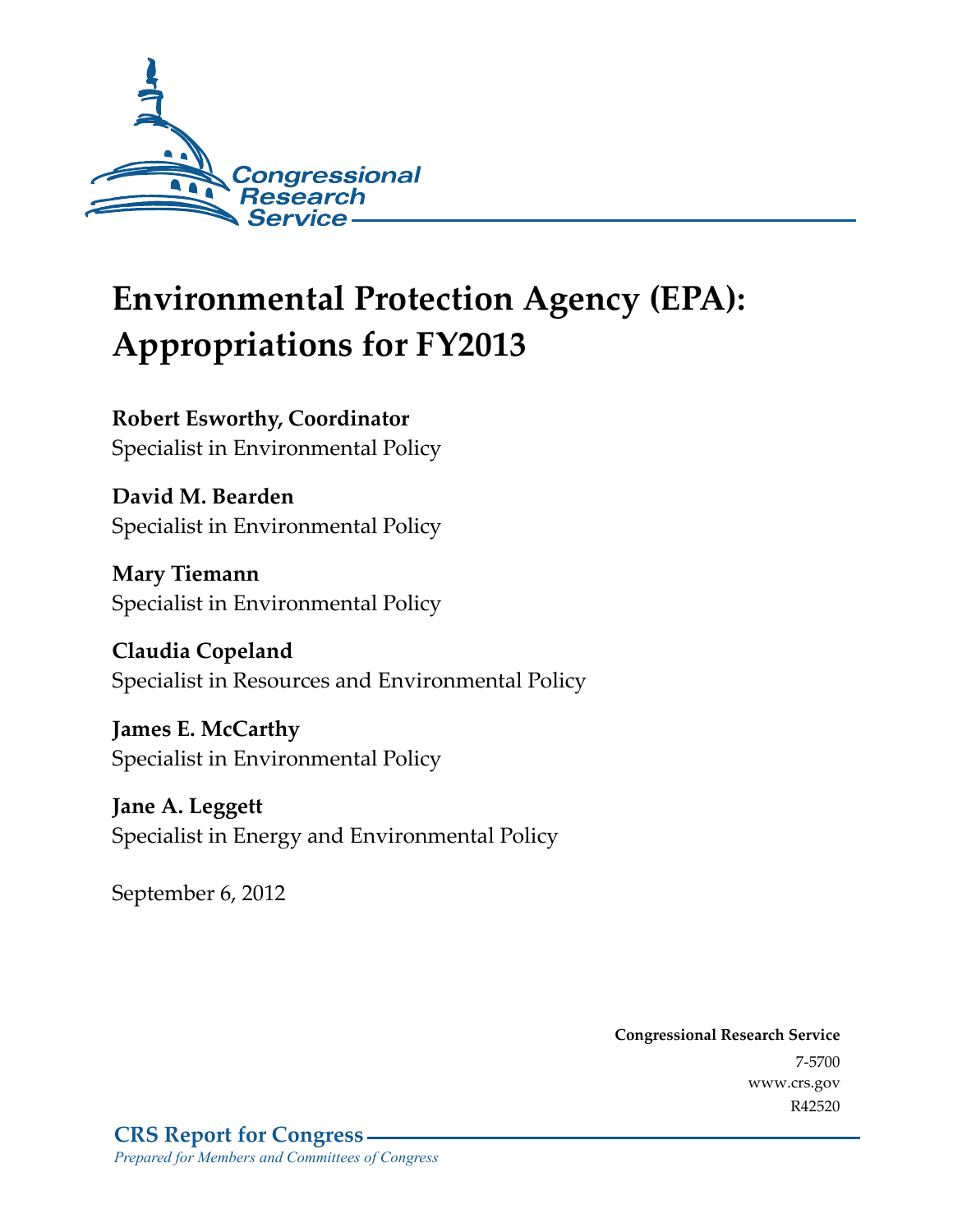## **Summary**

As reported July 10, 2012, by the House Committee on Appropriations, Title II of H.R. 6091, the Interior, Environment, and Related Agencies Act, 2013, included a total of \$7.06 billion for the Environmental Protection Agency (EPA) for FY2013, \$1.28 billion (15.5%) below the President's FY2013 request of \$8.34 billion, and \$1.39 billion (16.5%) below the FY2012 enacted appropriation of \$8.45 billion. Although the House committee-reported bill proposed an overall decrease for EPA, it included both decreases and increases in funding for many individual programs and activities in the eight appropriations accounts that fund the agency compared with the FY2013 requested and FY2012 enacted levels. Since FY2006, Congress has funded EPA accounts within the Interior, Environment, and Related Agencies appropriations.

The House committee-reported bill would decrease funding for seven of the eight EPA appropriations accounts compared to the President's FY2013 request, and for six of the accounts relative to FY2012 enacted levels. The largest decrease in H.R. 6091 as reported was for the State and Tribal Assistance Grants (STAG) account: \$2.60 billion for FY2013, compared to \$3.36 billion requested (23% decrease) and \$3.61 billion for FY2012 (28% decrease). This account consistently contains the largest portion of the agency's funding among the eight accounts. The majority of the proposed decrease is attributed to a combined \$507.0 million reduction in funding for grants that provide financial assistance to states to help capitalize Clean Water and Drinking Water State Revolving Funds (SRFs). Respectively, these funds finance local wastewater and drinking water infrastructure projects. H.R. 6091 as reported included \$689.0 million for Clean Water SRF capitalization grants and \$829.0 million for Drinking Water SRF capitalization grants, compared to \$1.18 billion and \$850.0 million requested for FY2013, and \$1.47 billion and \$917.9 million appropriated for FY2012, respectively.

The STAG account also includes funds to support "categorical" grant programs. States and tribes use these grants to support the day-to-day implementation of environmental laws, such as monitoring, permitting and standard setting, training, and other pollution control and prevention activities, and these grants also assist multimedia projects. The \$994.0 million total included for FY2013 for categorical grants in H.R. 6091 as reported is \$208.4 million less than the \$1.20 billion requested for FY2013, and \$94.8 million below the \$1.09 billion FY2012 enacted amount.

Other prominent issues that have received attention within the context of EPA appropriations include the level of funding for implementing certain air pollution control requirements including greenhouse gas emission regulations, climate change research and related activities, cleanup of hazardous waste sites under the Superfund program, cleanup of sites that tend to be less hazardous (referred to as brownfields), and cleanup of petroleum from leaking underground tanks. Funding needs for the Great Lakes Restoration Initiative, and for the protection and restoration of the Chesapeake Bay and other geographic-specific water programs, also have received attention.

In addition to funding priorities among the many pollution control programs and activities, several recent and pending EPA regulatory actions continue to be controversial in the FY2013 appropriations. H.R. 6091 as reported included a number of provisions similar to those considered in the FY2012 appropriations debate (some of which were adopted for FY2012) that would restrict the use of funding for the development, implementation, and enforcement of certain regulatory actions that cut across the various pollution control statutes' programs and initiatives.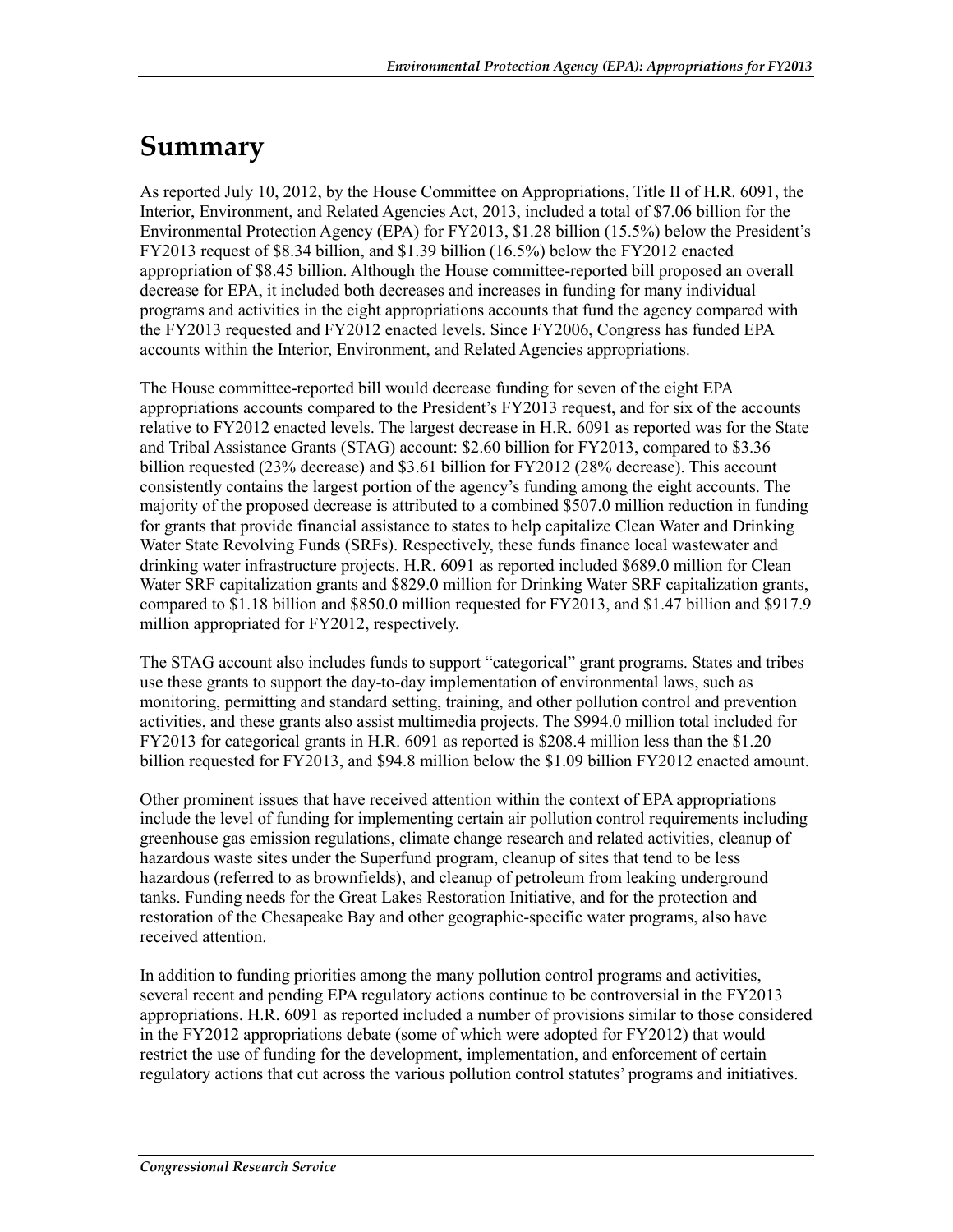# **Contents**

## **Figures**

| Figure 1. EPA FY2013 Appropriations Reported by Account Requested and as Proposed |  |
|-----------------------------------------------------------------------------------|--|
| Figure A-1. EPA Discretionary Budget Authority FY1976-FY2012 and                  |  |
| Figure A-2. EPA's Authorized Full Time Equivalent (FTE) Employment Ceiling,       |  |

## **Tables**

| Table 1. Appropriations for the Environmental Protection Agency: FY2010-FY2012<br>Enacted, the President's FY2013 Budget Request, and House Committee-Reported                                                                             | $\sim$ |
|--------------------------------------------------------------------------------------------------------------------------------------------------------------------------------------------------------------------------------------------|--------|
| Table 2. Appropriations for Clean Water and Drinking Water State Revolving Fund (SRF)<br>Capitalization Grants: FY2010-FY2012 Enacted, Proposed for FY2013 in the<br>President's Budget Request and House Committee-Reported H.R. 6091  12 |        |
| Table 3. Appropriations for Categorical Grants within the State and Tribal Assistance<br>Grants (STAG) Account: FY2010-FY2012 Enacted, Proposed for FY2013 in the<br>President's Budget Request and House Committee-Reported H.R. 6091  16 |        |
| Table 4. Appropriations for Selected EPA Air Quality Research and Implementation<br>Activities by Account: FY2010-FY2012 Enacted, Proposed for FY2013 in the<br>President's Budget Request and House Committee-Reported H.R. 6091  21      |        |
| Table 5. Appropriations for the Hazardous Substance Superfund Account: FY2010-<br>FY2012 Enacted, and Proposed for FY2013 in the President's Budget Request and                                                                            | 25     |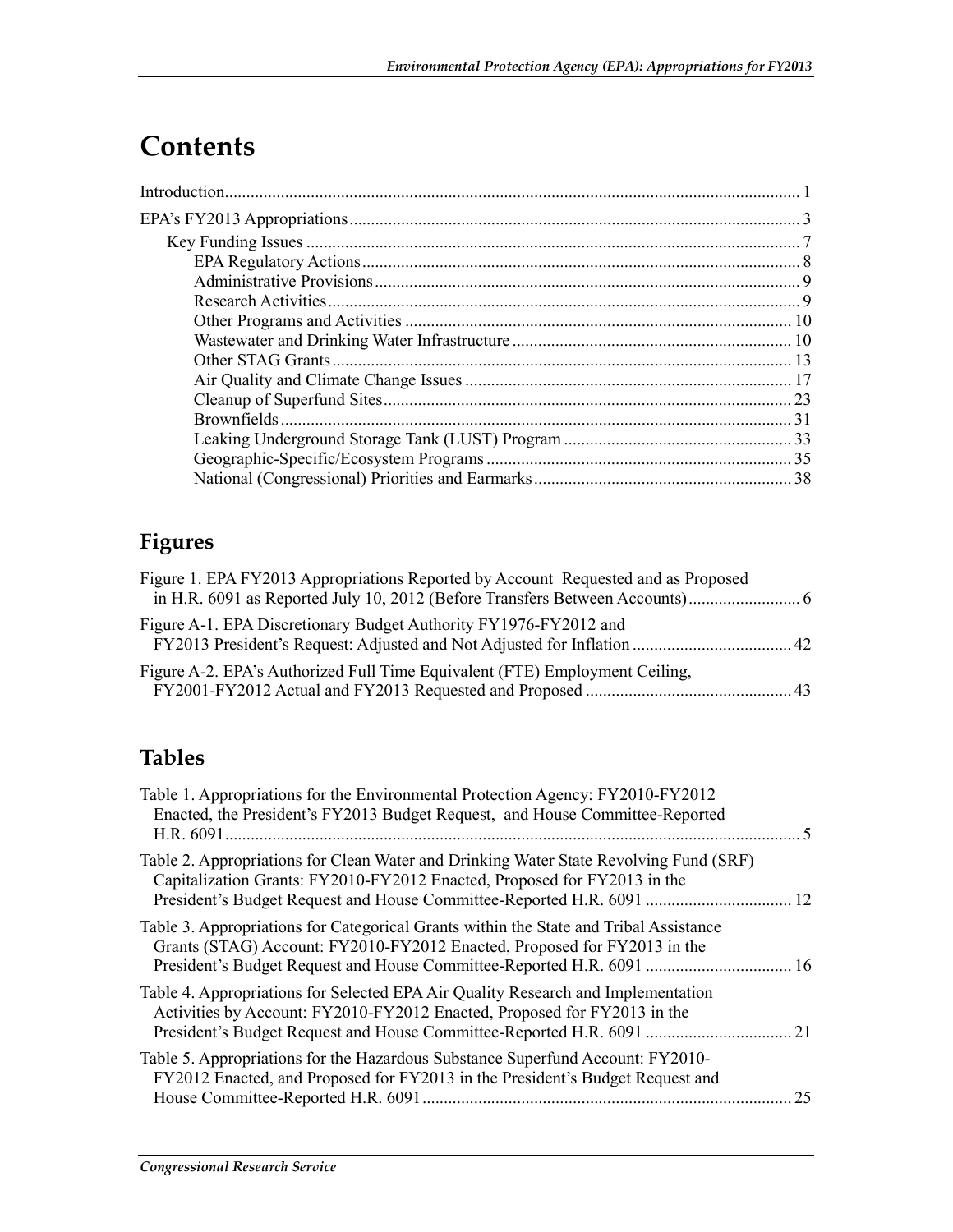| Table 6. Appropriations for EPA's Brownfields Program: FY2010-FY2012 Enacted, and<br>Proposed for FY2013 in the President's Budget Request and House Committee-         | 32 |
|-------------------------------------------------------------------------------------------------------------------------------------------------------------------------|----|
| Table 7. Appropriations for the Leaking Underground Storage Tank Trust Fund Program<br>Account: FY2010-FY2012 Enacted, Proposed for FY2013 in the President's Budget    |    |
| Table 8. Appropriations for Selected Geographic-Specific/Ecosystem Programs: FY2010-<br>FY2012 Enacted, Proposed for FY2013 in the President's Budget Request and House |    |
| Table A-1. Appropriations for the Environmental Protection Agency:<br>FY2008-FY2012 Enacted, and Proposed for FY2013 in the President's Budget                          |    |
|                                                                                                                                                                         |    |
| Table C-1. EPA Air Quality, Climate Change, and Greenhouse Gas Emissions Program                                                                                        |    |
|                                                                                                                                                                         |    |
|                                                                                                                                                                         |    |
|                                                                                                                                                                         |    |
|                                                                                                                                                                         |    |
|                                                                                                                                                                         |    |

## **Appendixes**

| Appendix C. Selected Provisions Contained in House Committee-Reported H.R. 6091 |      |
|---------------------------------------------------------------------------------|------|
|                                                                                 | - 46 |

## **Contacts**

|--|--|--|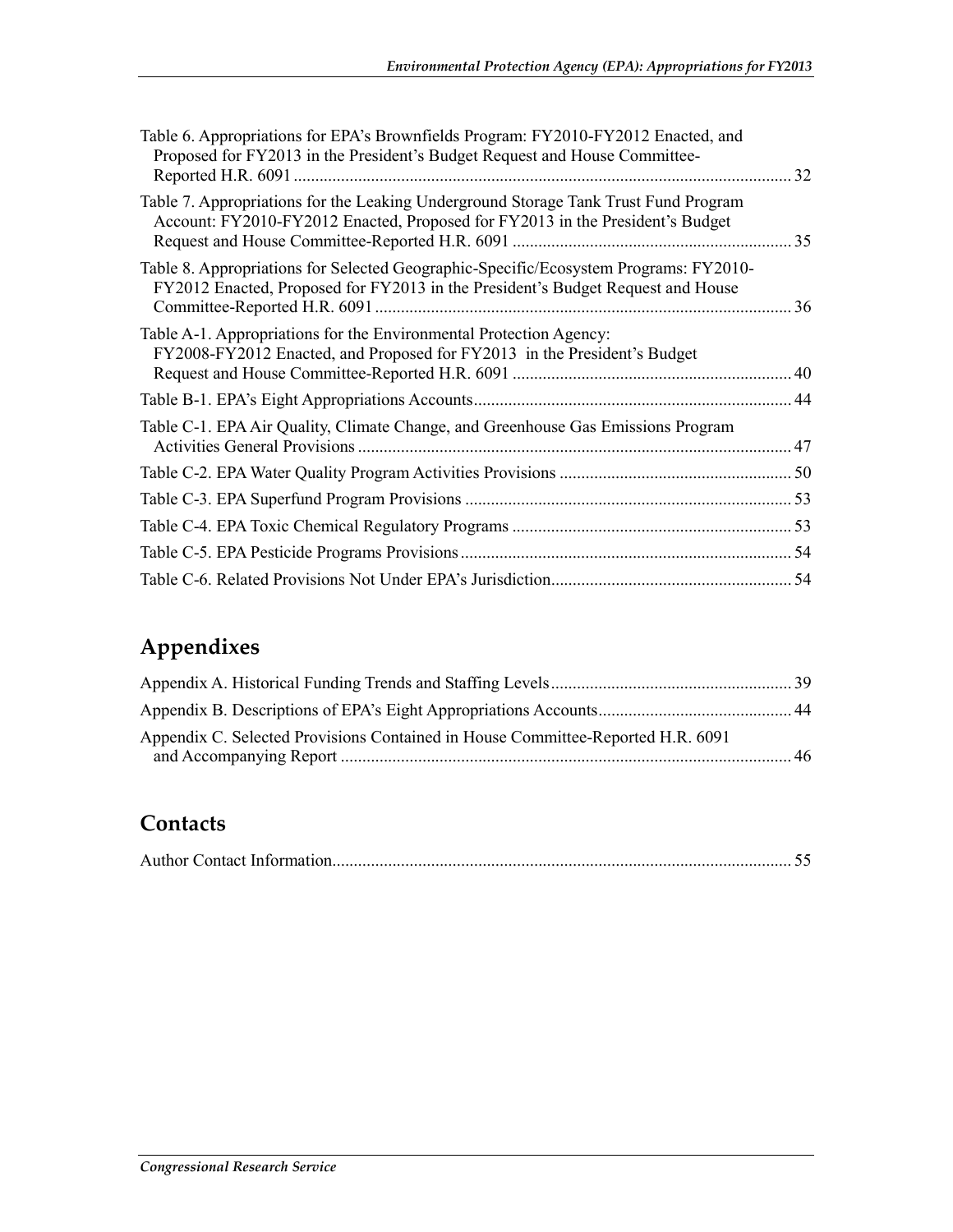## **Introduction**

The House Committee on Appropriations reported the Interior, Environment, and Related Agencies Act, 2013, (H.R. 6091, H.Rept. 112-589), on July 10, 2012. Title II of the House committee-reported bill included a total of \$7.06 billion for the Environmental Protection Agency (EPA) for FY2013, \$1.29 billion (15.5%) less than the President's FY2013 request of \$8.34 billion, and \$1.39 billion (16.5%) less than the \$8.45 billion (including applicable rescissions<sup>1</sup>) enacted by Congress in the Consolidated Appropriations Act, 2012 (P.L. 112-74). The Senate committee has not yet introduced a bill.

Established in 1970 to consolidate federal pollution control responsibilities that had been divided among several federal agencies, EPA's responsibilities grew significantly as Congress enacted and later amended an increasing number of environmental laws as well as major amendments to these statutes. EPA's appropriations support the agency's primary responsibilities including the regulation of air quality, water quality, pesticides, and toxic substances; the management and disposal of solid and hazardous wastes; and the cleanup of environmental contamination. EPA also awards grants to assist states and local governments in complying with federal requirements to control pollution, and to help fund the implementation and enforcement of federal regulations delegated to the states. The adequacy of federal funds to assist states with these responsibilities has become a more contentious issue over time, as state revenues and spending generally have declined under recent economic conditions.

Since FY2006, Congress has funded EPA programs and activities within the Interior, Environment, and Related Agencies appropriations bill. $<sup>2</sup>$  In the annual budget resolution that is</sup> intended to guide the annual appropriations process, EPA is included within Budget Function 300 for Natural Resources and Environment, along with the Department of the Interior and other agencies. The budget resolution establishes policies and assumptions for spending and revenue for each of the federal budget functions, but the discretionary funding made available to an agency for obligation is determined in the annual appropriations process itself. $3$ 

The statutory authorization of appropriations for many of the programs and activities administered by EPA has expired, but Congress has continued to fund them through the appropriations process. Although House and Senate rules generally do not allow the appropriation of funding that has not been authorized, these rules are subject to points of order and are not selfenforcing. Congress may appropriate funding for a program or activity for which the authorization of appropriations has expired, if no Member raises a point of order, or the rules are waived for consideration of a particular bill. Congress typically has done so to continue the

<sup>&</sup>lt;sup>1</sup> Title IV, Division E of P.L. 112-74, Section 436(a): "Across-the-board Rescissions - There is hereby rescinded an amount equal to 0.16 percent of the budget authority provided for fiscal year 2012 for any discretionary appropriation in titles I through IV of this Act." FY2012 enacted amounts presented in EPA's FY2013 Congressional Budget Justification include the subsequent application of the rescission. The total FY2012 enacted appropriations for the EPA in P.L. 112-74 was \$8.46 billion prior to the across-the-board rescission.

<sup>&</sup>lt;sup>2</sup> During the 109<sup>th</sup> Congress, EPA's funding was moved from the jurisdiction of the House and Senate Appropriations Subcommittees on Veterans Affairs, Housing and Urban Development, and Independent Agencies to the Interior, Environment, and Related Agencies Appropriations Subcommittees beginning with the FY2006 appropriations. This change resulted from the abolition of the House and Senate Appropriations Subcommittees on Veterans Affairs, Housing and Urban Development, and Independent Agencies.

<sup>3</sup> For information on the FY2013 budget resolution, see CRS Report R42362, *The Federal Budget: Issues for FY2013 and Beyond*, by Mindy R. Levit.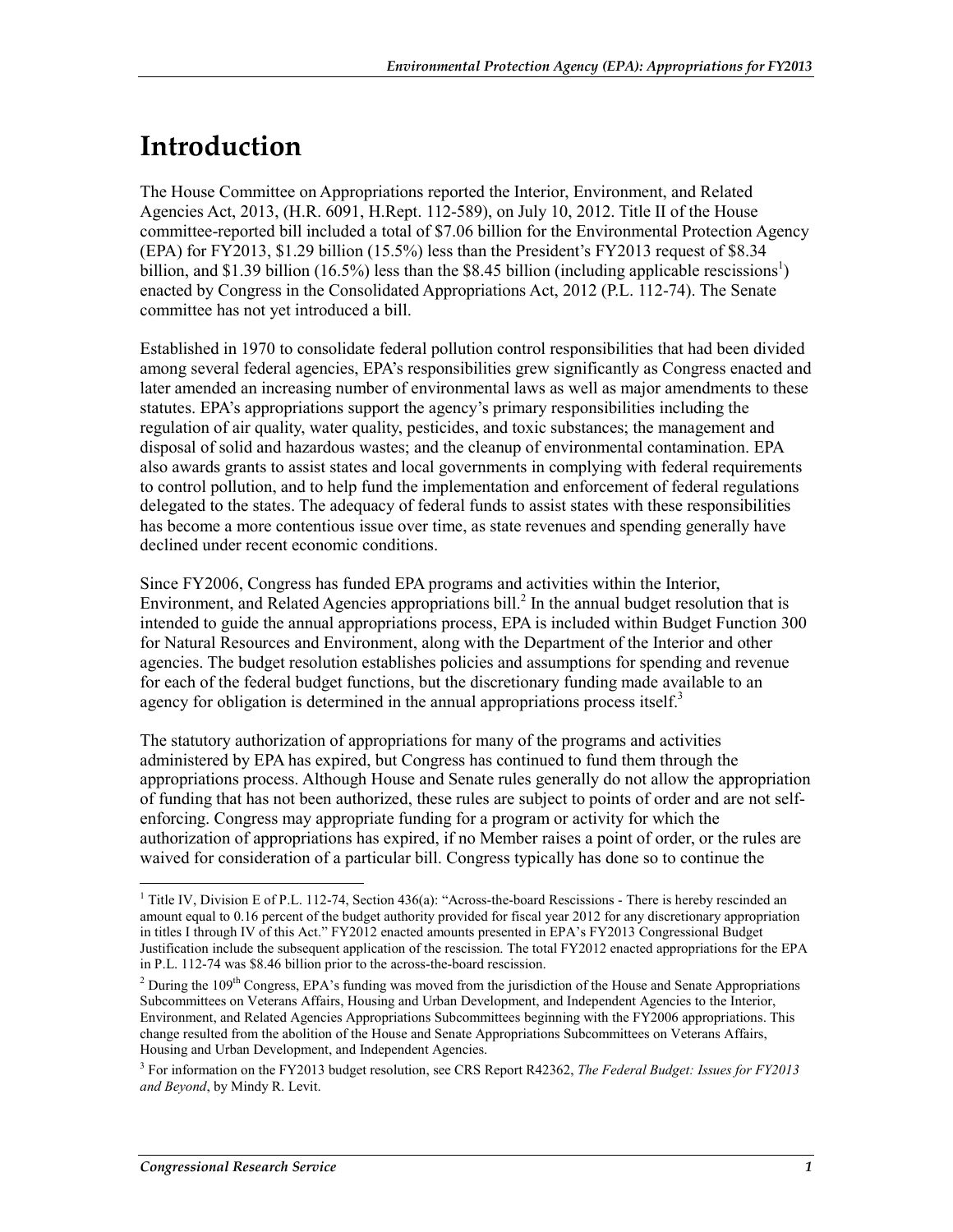appropriation of funding for EPA programs and activities for which the authorization of appropriations has expired, but has also not funded others.<sup>4</sup> For FY2013 for example, the House committee exercised its option to limit funding for unauthorized programs by decreasing or terminating appropriations within the reported bill, including EPA's U.S. Mexico border grant and environmental education grant programs.<sup>5</sup>

In comparison to historical funding levels adjusted for inflation, the total appropriation in H.R. 6091 as reported for EPA is less than appropriations enacted by Congress in most prior fiscal years since the agency was established in FY1970 (see **Appendix A**). EPA's funding over the long term generally has reflected an increase in overall appropriations to fulfill a rising number of statutory responsibilities. Without adjusting for inflation, appropriations enacted for EPA have risen from about \$1.0 billion when the agency was established in FY1970 to a peak of \$14.86 billion in FY2009. The funding level that year included both the \$7.64 billion in "regular" fiscal year appropriations provided in the Omnibus Appropriations Act for FY2009 (P.L. 111-8), and the \$7.22 billion in emergency supplemental appropriations provided in the American Recovery and Reinvestment Act of 2009 (ARRA; P.L. 111-5). **Table A-1** in **Appendix A** provides a history of enacted appropriations (not adjusted for inflation) by EPA appropriations account from FY2008 through FY2012, and includes the House committee-reported H.R. 6091 and the FY2013 President's budget request. **Figure A-1** depicts historical funding trends (adjusted for inflation) for the agency back to FY1976, and **Figure A-2** presents EPA's full-time-equivalent (FTE) employment ceiling for FY2001 through FY2013 (proposed and requested).

In general, the term *appropriations* used in this report refers to total discretionary funds made available to EPA for obligation, including regular fiscal year and emergency supplemental appropriations, as well as any rescissions, transfers, and deferrals in a particular fiscal year, but excludes permanent or mandatory appropriations that are not subject to the annual appropriations process. This latter category of funding constitutes a very small portion of EPA's annual funding. The vast majority of the agency's annual funding consists of discretionary appropriations. Since FY1996, EPA's appropriations have been requested by the Administration and appropriated by Congress within eight statutory appropriations accounts.<sup>6</sup> Appendix B briefly describes the scope and purpose of the activities funded within each of these accounts.

In this report, the House Committee on Appropriations is the primary source for the FY2011 and  $FY2012$  enacted amounts after rescissions,<sup>7</sup> and the  $FY2013$  amounts proposed by the committee and in the President's budget request for FY2013 unless otherwise specified. Additional information regarding the FY2013 request was obtained from the EPA's *FY2013 Justification of* 

<u>.</u>

<sup>&</sup>lt;sup>4</sup> As amended, Section 202(e)(3) of the Congressional Budget and Impoundment Control Act of 1974 requires the Congressional Budget Office (CBO) to report to Congress annually on the enacted appropriations for individual programs and activities for which the authorization of appropriations has expired, and individual programs and activities for which the authorization of appropriations is set to expire in the current fiscal year. The most recent version of this report is available on CBO's website at http://www.cbo.gov/publication/42858.

<sup>&</sup>lt;sup>5</sup> In its report accompanying the proposed FY2013 appropriations, the House committee concluded that no less than 51 agencies and/or programs, comprising nearly \$6.0 billion in the FY2013 appropriations in the reported bill under the Interior, Environment, and Related Agencies Subcommittee's jurisdiction, are "unauthorized" or congressional authorization of appropriation has expired (H.Rept. 112-589, pp. 7-8 and pp. 136-137).

<sup>&</sup>lt;sup>6</sup> Prior to FY1996, Congress appropriated funding for EPA under a different account structure, making it difficult to compare past funding levels by account over the history of the agency.

<sup>&</sup>lt;sup>7</sup> The FY2011 enacted amounts reflect the application of a 0.2% across-the-board rescission included in P.L. 112-10. The FY2012 enacted amounts reflect the 0.16% across-the-board rescission included in P.L. 112-74.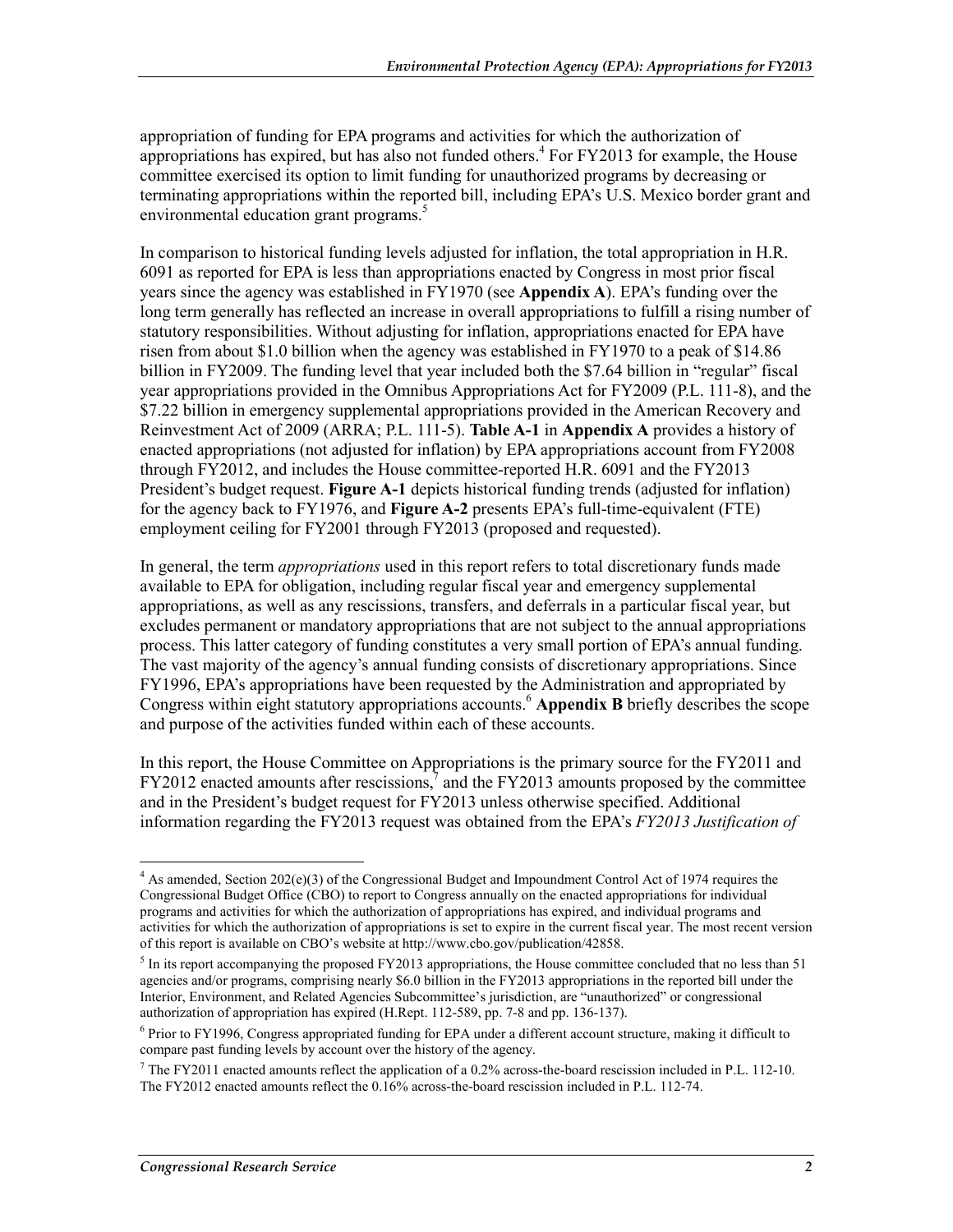*Appropriation Estimates for the Committee on Appropriations* (referred to throughout this report as the EPA FY2013 Congressional Justification),<sup>8</sup> and the President's *Budget of the United States Government, Fiscal Year 2013*, issued by the Office of Management and Budget (OMB).<sup>9</sup> FY2010 enacted appropriations are from the conference report to accompany the Interior, Environment, and Related Agencies Appropriations Act for FY2010 (H.R. 2996, H.Rept. 111- 316, pp. 240–244). With the exception of the historical funding presented in **Figure A-1** in **Appendix A**, the enacted appropriations for prior fiscal years presented throughout this report have not been adjusted for inflation. In some cases, small increases above the prior-year funding level may reflect a decrease in real dollar values when adjusted for inflation.

Funding increases and decreases discussed in more detail in this report generally are calculated based on comparisons between the proposed funding levels reported by the House Appropriations Committee and requested by the President for FY2013, and the enacted FY2012 appropriations. This report also includes references to funding levels enacted for FY2009 for certain EPA programs and activities, including both the regular fiscal year appropriations provided in P.L. 111- 8 and the emergency supplemental appropriations provided in P.L. 111-5, the latter of which is referred to throughout this report as ARRA or Recovery Act funding.

The following sections of this report provide a brief overview of FY2013 funding for EPA as proposed in the House committee-reported bill and contained the President's FY2013 budget request and enacted FY2012 for EPA. The report examines funding levels and relevant issues for selected EPA programs and activities that have received prominent attention. Appropriations are complex, and accordingly not all issues are summarized in this report.<sup>10</sup> Further, the appropriations bills and accompanying committee reports<sup>11</sup> identify funding levels for numerous programs, activities, and subactivities that are beyond the scope of this report.

# **EPA's FY2013 Appropriations**

**Table 1** presents the FY2013 amounts for EPA proposed by the House Appropriations Committee compared to the President's FY2013 budget request, and the FY2012, FY2011, and FY2010 enacted amounts by each of the agency's eight accounts (see detailed descriptions of the appropriations accounts in **Appendix B**). The enacted amounts presented in the table reflect rescissions and supplemental appropriations, where relevant. The table identifies transfers<sup>12</sup> of funds between the appropriations accounts, and funding levels for several program areas within certain accounts that have received prominent attention. **Figure 1** following **Table 1** presents a comparison of the allocation of the total FY2013 appropriations among the agency's eight appropriations accounts as proposed in the House committee-reported bill and the President's budget request.

<sup>8</sup> EPA's *FY2013 Justification of Appropriation Estimates for the Committee on Appropriations*, and other related agency budget documents are available at http://www.epa.gov/ocfo/budget.

<sup>9</sup> The multi-volume set of the President's *Budget of the United States Government, Fiscal Year 2013*, is available at http://www.whitehouse.gov/omb/budget/Overview/.

<sup>&</sup>lt;sup>10</sup> OMB's document for the entire federal budget totals more than 2,000 pages, and EPA's budget justification more than 1,400, and both present an array of funding and programmatic proposals for congressional consideration.

<sup>&</sup>lt;sup>11</sup> The committee reports also generally provide specific direction to the agency in terms of how the funds are to be spent to implement a certain activity.

 $12$  Although H.R. 6091, as reported by the House Appropriations Committee, did not include explicit statutory authority (continued...)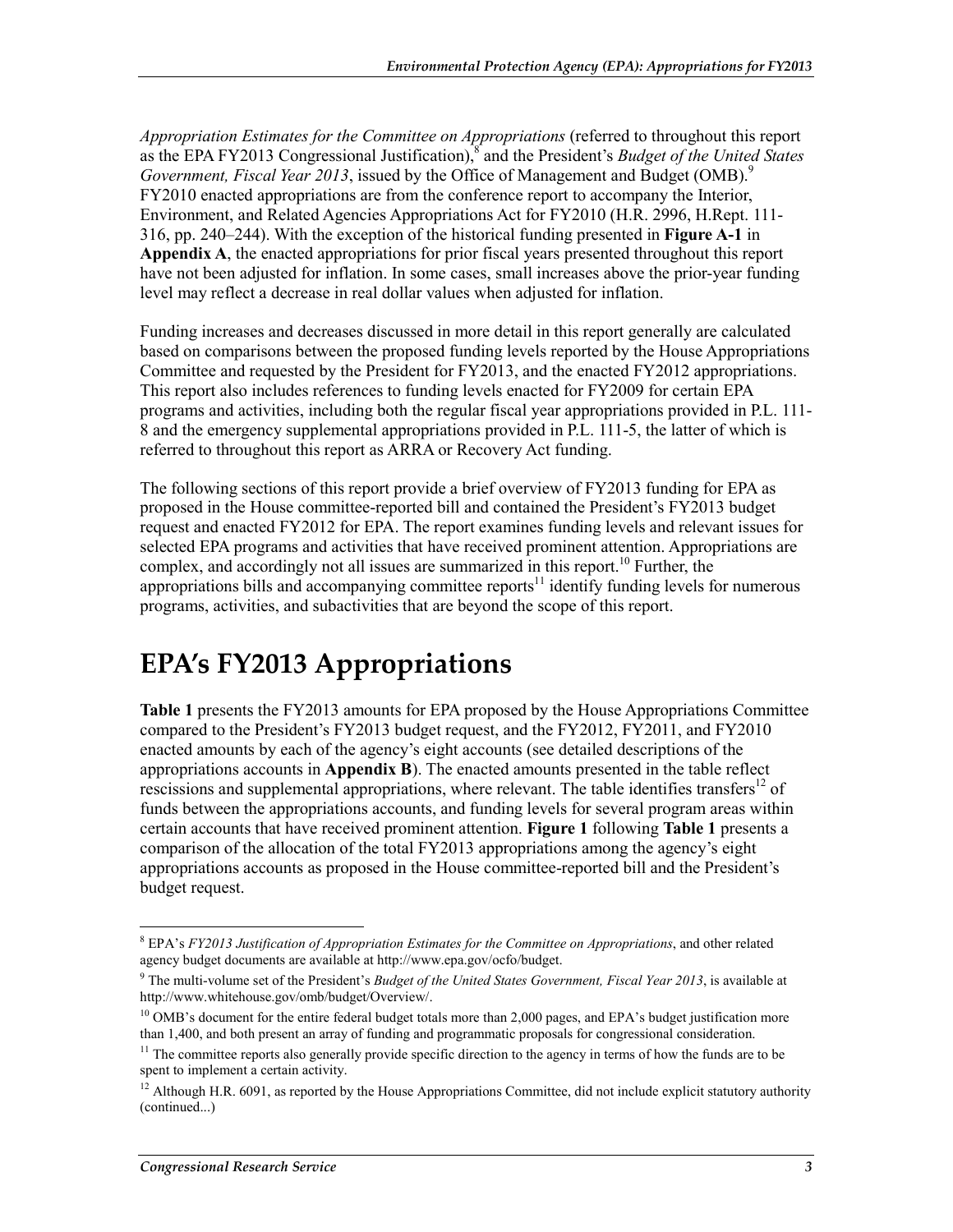H.R. 6091 as reported included \$7.06 billion for EPA for FY2013, 15.5% below the President's FY2013 request of \$8.34 billion, and 16.5% below the FY2012 enacted appropriation of \$8.45 billion provided in the Consolidated Appropriations Act, 2012 (P.L. 112-74). As indicated in **Table 1**, the overall total decrease proposed in the House committee-reported bill for EPA below the President's FY2013 request and FY2012 enacted level results largely from the proposed reductions of \$753.7 million (22.5%) and \$1.01 billion (28.0%), respectively, for the State and Tribal Assistance Grants (STAG) account. Most of the proposed decrease in the STAG account is attributed to a combined \$507.0 million reduction below the FY2013 request and \$866.3 million below FY2012 enacted funding for grants to help capitalize Clean Water and Drinking Water State Revolving Funds (SRFs) (see "Wastewater and Drinking Water Infrastructure" below).

Relative to the FY2013 President's request, the House committee-reported bill included reductions for FY2013 for nearly all other state and tribal grants funded within the STAG account, including most of the "categorical grants." Categorical grants are used by states and tribes to support the day-to-day implementation of federal environmental laws, such as monitoring, permitting and standard setting, training, enforcement, and other pollution control and prevention activities. These grants also assist multimedia projects. House committeeproposed reductions generally would fund these grants at FY2012 levels, with the exception of reductions for a subset of certain grants below the FY2012 enacted level, and an increase above FY2012 for one grant program to support wetlands development (see "Other STAG Grants" below).

Funding in House committee-reported H.R. 6091 for the remaining EPA accounts, with the exception of the Leaking Underground Storage Tank Trust Fund (LUST) account, would be below the FY2013 request. The FY2013 levels proposed in the House committee-reported bill would be below the FY2012 enacted levels for each of EPA's accounts, except for the Office of Inspector General and Buildings and Facilities accounts, which would be the same as the FY2012 enacted amounts. The House committee-reported bill included a variety of decreases and increases in funding for many of the individual programs and activities funded within the eight appropriations accounts compared to the FY2013 requested and FY2012 enacted levels.

In addition to the funding amounts presented by account in **Table 1**, the "Administrative Provisions" for EPA in Title II of H.R. 6091, as reported, included a rescission of \$130.0 million from unobligated balances funded through the STAG account. The FY2012 request proposed a \$30.0 million rescission of prior years' unobligated balances, but did not specify from which account. Similar rescissions of unobligated balances have been included in EPA appropriations since FY2006. For FY2012, Title II of Division E under P.L. 112-74 included a rescission of \$50.0 million from unobligated balances funded through the Hazardous Substance Superfund (\$5.0 million) and STAG (\$45.0 million) accounts.

<sup>(...</sup>continued)

within the Superfund account to transfer funds to the Science and Technology account and the Office of Inspector General account, the committee's report on the bill did recommend funding within the Superfund account for the activities that had been supported by these transfers in past years (Research, and Audits, Evaluations, and Investigations). In its report, the committee continued to present these amounts as transfers, which would appear to presume that EPA would have some other authority to execute the transfers, as transfers from one account to another generally must be authorized in law (31 U.S.C. §1532).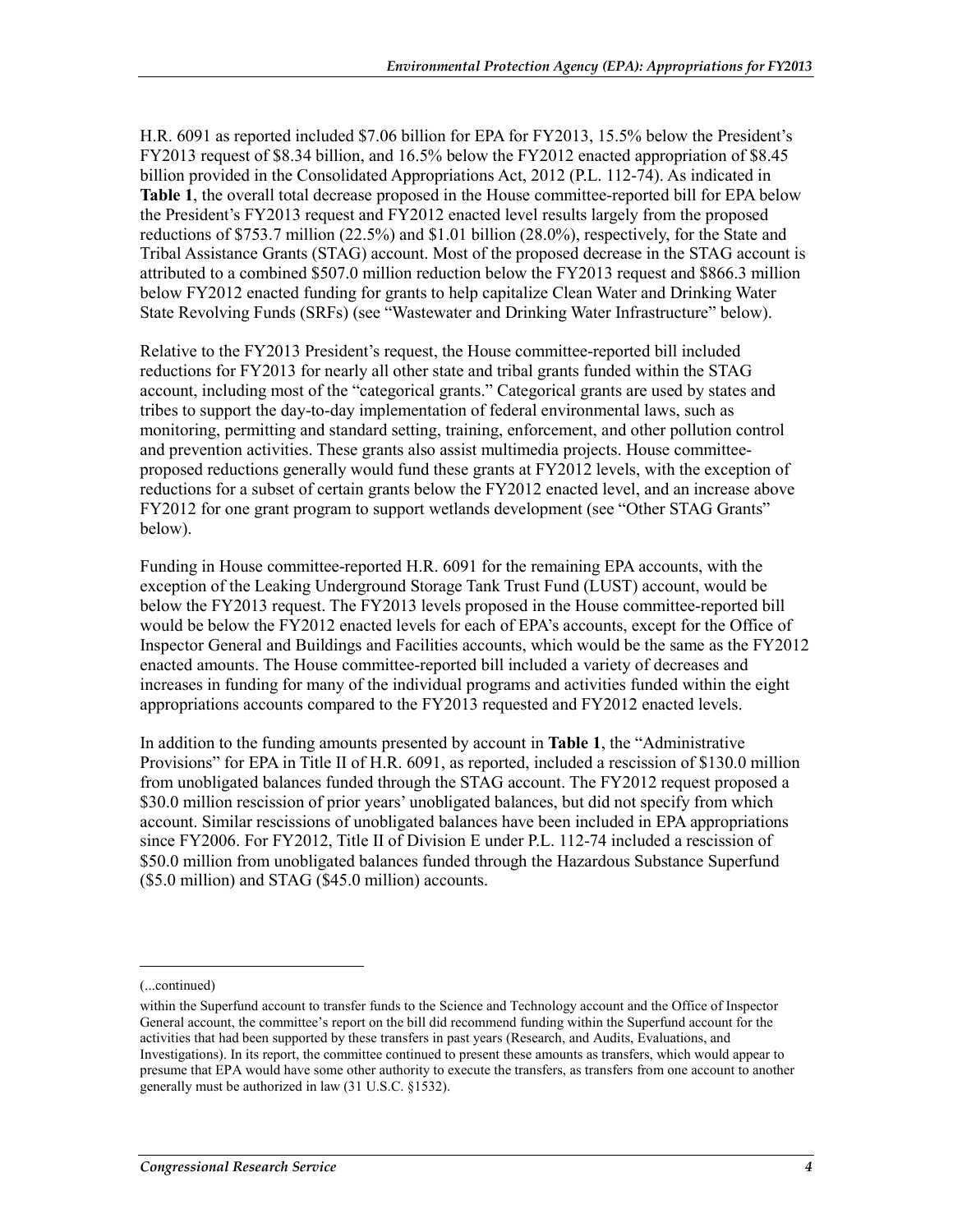#### **Table 1. Appropriations for the Environmental Protection Agency: FY2010-FY2012 Enacted, the President's FY2013 Budget Request, and House Committee-Reported H.R. 6091**

| (millions of dollars; enacted amounts include rescissions and supplemental appropriations) |  |  |  |  |  |
|--------------------------------------------------------------------------------------------|--|--|--|--|--|
|--------------------------------------------------------------------------------------------|--|--|--|--|--|

| <b>EPA Appropriation Accounts</b>                         | <b>FY2010</b><br><b>Enacted</b><br>P.L. 111-88 <sup>a</sup> | <b>FY2011</b><br><b>Enacted</b><br>P.L. 112-10 | <b>FY2012</b><br><b>Enacted</b><br>P.L. 112-74 | <b>FY2013</b><br><b>Request</b> | <b>FY2013</b><br>House<br>Committee<br>H.R. 6091 |
|-----------------------------------------------------------|-------------------------------------------------------------|------------------------------------------------|------------------------------------------------|---------------------------------|--------------------------------------------------|
| Science and Technology                                    |                                                             |                                                |                                                |                                 |                                                  |
| -Base Appropriations                                      | \$848.1                                                     | \$813.5                                        | \$793.7                                        | \$807.3                         | \$738.4                                          |
| —Transfer <sup>b</sup> in from Superfund                  | $+ $26.8$                                                   | $+ $26.8$                                      | $+ $23.0$                                      | $+ $23.2$                       | $+ $23.0$                                        |
| Science and Technology (with transfers)                   | \$874.9                                                     | \$840.3                                        | \$816.7                                        | \$830.5                         | \$761.3                                          |
| Environmental Programs and Management                     | \$2,993.8                                                   | \$2,756.5                                      | \$2,678.2                                      | \$2,817.2                       | \$2,479.1                                        |
| Office of Inspector General                               |                                                             |                                                |                                                |                                 |                                                  |
| -Base Appropriations                                      | \$44.8                                                      | \$44.7                                         | \$41.9                                         | \$48.3                          | \$41.9                                           |
| -Transfer <sup>b</sup> in from Superfund                  | $+ $10.0$                                                   | $+$10.0$                                       | $+ $9.9$                                       | $+ $10.9$                       | $+ $9.9$                                         |
| Office of Inspector General (with transfers)              | \$54.8                                                      | \$54.7                                         | \$51.8                                         | \$59.1                          | \$51.9                                           |
| <b>Buildings and Facilities</b>                           | \$37.0                                                      | \$36.4                                         | \$36.4                                         | \$42.0                          | \$36.4                                           |
| Hazardous Substance Superfund (before transfers)          | \$1,306.5                                                   | \$1,280.9                                      | \$1,213.8                                      | \$1,176.4                       | \$1,164.9                                        |
| -Transfer <sup>b</sup> out to Office of Inspector General | $-$10.0$                                                    | $-$10.0$                                       | $-59.9$                                        | $-$10.9$                        | $-$ \$9.9                                        |
| -Transferb out to Science and Technology                  | $-$26.8$                                                    | $-$26.8$                                       | $-$23.0$                                       | $-$23.2$                        | $-$23.0$                                         |
| Hazardous Substance Superfund (after transfers)           | \$1,269.7                                                   | \$1,244.2                                      | \$1,180.9                                      | \$1,142.3                       | \$1,132.0                                        |
| Leaking Underground Storage Tank Trust Fund<br>Program    | \$113.1                                                     | \$112.9                                        | \$104.1                                        | \$104.1                         | \$104.1                                          |
| Inland Oil Spill Program (formerly Oil Spill Response)    | \$18.4                                                      | \$18.3                                         | \$18.2                                         | \$23.5                          | \$18.2                                           |
| State and Tribal Assistance Grants (STAG)                 |                                                             |                                                |                                                |                                 |                                                  |
| -Clean Water State Revolving Fund                         | \$2,100.0                                                   | \$1,522.0                                      | \$1,466.5                                      | \$1,175.0                       | \$689.0                                          |
| -Drinking Water State Revolving Fund                      | \$1,387.0                                                   | \$963.1                                        | \$917.9                                        | \$850.0                         | \$829.0                                          |
| -Special Project Grants                                   | \$156.8                                                     | \$0.0                                          | \$0.0                                          | \$0.0                           | \$0.0                                            |
| -Categorical Grants                                       | \$1,116.4                                                   | \$1,104.2                                      | \$1,088.8                                      | \$1,202.4                       | \$994.0                                          |
| -Brownfields Section 104(k) Grants                        | \$100.0                                                     | \$99.8                                         | \$94.8                                         | \$93.3                          | \$60.0                                           |
| -Diesel Emission Reduction Grants                         | \$60.0                                                      | \$49.9                                         | \$30.0                                         | \$15.0                          | \$30.0                                           |
| -Other State and Tribal Assistance Grants                 | \$50.0                                                      | \$19.9                                         | \$15.0                                         | \$20.0                          | \$0.0                                            |
| <b>State and Tribal Assistance Grants Total</b>           | \$4,970.2                                                   | \$3,758.9                                      | \$3,612.9                                      | \$3,355.7                       | \$2,602.0                                        |
| Rescissions of Unobligated Balancesc                      | $-$40.0$                                                    | $-$140.0$                                      | $-$50.0$                                       | $-$30.0$                        | $-$130.0$                                        |
| <b>Total EPA Accounts</b>                                 | \$10,291.9                                                  | \$8,682.1                                      | \$8,449.4                                      | \$8,344.5                       | \$7,055.0                                        |

**Source:** Prepared by the Congressional Research Service: FY2010 enacted appropriations are from the conference report to accompany the Interior, Environment, and Related Agencies Appropriations Act for FY2010 (H.R. 2996, H.Rept. 111-316, pp. 240–244). The FY2011 amounts are as provided to CRS by the House Appropriations Committee. FY2012 enacted amounts, the FY2013 requested, and House reported amounts are from the House Appropriations Committee Report (H.Rept. 112-589) accompanying H.R. 6091 as reported on July 10, 2012. The FY2011 and FY2012 enacted amounts reflect applicable rescissions. Numbers may not add due to rounding.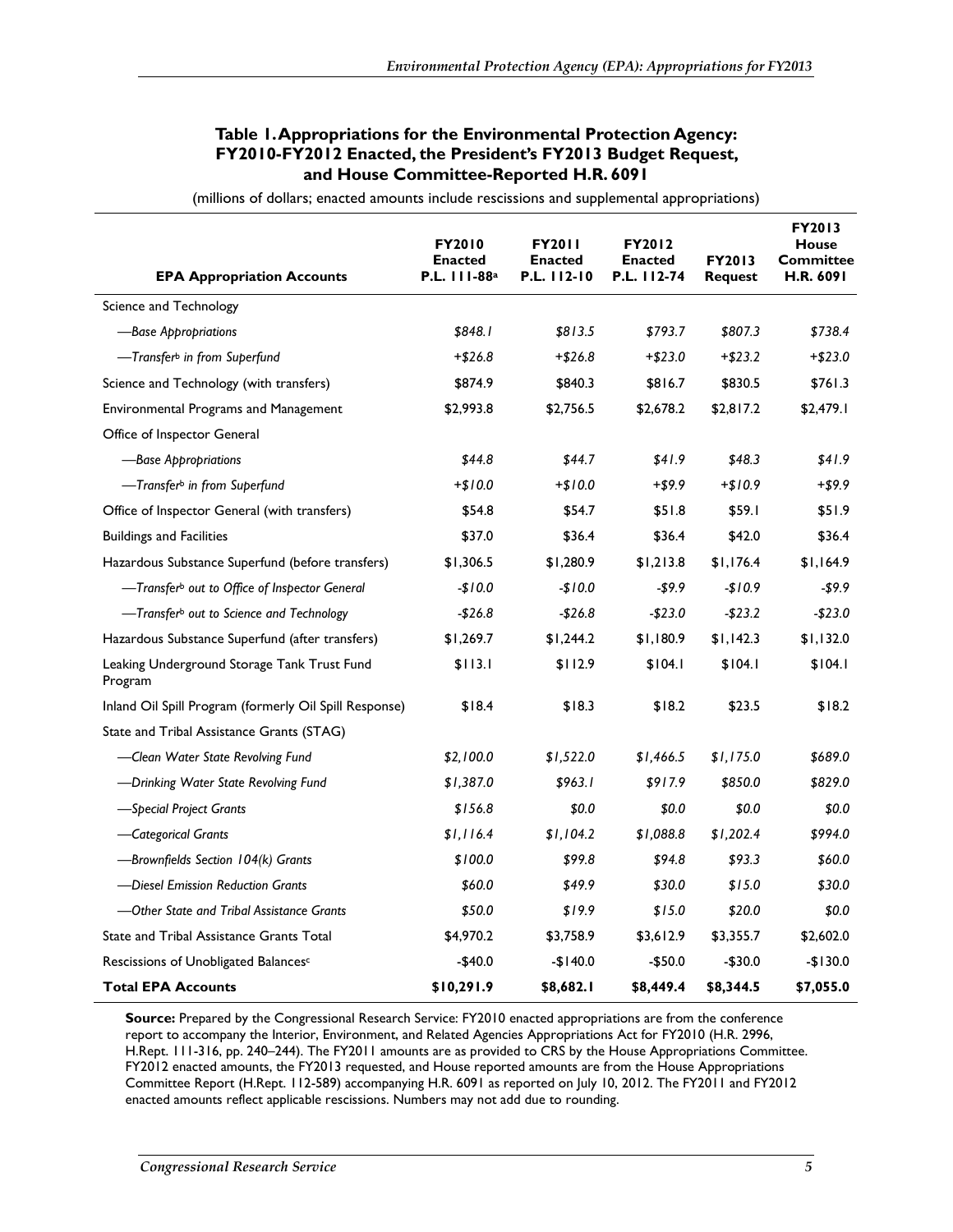- a. The amounts presented for the base appropriations for the Science and Technology (S&T) account and the EPA total include \$2.0 million in supplemental appropriations for research of the potential long-term human health and environmental risks and impacts from the releases of crude oil, and the application of chemical dispersants and other mitigation measures under P.L. 111-212, Title II.
- b. Although H.R. 6091, as reported by the House Appropriations Committee, did not include explicit statutory authority within the Superfund account to transfer funds to the Science and Technology account and the Office of Inspector General account, the committee's report on the bill did recommend funding within the Superfund account for the activities that had been supported by these transfers in past years (Research, and Audits, Evaluations, and Investigations). In its report, the committee continued to present these amounts as transfers, which would appear to presume that EPA would have some other authority to execute the transfers, as transfers from one account to another generally must be authorized in law (31 U.S.C. §1532).
- c. The FY2010 enacted rescissions were from unobligated balances from funds appropriated in prior years across the eight accounts, and made available for expenditure in a later year. In effect, these "rescissions" increase the availability of funds for expenditure by the agency in the years in which they are applied, functioning as an offset to new appropriations by Congress. With regard to the FY2011 enacted rescissions, Sec. 1740 in Title VII of Div. B under P.L. 112-10 referred only to "unobligated balances available for 'Environmental Protection Agency, State and Tribal Assistance Grants'" [not across all accounts], and did not specify that these funds are to be rescinded from prior years. The EPA Administrator was to submit a proposed allocation of such rescinded amounts to the Committees on Appropriations of the House and the Senate. For FY2012 enacted, under the Administrative Provisions in Division E, Title II of P.L. 112-74, unobligated balances from the STAG (\$45.0 million) and the Hazardous Substance Superfund (\$5.0 million) accounts would be rescinded. FY2012 rescissions specified within the STAG account include \$20.0 million from categorical grants, \$10.0 million from the Clean Water SRF, and \$5.0 million each from Brownfields grants, Diesel Emission Reduction Act grants, and Mexico Border. The rescission included for FY2013 in H.R. 6091 and the President's FY2013 request would be from prior years' unobligated balances within the STAG account.

#### **Figure 1. EPA FY2013 Appropriations Reported by Account Requested and as Proposed in H.R. 6091 as Reported July 10, 2012 (Before Transfers Between Accounts)**



(dollars in millions)

**Source:** Prepared by the Congressional Research Service with data from H.R. 6091 as reported by the House Committee on Appropriations and the accompanying report, H.Rept. 112-589, table pp. 170-177. Numbers may not add due to rounding.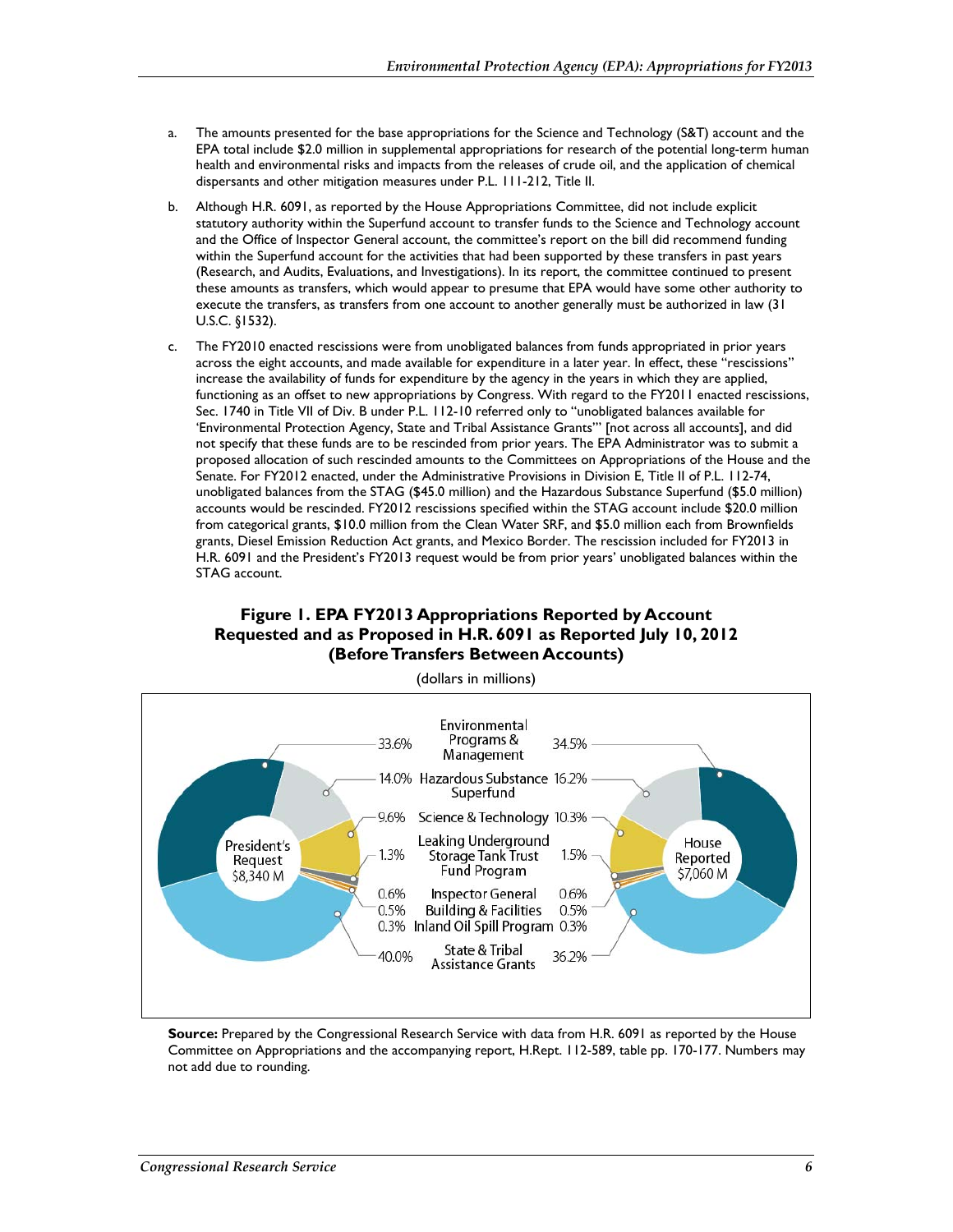## **Key Funding Issues**

Much of the attention on EPA's appropriations for FY2013 has focused on federal financial assistance for wastewater and drinking water infrastructure projects,  $^{13}$  various categorical grants to states to support general implementation and enforcement of federal environmental laws, funding for implementation and research support for air pollution control requirements, climate change and greenhouse gas emissions, and funding for environmental cleanup. Also garnering Congressional interest are the proposed funding levels for several geographic-specific initiatives, including the Great Lakes Restoration Initiative,<sup>14</sup> efforts to restore the Chesapeake Bay, and congressionally designated "National Priorities" and certain other program activities.

In commenting on the proposed reductions for EPA in its report on H.R. 6091, the House Appropriations Committee noted that EPA "continues to play an important role in protecting public and environmental health," but expressed its concern about "the efforts of EPA to expand its regulatory authority beyond what Congress intended by legislating via regulation."15 The committee stated its position that the proposed reductions in funding would "restore a needed balance to the EPA's budget, in light of previous increases and the severe fiscal challenges facing our country." In contrast, the Minority Views included in the committee's report expressed the concern of some Members that the reductions for EPA "would put at risk the very health and safety of Americans."<sup>16</sup> These Members noted particular concerns about the proposed reductions in funding for EPA programs that support local drinking water and wastewater infrastructure projects, other water quality activities, science and technology to support EPA's pollution control responsibilities, and the cleanup of Superfund sites.

In addition to funding priorities among the various EPA programs and activities, several recent and pending EPA regulatory actions<sup>17</sup> that were central to debates on EPA's FY2011 and FY2012 appropriations again have been prominent in the debate regarding the  $FY2013$  appropriations.<sup>18</sup> EPA regulatory actions issued under the Clean Air Act (CAA), in particular EPA controls on emissions of greenhouse gases, as well as efforts to address conventional pollutants, received much of the attention during the FY2012 appropriations debate and again in the FY2013 debate. Several regulatory actions under other pollution control statutes administered by EPA also have received attention. Some Members have expressed concerns related to these actions during hearings and markup of EPA's FY2013, FY2012, and FY2011 appropriations,<sup>19</sup> and authorizing committees continue to address EPA regulatory actions through hearings and legislation during the  $112^{th}$  Congress.

<u>.</u>

<sup>13</sup> See CRS Report 96-647, *Water Infrastructure Financing: History of EPA Appropriations*, by Claudia Copeland.

<sup>&</sup>lt;sup>14</sup> Introduced in the FY2010 Interior Appropriations (P.L. 111-88).

<sup>15</sup> H.Rept. 112-589, p. 5.

<sup>16</sup> Ibid., p. 196.

<sup>&</sup>lt;sup>17</sup> See CRS Report R41561, *EPA Regulations: Too Much, Too Little, or On Track?*, by James E. McCarthy and Claudia Copeland, for a discussion of selected EPA regulatory actions.

<sup>&</sup>lt;sup>18</sup> See hearings on EPA FY2013 budget request.

<sup>19</sup> See CRS Report R41979, *Environmental Protection Agency (EPA) FY2012 Appropriations: Overview of Provisions in H.R. 2584 as Reported*, by Robert Esworthy. For an overview of proposed provisions contained in House-passed H.R. 1 and S.Amdt. 149, see CRS Report R41698, *H.R. 1 Full-Year FY2011 Continuing Resolution: Overview of Environmental Protection Agency (EPA) Provisions*, by Robert Esworthy.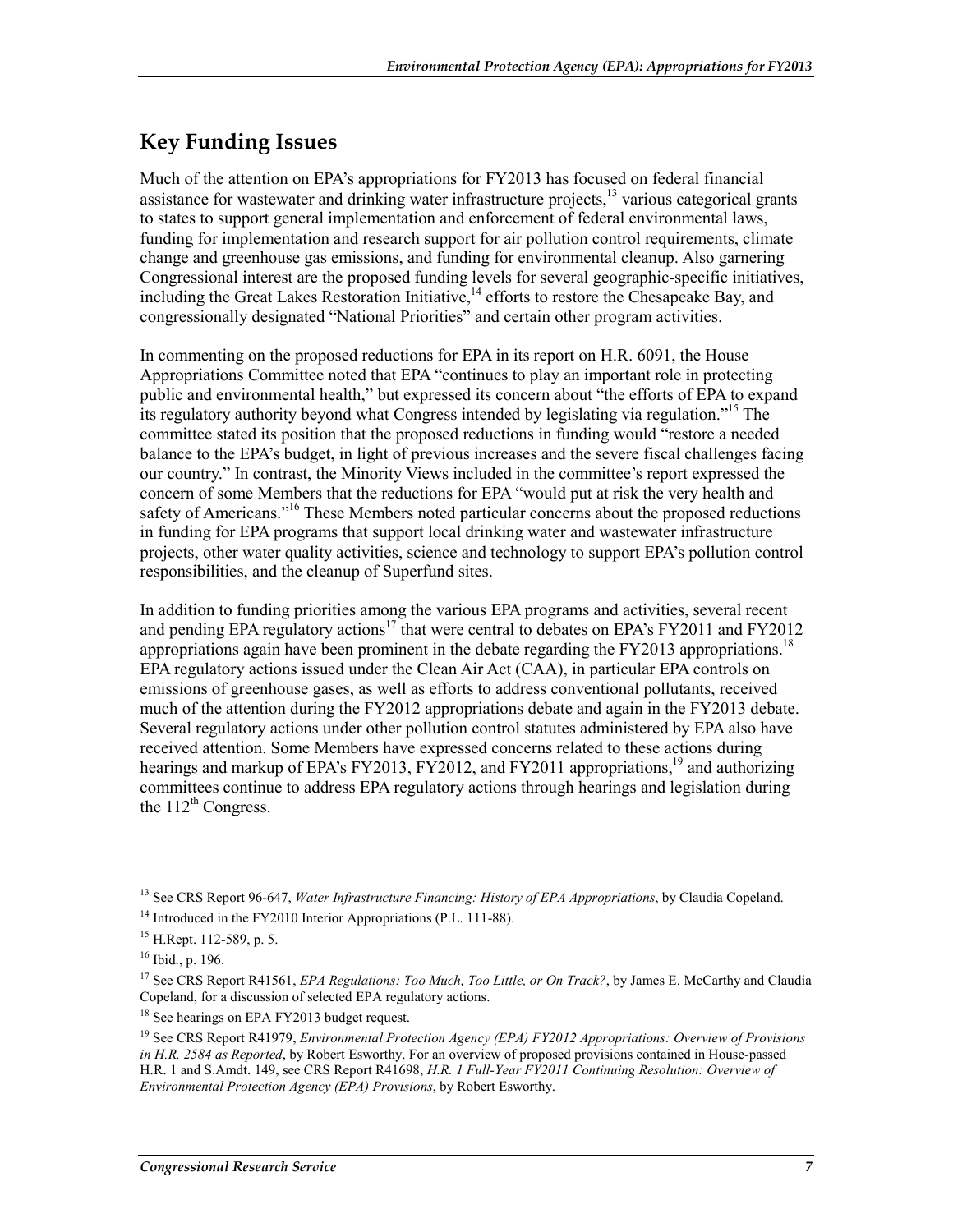The following sections discuss EPA issues that have generally received prominent attention in the congressional appropriations debate.

## **EPA Regulatory Actions**

A number of administrative and general provisions in H.R. 6091 as reported July 10, 2012, address several EPA regulatory activities that were the focus of considerable debate during deliberation on EPA's FY2013 appropriations. As mentioned previously, recent actions issued related to the CAA, in particular EPA controls on emissions of greenhouse gases and efforts to address conventional pollutants (e.g., mercury, particulate matter, sulfur dioxide), received much of the attention. Several actions under the Clean Water Act, Safe Drinking Water Act, Federal Insecticide, Fungicide, and Rodenticide Act (FIFRA), and the Toxic Substances Control Act (TSCA) also received some attention. Concerns regarding these EPA actions, as well as other agencies funded in the bill, are addressed primarily in the "General Provisions." **Table C-1** through **Table C-6** in **Appendix C** present the text of those general provisions included in Title IV of H.R. 6091 impacting EPA, and include information regarding the associated sections of the bill and whether a provision was an amendment adopted during full-committee markup, if applicable.

During the past two years, EPA has proposed and promulgated a number of regulations implementing provisions of many of the federal pollution control statutes enacted by Congress. Beginning in the first session of the  $112<sup>th</sup>$  Congress and continuing into the second session, many stakeholders and some Members have expressed concerns that the agency has been "overreaching" the authority given it by Congress, and ignoring or underestimating the costs and economic impacts of proposed and promulgated rules, and potentially overstating the associated benefits. EPA and others have countered that these actions were consistent with statutory mandates and in some cases compelled by court ruling, that the pace in many ways is slower than a decade ago, and that the costs and benefits are appropriately evaluated.<sup>20</sup>

The general provisions included in the House committee-reported bill would impact ongoing and anticipated EPA activities, including those addressing greenhouse gas emissions, hazardous air pollutants (e.g., asbestos), permitting of new source air emissions, water quality impacts, leadbased paint removal, environmental impacts associated with livestock operations, financial responsibility for Superfund cleanup, and stormwater discharge. Provisions include restrictions or limitations on the use of funds, and prohibitions on certain actions (e.g., permitting), as well as requirements to conduct analyses and/or report on certain activities including funding. Several of the provisions included for FY2013 in the House committee-reported bill are similar to those enacted for FY2012 (P.L. 112-74), and to a subset of those included in the House Appropriations Committee-proposed version of the FY2012 Interior, Environment, and Related Agencies Appropriations bill (H.R. 2584). P.L. 112-74 included a subset of the House-proposed provisions. $^{21}$ 

<sup>20</sup> CRS Report R41561, *EPA Regulations: Too Much, Too Little, or On Track?*, by James E. McCarthy and Claudia Copeland, examines major or controversial regulatory actions taken by or under development at EPA since January 2009, providing details on the regulatory action itself, presenting an estimated timeline for completion of the rule (including identification of related court or statutory deadlines where known), and, in general, providing EPA's estimates of costs and benefits, when available. The report also discusses factors that affect the time frame in which regulations take effect.

 $21$  H.R. 2584 (H.Rept. 112-151) as reported by the House Appropriations Committee on July 19, 2011, and among (continued...)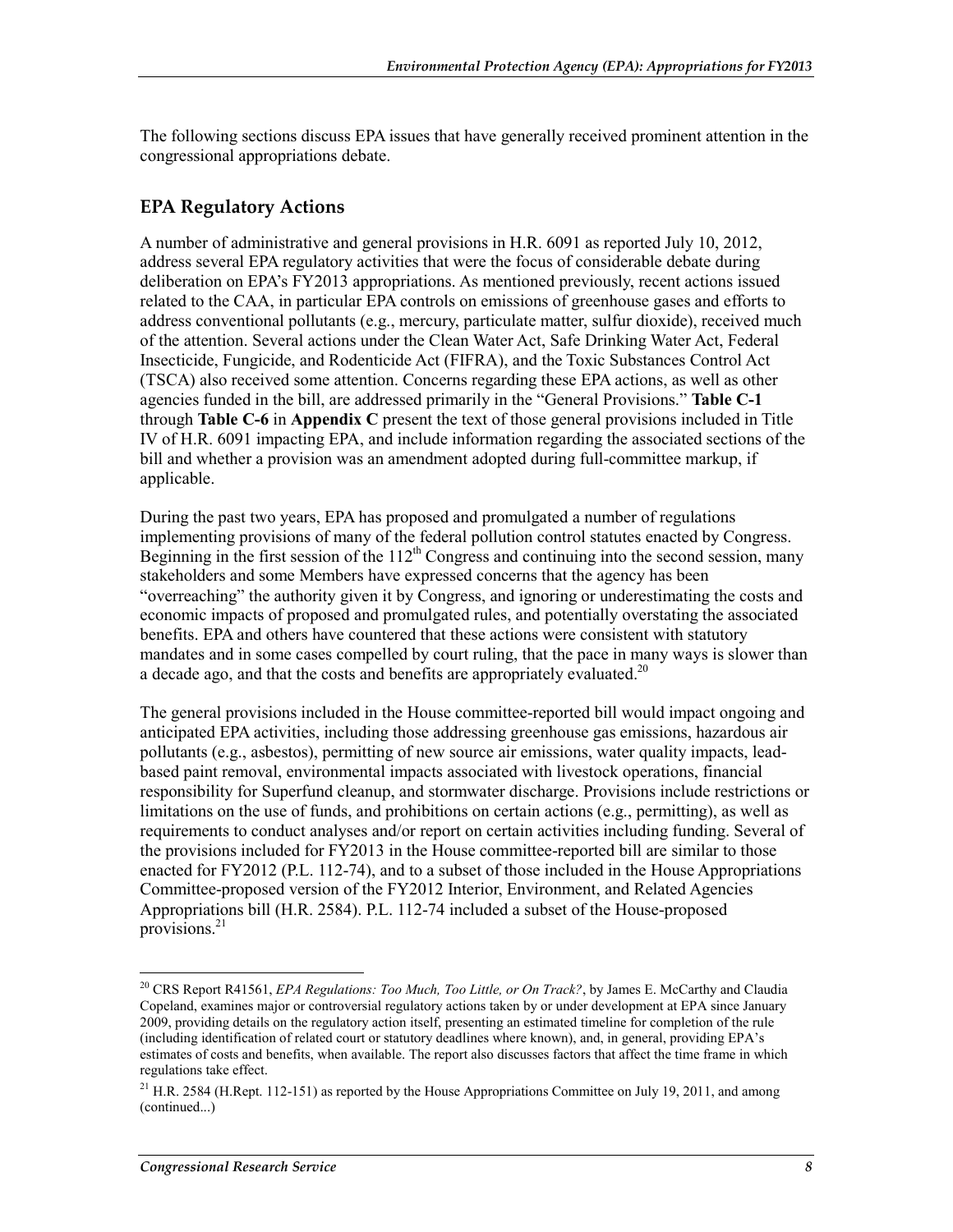## **Administrative Provisions**

EPA "Administrative Provisions" setting terms and conditions for the use of FY2013 appropriations under Title II in H.R. 6091, as reported, contained six provisions, including a larger rescission of unobligated balances than had been requested within the STAG account and authorization for EPA to transfer funding for the Great Lakes Restoration Imitative to other federal agencies participating in this effort (discussed later in this report). Other provisions would authorize EPA to enter into cooperative agreements with federally recognized Indian tribes or Intertribal consortia; authorize collection and obligation of pesticide registration fees under FIFRA; raise the limitation on projects for construction, alteration repair, rehabilitation, and renovations of EPA facilities to \$150,000 per project within S&T, EPM, Superfund, OIG, and LUST accounts; and increase the number of appointments for the Office of Research and Development under the authority provided in 42 U.S.C. 209 from the existing maximum 30 persons to 50 persons per fiscal year.

#### **Research Activities**

In its report on H.R. 6091, the House Appropriations Committee included directive language within the S&T account regarding specific EPA scientific research activities upon which some of the agency's pollution control decisions may be based. Certain directives for FY2013 build upon those included in the conference report on the FY2012 appropriations bill (H.Rept. 112-331). For example, the House Appropriations Committee directed EPA for FY2013 to make specific refinements and modifications to the agency's policies and practices for conducting human health risk assessments under the Integrated Risk Information System (IRIS).<sup>22</sup> EPA uses this system to establish toxicity concentrations and risk thresholds for various chemical substances, which may inform the agency's regulatory decisions under multiple pollution control statutes.

Also within the S&T account, the committee did not provide the \$4.25 million increase for hydraulic fracturing research that the President had requested, and would disallow EPA from using any of the funds that would be provided in H.R. 6091 to research environmental justice impacts related to hydraulic fracturing.<sup>23</sup> Although the conferees on the FY2010 appropriations bill had urged EPA to study the relationship between hydraulic fracturing and drinking water,  $24$ the House Appropriations Committee noted in its report on H.R. 6091 that EPA had expanded its research beyond the scope of the congressionally directed study. With respect to other research related to drinking water, the committee rejected the \$2.33 million reduction that the President had requested for research of innovative technologies for small drinking water systems.<sup>25</sup>

<sup>(...</sup>continued)

amendments considered and submitted prior to suspension of the House floor debate on July 28, 2011. Most of the administrative provisions in the FY2012 enacted appropriations were similar to those proposed in H.R. 2584 as reported and the Senate draft for FY2012, and the general provisions were similar to or a slightly revised subset of those contained in the House committee-reported bill. Comparable general provisions were not proposed in the Senate draft.

<sup>22</sup> H.Rept. 112-589, p. 48-49.

<sup>23</sup> Ibid., p. 48.

 $^{24}$  H.Rept. 111-316, p. 109.

 $^{25}$  H.Rept. 112-589, p. 48.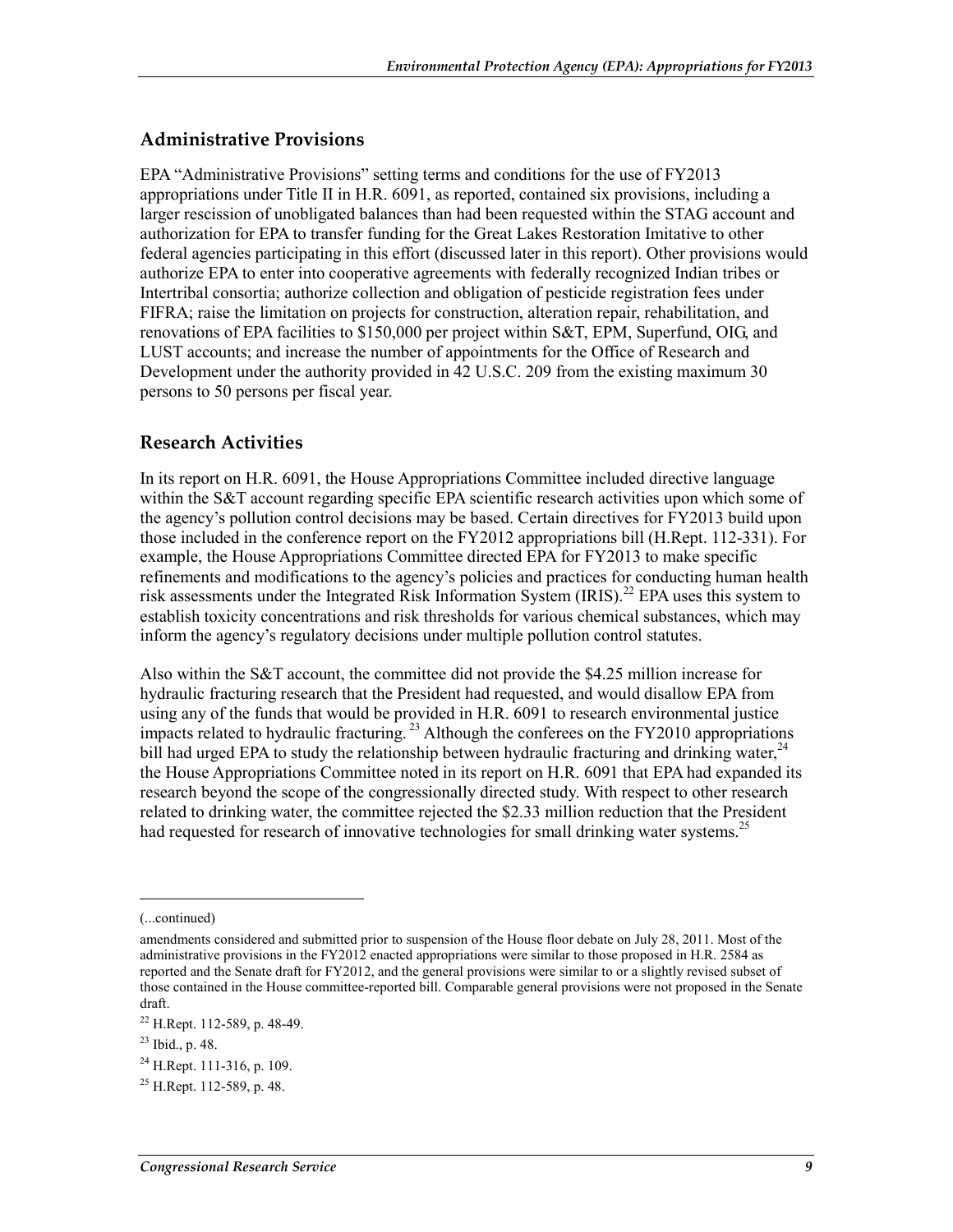### **Other Programs and Activities**

In its report on H.R. 6091, the House Appropriations Committee specified no FY2013 funding within the EPM account for several activities, including the greenhouse gas New Source Performance Standards; the Community Action for Renewed Environment (CARE) program; and the Northwest Forest geographic program.<sup>26</sup> Also under this account, no funding would be provided for EPA "Administrator Priorities." The committee noted its concern that EPA had not yet submitted a report identifying the amount of funding that the agency had allocated for the Administrator's priorities in FY2010 and FY2011, as directed in the conference report on the FY2012 appropriations bill.<sup>27</sup> The committee indicated that no funding would be provided in FY2013 for these priorities because of a "lack of transparency" in the nature of these activities and the lack of "performance metrics."<sup>28</sup> The committee directed EPA to submit a report that identifies how FY2011 and FY2012 funding was used for the Administrator priorities.<sup>29</sup> The committee recommended \$2.20 million for the Administrator's Immediate Office and \$4.24 million for the Office of Congressional and Intergovernmental Relations, the latter of which is \$4.0 million below the budget request. The committee expressed concern raised by Member offices regarding a backlog of responses to congressional letters, informal questions, and questions for the record. $30<sup>30</sup>$ 

With respect to enforcement, the committee expressed concerns regarding aerial compliance monitoring, and directed EPA to submit a report providing certain information regarding aerial monitoring activities.<sup>31</sup> The committee noted that EPA and the states have used aerial monitoring for nearly a decade as a "cost-effective" enforcement tool to verify compliance with environmental laws, particularly in impaired watersheds. The committee directed EPA to include information in its report on the number of enforcement actions for which aerial monitoring was used as evidence to identify a violation, and the outcome of those actions.

### **Wastewater and Drinking Water Infrastructure32**

The overall decrease for FY2013 included in H.R. 6091 as reported compared to the President's FY2013 request and FY2012 enacted appropriations is largely due to the proposed reduction in EPA's STAG account for grants to aid states in capitalizing their Clean Water and Drinking Water State Revolving Funds (SRFs).<sup>33</sup> Historically, these grants have represented a relatively significant proportion of EPA's total appropriations. The amount approved by the House Appropriations Committee for these SRF capitalization grants represented roughly 21% of the total EPA appropriation included in H.R. 6091 as reported for FY2013. Funding for SRF grants

 $^{26}$  Ibid., p. 51-52.

<sup>27</sup> H.Rept. 112-331, pp. 1075-1076.

<sup>28</sup> H.Rept. 112-589, p. 54.

 $^{29}$  Ibid., p. 54.

<sup>30</sup> Ibid., p. 53.

 $31$  Ibid., p. 54-55.

<sup>&</sup>lt;sup>32</sup> Claudia Copeland, Specialist in Resources and Environmental Policy, CRS Resources, Science, and Industry Division, was a primary contributor to this section.

<sup>&</sup>lt;sup>33</sup> The STAG account also funds state and tribal "categorical" grants to support the day-to-day implementation of environmental laws. H.R. 6091 included \$994.0 million to support these grant programs within the STAG account, \$208.4 million less than the President's FY2013 request of \$1.20 billion, and \$94.8 million less than the FY2012 appropriation of \$1.09 billion.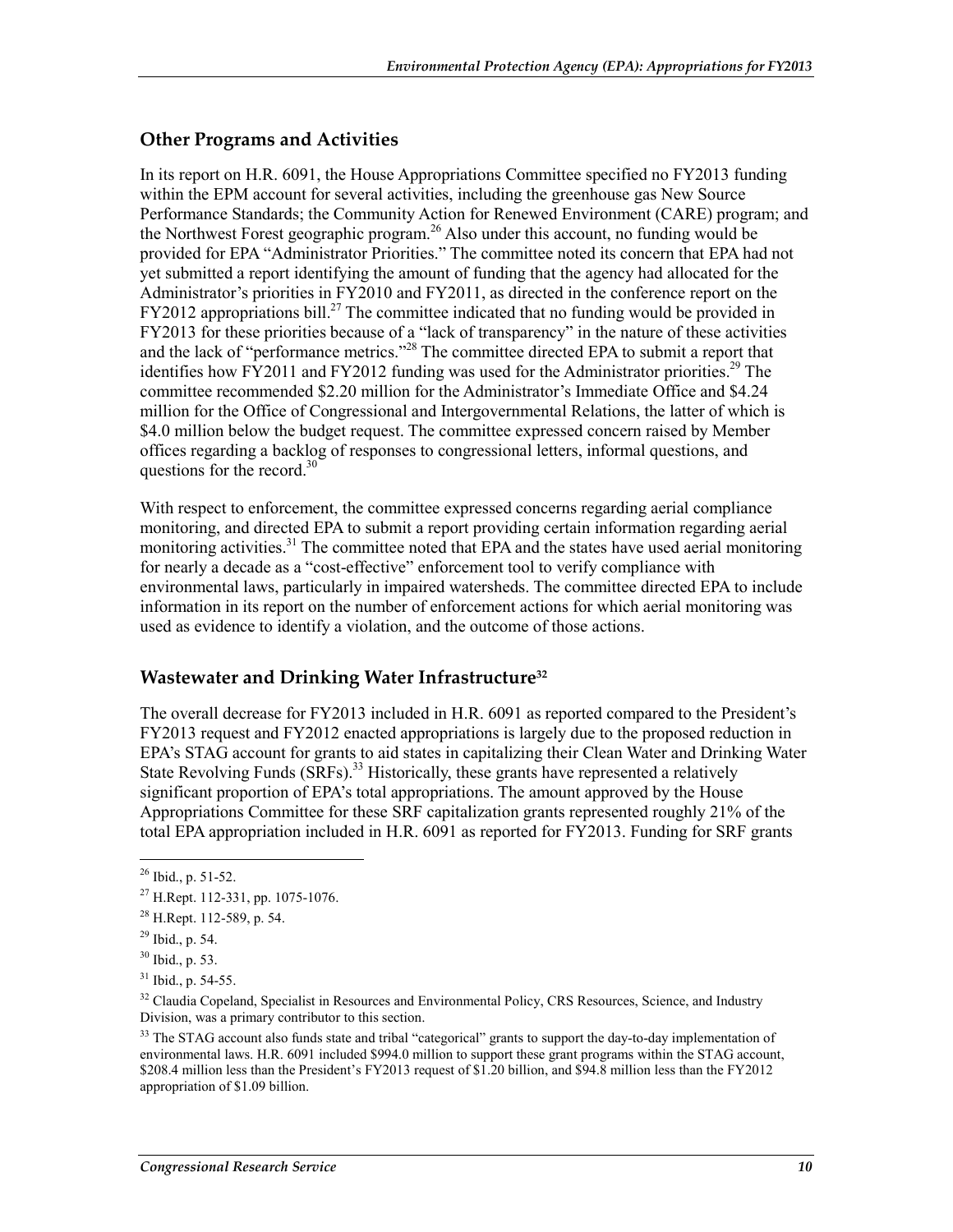included in the President's FY2013 budget request was about 24% of the proposed total EPA funding. In FY2011 and FY2012, more than 28% of EPA's annual appropriations had been for these SRF grants within the STAG account.

As indicated in **Table 2** below, the House committee-approved \$1.52 billion combined for the Clean Water and the Drinking Water SRFs for FY2013 was \$507.0 million (25%) less than the \$2.03 billion in the President's FY2013 request and \$866.3 million (34%) less than the \$2.38 billion enacted for FY2012. The combined amount was also less than the FY2011 and FY2010 enacted levels, as indicated in **Table 2**. 34 The SRF funding supports local wastewater and drinking water infrastructure projects, such as construction of and modifications to municipal sewage treatment plants and drinking water treatment plants, to facilitate compliance with the Clean Water Act and the Safe Drinking Water Act, $35$  respectively.<sup>36</sup> EPA awards SRF capitalization grants to states and territories based on formulas.<sup>3</sup>

H.R. 6091 as reported included \$689.0 million for the Clean Water SRF capitalization grants for FY2013, 41% below the President's FY2013 request of \$1.18 billion and 53% below the FY2012 enacted level of \$1.47 billion. The \$829.0 million for the Drinking Water SRF capitalization grants in the House committee-reported bill was also less than the FY2013 requested and FY2012 enacted levels, but the magnitude of decrease was significantly smaller, as shown in **Table 2**.

Although the House Appropriations Committee expressed its recognition of the importance of the Clean Water and Safe Drinking Water SRFs to the states, it noted that these accounts received a combined additional \$6.00 billion in the American Recovery and Reinvestment Act of 2009  $(ARRA; P.L. 111-5)$ ,<sup>38</sup> and a "130 percent increase" in funding above FY2008 and FY2009 regular enacted appropriations in FY2010 or "… the equivalent of six years' worth of appropriations in one calendar year." 39 The House committee further asserted that funding these accounts through regular appropriations is unsustainable and must shrink under the current allocation, and encouraged the appropriate authorizing committees to examine funding mechanisms for the SRFs that are sustainable in the long term.<sup>40</sup> FY2013 funding levels included

<sup>1</sup> <sup>34</sup> By comparison, the average annual total funding for the two SRF programs during the 12-year period prior to FY2009 was \$2.0 billion.

<sup>&</sup>lt;sup>35</sup> Although all of the infrastructure projects in the drinking water needs assessment would promote the health objectives of the act, EPA reported that 16% (\$52.0 billion) of the funding needed was attributable to SDWA regulations, while \$282.8 billion (84%) represented nonregulatory costs. Most nonregulatory funding needs typically involve installing, upgrading, or replacing transmission and distribution infrastructure to allow a system to continue to deliver safe drinking water. These system problems often do not cause a violation of a drinking water standard, but projects to correct infrastructure problems may be eligible for DWSRF funding if needed to address public health risks. Projects attributable to SDWA regulations typically involve the upgrade, replacement, or installation of treatment technologies.

<sup>36</sup> See CRS Report 96-647, *Water Infrastructure Financing: History of EPA Appropriations*, by Claudia Copeland, and CRS Report RS22037, *Drinking Water State Revolving Fund (DWSRF): Program Overview and Issues*, by Mary Tiemann.

 $37$  Clean Water SRF capitalization grants are awarded to states according to a statutory formula established in the Clean Water Act. The Drinking Water SRF capitalization grants are awarded among the states based on a formula developed administratively by EPA, using the results of a drinking water needs survey to determine allotments among the states.

<sup>&</sup>lt;sup>38</sup> P.L. 111-5, the ARRA of 2009, included \$4.0 billion in supplemental funding for FY2009 for the Clean Water SRF capitalization grants and \$2.0 billion for the Drinking Water SRF capitalization grants.

<sup>39</sup> H.Rept. 112-589, p. 6.

 $40$  Ibid.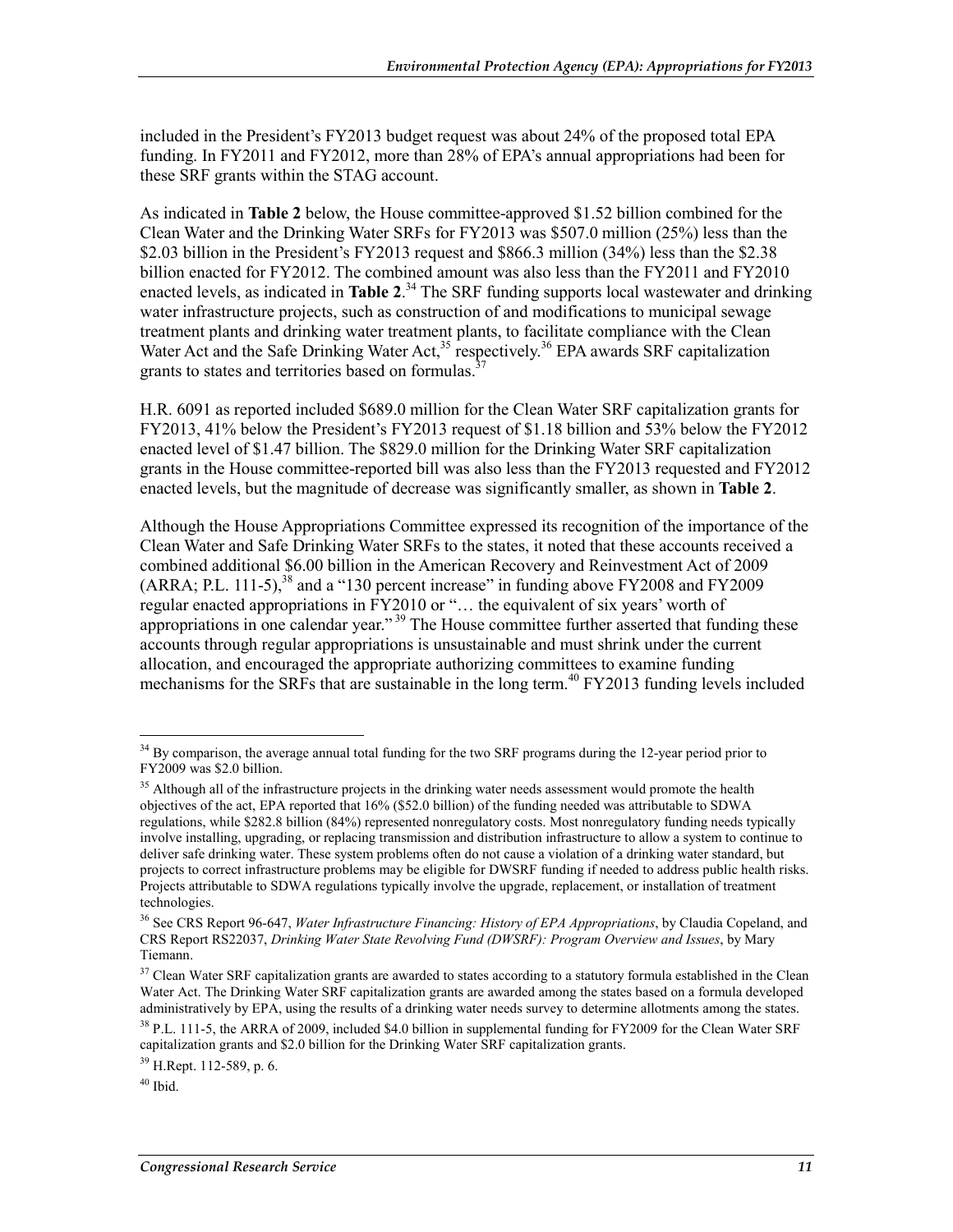in the House committee-reported bill for the two SRF programs are the same as the amounts appropriated in FY2008.

Some Members objected to the proposed reductions, while others note that the infusion of greater resources in recent years through FY2009 supplemental funding provided under the ARRA of 2009 (P.L. 111-5) have been instrumental in meeting many local water infrastructure needs. The FY2013 request, and enacted levels for the three most recent fiscal years were larger than the regular appropriations for FY2009 in P.L. 111-8, but much smaller than total FY2009 appropriations when including the additional \$4.0 billion for the Clean Water SRF capitalization grants and \$2.0 billion for the Drinking Water SRF capitalization grants in P.L. 111-5 (see **Table A-1** in **Appendix A**)*.* 

#### **Table 2. Appropriations for Clean Water and Drinking Water State Revolving Fund (SRF) Capitalization Grants: FY2010-FY2012 Enacted, Proposed for FY2013 in the President's Budget Request and House Committee-Reported H.R. 6091**

| (millions of dollars)           |                                                       |                                                |                                                |                                 |                                                                       |  |
|---------------------------------|-------------------------------------------------------|------------------------------------------------|------------------------------------------------|---------------------------------|-----------------------------------------------------------------------|--|
| <b>SRF</b>                      | <b>FY2010</b><br><b>Enacted</b><br><b>P.L. 111-88</b> | <b>FY2011</b><br><b>Enacted</b><br>P.L. 112-10 | <b>FY2012</b><br><b>Enacted</b><br>P.L. 112-74 | <b>FY2013</b><br><b>Request</b> | <b>FY2013</b><br><b>House</b><br><b>Committee</b><br><b>H.R. 6091</b> |  |
| Clean Water                     | \$2,100.0                                             | \$1,522.0                                      | \$1,466.5                                      | \$1,175.0                       | \$689.0                                                               |  |
| <b>Drinking Water</b>           | \$1,387.0                                             | \$963.1                                        | \$917.9                                        | \$850.0                         | \$829.0                                                               |  |
| <b>Total SRF Appropriations</b> | \$3,487.0                                             | \$2,485.1                                      | \$2,384.4                                      | \$2,025.0                       | \$1,528.0                                                             |  |

**Source:** Prepared by the Congressional Research Service. FY2010 enacted appropriations are from the conference report to accompany the Interior, Environment, and Related Agencies Appropriations Act for FY2010 (H.R. 2996, H.Rept. 111-316, pp. 240–244). The FY2011 amounts are as provided to CRS by the House Appropriations Committee. FY2012 enacted amounts and the FY2013 requested and proposed by the House committee are as reported in the House Appropriations Committee Report (H.Rept. 112-589) accompanying H.R. 6091 as reported on July 10, 2012. The FY2011 and FY2012 enacted amounts reflect applicable rescissions. Numbers may not add due to rounding.

The extent of federal assistance still needed to help states maintain sufficient capital in their SRFs to finance projects has been an ongoing issue.<sup>41</sup> Demonstrated capital needs for water infrastructure, as identified in EPA-state surveys, continue to exceed appropriated funding. Some advocates of a prominent federal role have cited estimates of hundreds of billions of dollars in long-term needs among communities, and the expansion of federal water quality requirements over time, as reasons for maintaining or increasing the level of federal assistance. Others have called for more self-reliance among state and local governments in meeting water infrastructure needs within their respective jurisdictions, and contend that reductions in federal funding for SRFs are in keeping with the need to address the overall federal deficit and federal spending concerns.

<sup>&</sup>lt;sup>41</sup> For example, see House Transportation and Infrastructure Committee, Water Resources and Environment Subcommittee February 28, 2012, hearing entitled "A Review of Innovative Financing Approaches for Community Water Infrastructure Projects," http://transportation.house.gov/hearings/hearingdetail.aspx?NewsID=1531, and Senate Committee on Environmental and Public Works, Subcommittee on Water and Wildlife hearing entitled, "Local Government Perspectives on Water Infrastructure" February 28, 2012 http://epw.senate.gov/public/index.cfm? FuseAction=Hearings.Hearing&Hearing\_id=a1ed45a6-802a-23ad-4b60-5c9fc29a8e49.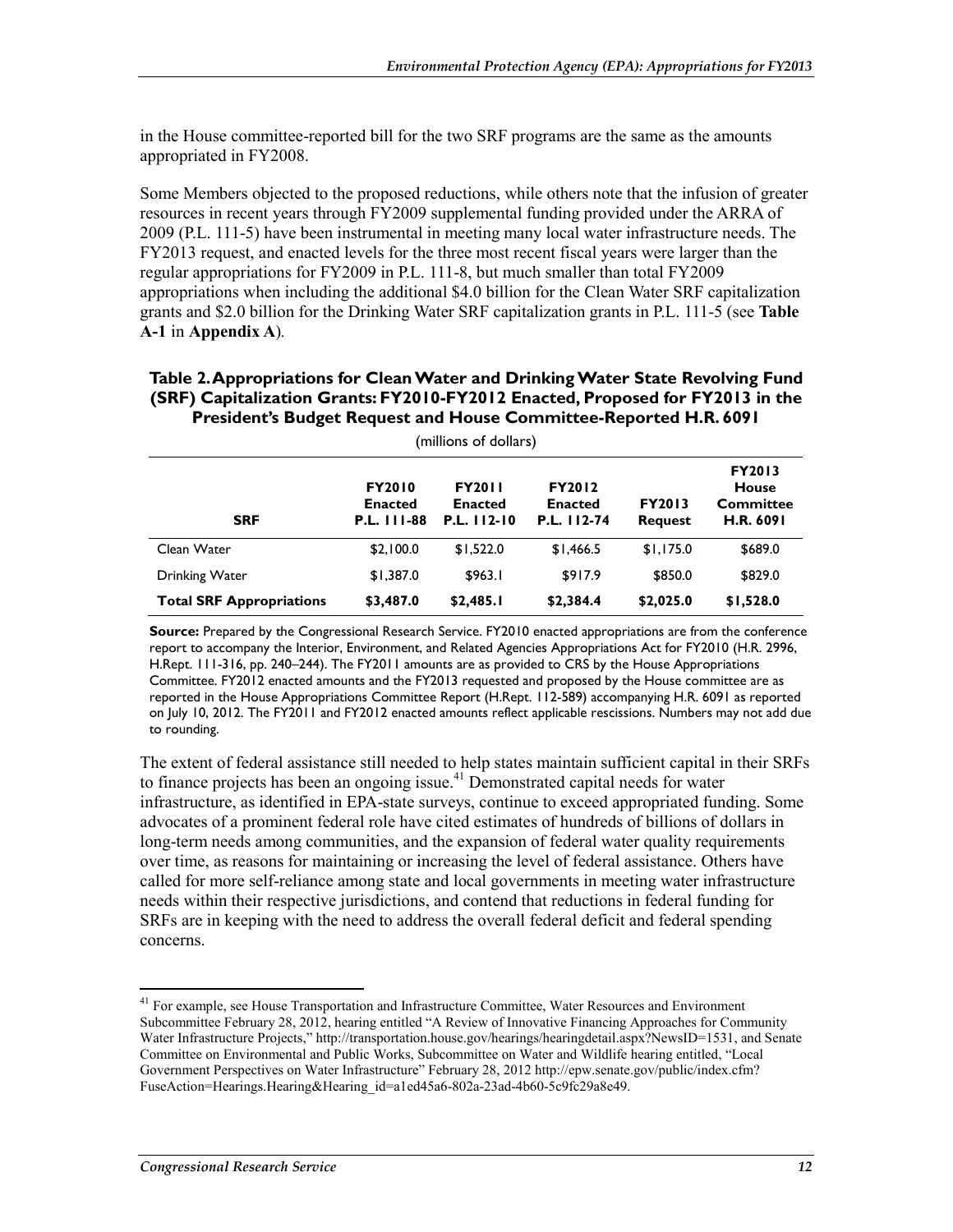In addition to the funding levels for the SRFs, House committee-reported H.R. 6091 did not retain a requirement within the STAG account that 20% of SRF capitalization grant assistance be used for "green" infrastructure. This requirement was initially required in the American Recovery and Reinvestment Act of 2009 (ARRA; P.L. 111-5) and retained as modified in the subsequent fiscal year appropriations. Further, H.R. 6091 would require that between 20% and 30% of the funds available to each of the SRFs be used by states to provide an additional subsidy to eligible recipients in the form of forgiveness or principal, negative interest loans or grants (or a combination of these), or to restructure debt obligations.

While the SRF monies constitute the majority of EPA grant funds within the STAG account, numerous other grants also are funded within this account.

#### *Water Infrastructure in Geographic-Specific Areas*

The President's FY2013 request included funding for Alaska Native Villages and the U.S./Mexico Border water infrastructure grants projects, but the House Appropriations Committee did not provide any funding for these projects for FY2013. Enacted appropriations for FY2011 and FY2012 (and other previous fiscal years) had included funding for these geographic-specific areas:

- the FY2013 request included \$10.0 million for the construction of wastewater and drinking water facilities in Alaska Native Villages, compared to \$10.0 million appropriated for FY2012, \$10.0 million for FY2011, and \$13.0 million for FY2010; and
- \$10.0 million for wastewater infrastructure projects along the U.S./Mexico border, compared to \$5.0 million appropriated for 2012, \$10.0 million for FY2011, and \$17.0 million for FY2010.

### **Other STAG Grants**

Some Members and state stakeholder groups<sup> $42$ </sup> have expressed concerns about the adequacy of federal grant funding to assist states in carrying out federal pollution control requirements, particularly in light of recent economic conditions and the impacts on state budgets. In addition to the Clean Water and Drinking Water SRFs, and the geographic-specific area infrastructure grants discussed above, the STAG account funds "categorical grants" to states and tribes for numerous pollution control activities, as well as separate grants for Brownfields Section 104(k) projects to assess or remediate contaminated sites, Brownfields Section 128 grants to states and tribes to implement their own cleanup programs, and diesel emissions reduction grants. Brownfields grants are discussed in the section entitled "Brownfields," and the diesel emissions reduction grants are discussed in "Air Quality and Climate Change Issues," later in this report.

<sup>&</sup>lt;sup>42</sup> For example see the Environmental Council of States (ECOS), "The State Environmental Agencies' Statement of Need and Budget Proposal for EPA's 2013 Categorical Grants STAG Budget" (State and Tribal Assistance Grants) http://www.ecos.org/files/4482\_file\_ECOS\_Proposal\_for\_EPAs\_2013\_STAG\_Budget.pdf, and other related funding publications at http://www.ecos.org/section/states/spending; see also a March 26, 2012, ECOS Press Release: Prospects for Massive Cuts in Federal Funding Alarm State Environmental Agencies, Spring Meeting Discussions, http://www.ecos.org/section/news.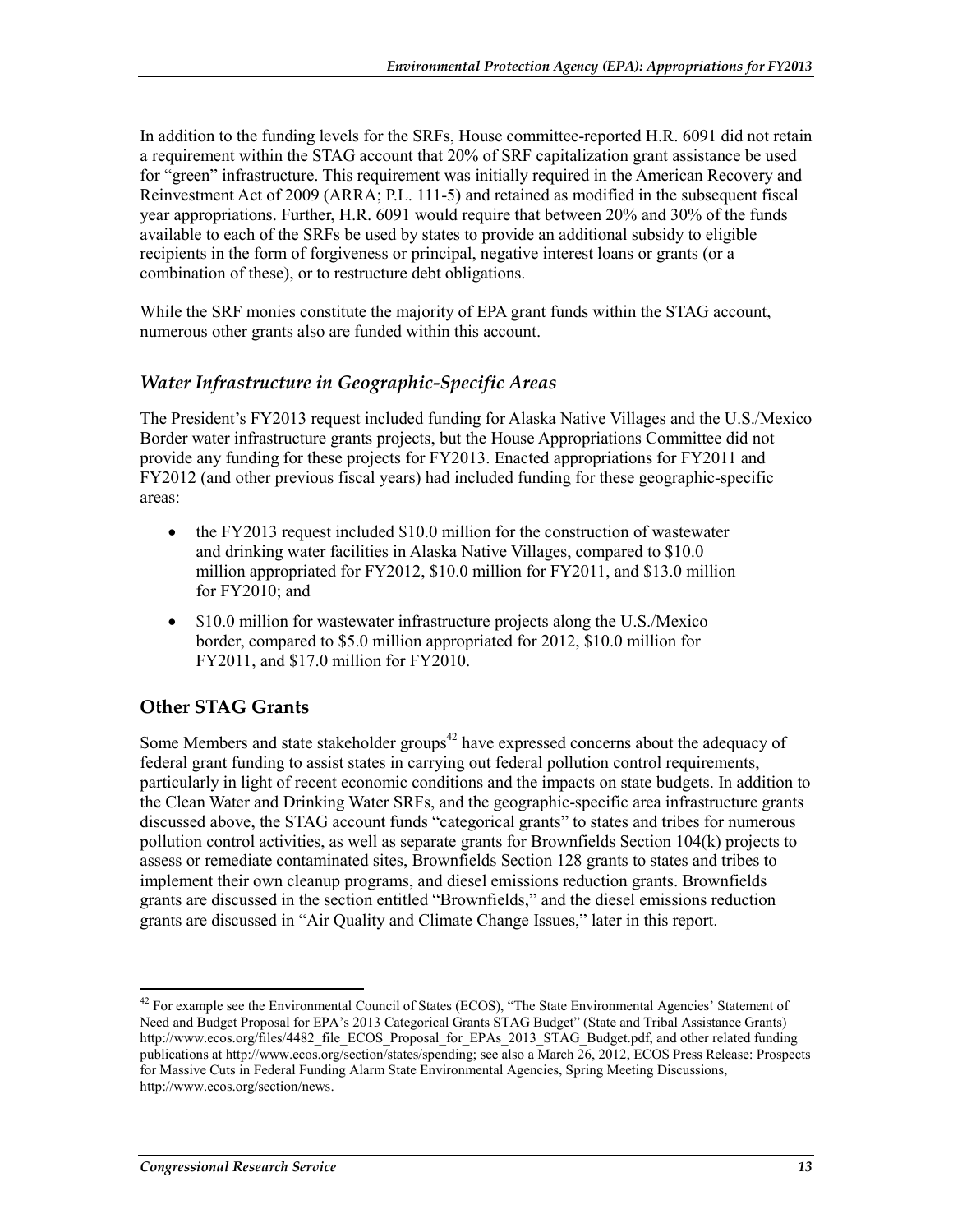## *Categorical Grants*

H.R. 6091 as reported by the House Appropriations committee included \$994.4 million to support state and tribal "categorical" grant programs within the STAG account, \$203.0 million below the President's FY2013 budget of \$1.20 billion, \$94.8 million less than the FY2012 appropriation of \$1.09 billion. EPA categorical funds are generally distributed through multiple grants to support various activities within a particular media program (air, water, hazardous waste, etc.), and are generally used to support the day-to-day implementation of environmental laws, including a range of activities such as monitoring, permitting and standard setting, training, and other pollution control and prevention activities. These grants also assist multimedia projects such as pollution prevention incentive grants, pesticides and toxic substances enforcement, the tribal general assistance program, and environmental information.

**Table 3** below provides a comparison of H.R. 6091 as reported with the President's FY2013 budget request, and the three most recent fiscal years for 20 individual categorical grant programs that generally cut across six broad categories: air and radiation, water quality, drinking water, hazardous waste, pesticides and toxic substances, and multimedia. Relative to the FY2013 President's request, the House committee-reported bill included reductions for FY2013 for nearly all of the categorical grants, with a few exceptions. House committee-proposed reductions generally reflected funding of these grants at FY2012 levels, with the exception of reductions for a subset of certain grants below the FY2012 enacted level. The House committee adopted the FY2013 request's proposal to eliminate the grants for Beach Protection, but restored grant funding for Radon to the FY2012 level of \$8.0 million.

The Administration's rationale for proposing to terminate funding for the Beach Protection categorical grant for FY2013 was that non-federal agencies have the capacity to run their own programs as a result of 10 years of this federal assistance. Congress appropriated \$9.9 million for this categorical grant for FY2012. The Administration proposed to eliminate the Radon categorical grant, which has provided assistance to states in developing and implementing their own programs to assess and mitigate radon risks for more than 20 years. The Administration asserted that the states had developed the technical expertise and procedures to continue these efforts without federal grant assistance.<sup>43</sup> Under the President's  $\angle$ FY2013 proposal, the remaining federal role in mitigating radon risks would have focused on interagency coordination of existing federal housing programs that address these risks.

As indicated in **Table 3**, the largest reduction for categorical grants included in the House committee-reported bill compared to the FY2013 request was a \$100.8 million (more than 33%) decrease below the FY2013 request (from \$301.5 million to \$200.7 million) for State and Local Air Quality Management grants. The House committee-proposed FY2013 level for these grants is also the largest decrease (\$35.0 million, 15%) below the FY2012 enacted appropriations of \$235.7 million. The increase for FY2013 included in the President's FY2013 request for the Air Quality Management grants was to be used to support: permitting sources of greenhouse gas emissions; expanded state core workload for implementing revised, more stringent Clean Air Act

<sup>1</sup> <sup>43</sup> For more detailed discussion of the proposed elimination of these programs and other related terminations, reductions, see OMB's Fiscal Year 2013 Budget of the United States: Cuts, Consolidations, and Savings http://www.whitehouse.gov/sites/default/files/omb/budget/fy2013/assets/ccs.pdf. See brief overview descriptions of these and other terminations in EPA's FY2013 Congressional Justification, *Highlights of Major Budget Changes,* pp. 13-19*,* http://www.epa.gov/planandbudget/annualplan/fy2013.html#FY13budget.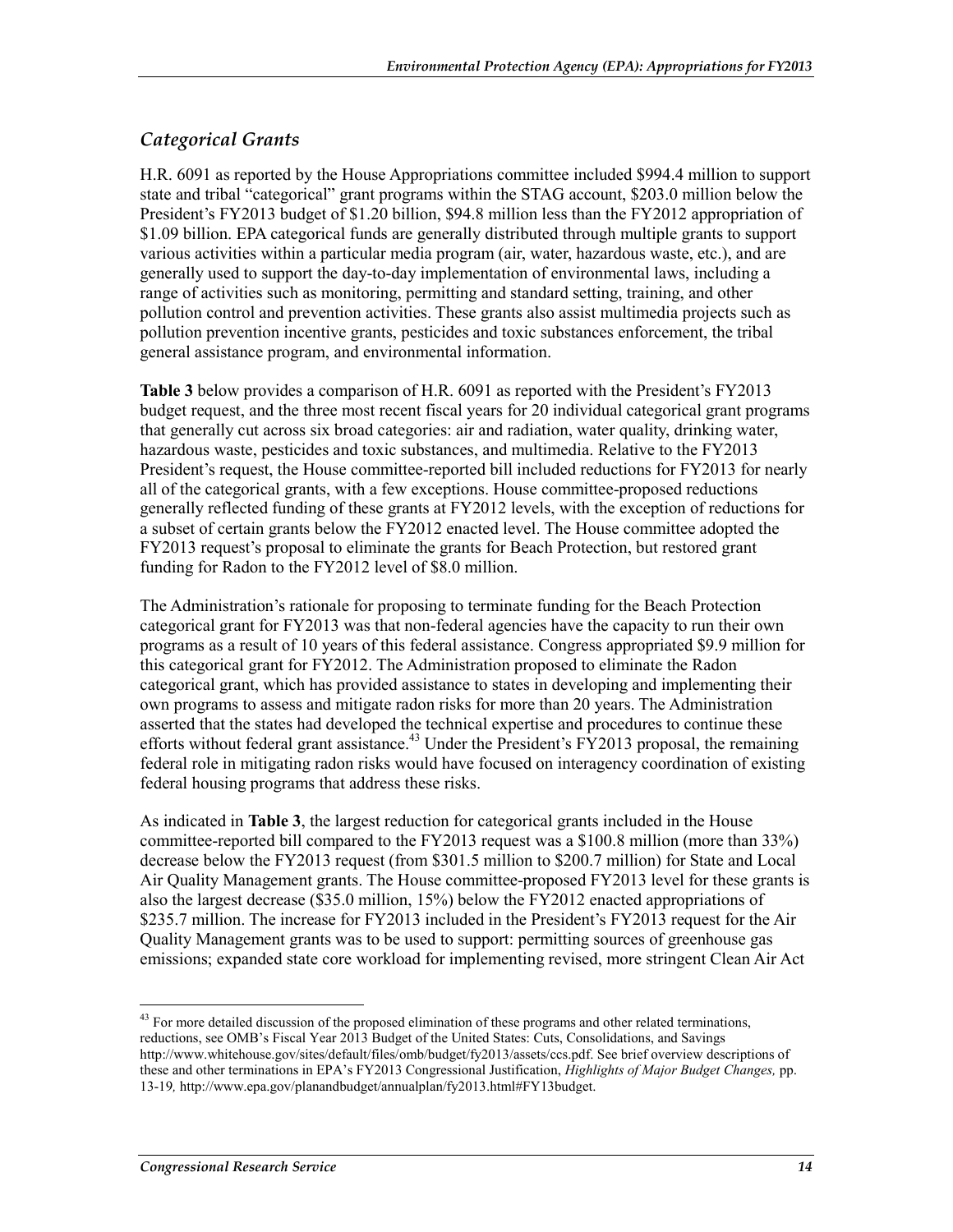(CAA) regulations; additional air monitors; and facilitation of states' collection and review of emission data required under the Greenhouse Gas Reporting Rule.

House committee-reported H.R. 6091 also included a \$61.0 million (23%) reduction below the FY2013 request for Section 106 Water Pollution Control Grants (from \$265.3 million to \$204.3 million). The amount was \$34.1 million (14%) less than the FY2012 enacted level of \$238.4 million. The Section 106 grants support efforts to prevent and develop control measures to improve water quality and address nutrient runoff. According to the EPA FY2013 Congressional Justification, the proposed \$26.9 million increase above the FY2012 levels for these grants was to provide additional resources for: addressing nutrient loads; strengthening the state, interstate and tribal base programs; addressing total maximum daily load (TMDL), monitoring, and wet weather issues; and help states improve their water quality programs relating to the management of nutrients.<sup>44</sup> The House Appropriations Committee omitted language included in the FY2013 request to authorize additional Section 106 grants for nutrient reductions (H.Rept. 112-589, p. 66).

The House committee also did not agree to the \$28.7 million (43%) increase (from \$67.6 million to \$96.4 million) for the Tribal Assistance Grant Program (GAP), and proposed funding these grants at the FY2012 level. Citing the agency's commitment to tribes, the Administration's proposed increase for the Tribal GAP for FY2013 was to enhance program resources to further build tribal capacity and assist tribes in leveraging other EPA and federal funding to achieve added environmental and human health protection. Other comparisons are reflected in the table that follows.

<sup>44</sup> See brief overview descriptions of these increases provided in EPA's FY2013 Congressional Justification, *Highlights of Major Budget Changes*, p. 16, http://www.epa.gov/planandbudget/annualplan/fy2013.html#FY13budget.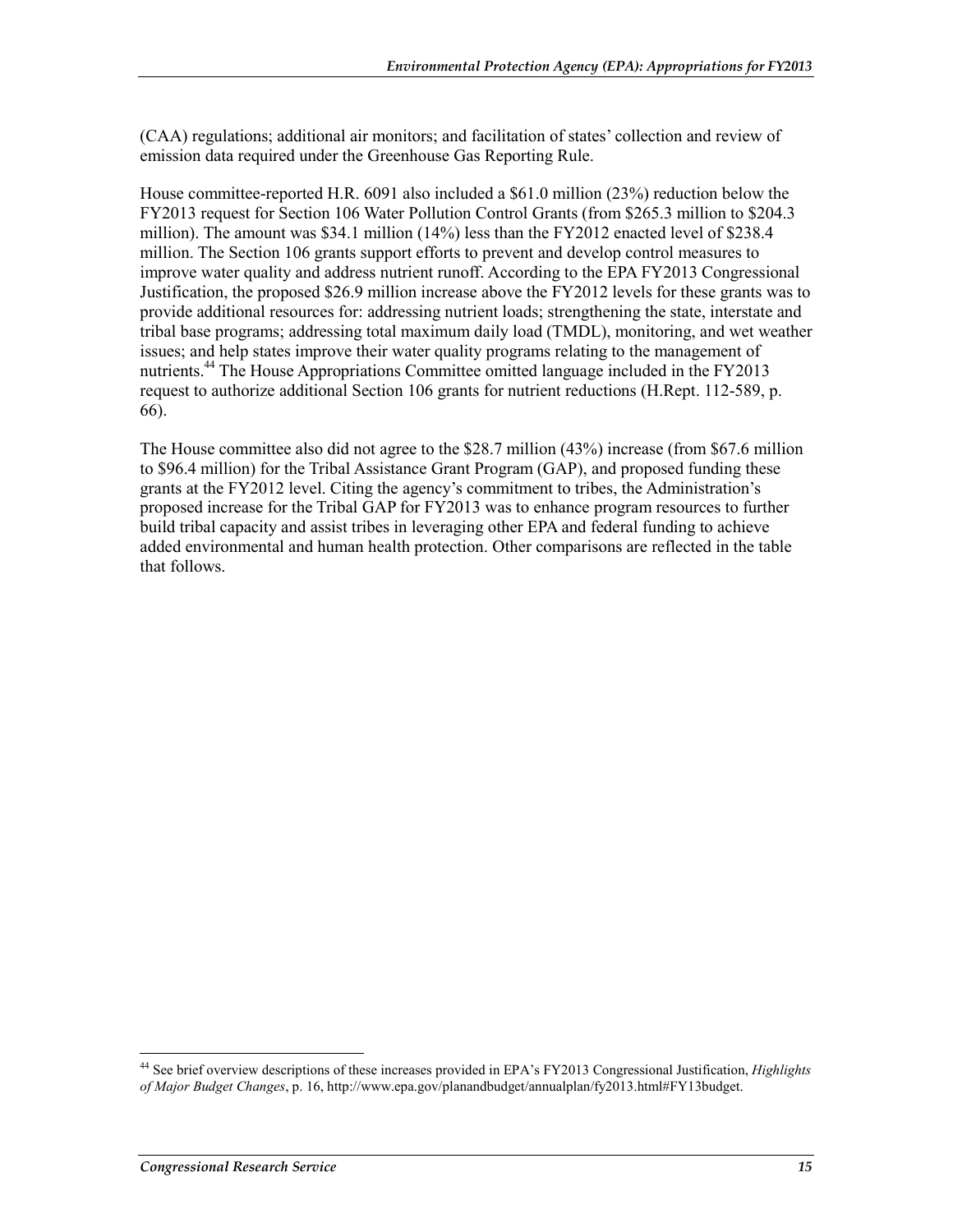| Table 3. Appropriations for Categorical Grants within the State and Tribal Assistance |
|---------------------------------------------------------------------------------------|
| Grants (STAG) Account: FY2010-FY2012 Enacted, Proposed for FY2013 in the              |
| <b>President's Budget Request and House Committee-Reported H.R. 6091</b>              |

| <b>Categorical Grant Program Area</b>   | FY2010<br><b>Enacted</b><br>P.L. 111-88 | <b>FY2011</b><br><b>Enacted</b><br>P.L. 112-10 | FY2012<br><b>Enacted</b><br>P.L. 112-74 | FY2013<br><b>Requested</b> | FY2013<br><b>House</b><br><b>Committee</b><br><b>H.R. 6091</b> |
|-----------------------------------------|-----------------------------------------|------------------------------------------------|-----------------------------------------|----------------------------|----------------------------------------------------------------|
| <b>Beaches Protection</b>               | \$9.9                                   | \$9.9                                          | \$9.9                                   | \$0.0                      | \$0.0\$                                                        |
| <b>Brownfields</b>                      | \$49.5                                  | \$49.3                                         | \$49.3                                  | \$47.6                     | \$47.6                                                         |
| Environmental Information               | \$10.0                                  | \$10.0                                         | \$10.0                                  | \$15.2                     | \$10.0                                                         |
| Hazardous Waste Financial Assistance    | \$103.3                                 | \$103.1                                        | \$103.0                                 | \$103.4                    | \$103.0                                                        |
| Lead                                    | \$14.6                                  | \$14.5                                         | \$14.5                                  | \$14.9                     | \$14.5                                                         |
| Local Governments Climate Change Grants | \$10.0                                  | \$0.0                                          | \$0.0                                   | \$0.0                      | \$0.0                                                          |
| Nonpoint Source (CWA Sec. 319)          | \$200.9                                 | \$175.5                                        | \$164.5                                 | \$164.8                    | \$150.5                                                        |
| <b>Pesticides Enforcement</b>           | \$18.7                                  | \$18.7                                         | \$18.6                                  | \$19.1                     | \$18.6                                                         |
| Pesticides Program Implementation       | \$13.5                                  | \$13.5                                         | \$13.1                                  | \$13.1                     | \$13.1                                                         |
| Pollution Control (CWA Sec. 106)        | \$229.3                                 | \$238.8                                        | \$238.4                                 | \$265.3                    | \$204.3                                                        |
| <b>Monitoring Grants</b>                | \$18.5                                  | \$18.5                                         | \$18.4                                  | \$18.5                     | \$11.3                                                         |
| <b>Other Activities</b>                 | \$210.8                                 | \$220.4                                        | \$220.0                                 | \$246.8                    | \$193.0                                                        |
| <b>Pollution Prevention</b>             | \$4.9                                   | \$4.9                                          | \$4.9                                   | \$5.0                      | \$5.0                                                          |
| Public Water System Supervisions (PWSS) | \$105.7                                 | \$105.5                                        | \$105.3                                 | \$109.7                    | \$105.3                                                        |
| Radon                                   | \$8.1                                   | \$8.1                                          | \$8.0                                   | \$0.0                      | \$8.0                                                          |
| State and Local Air Quality Management  | \$226.6                                 | \$236.I                                        | \$235.7                                 | \$301.5                    | \$200.7                                                        |
| <b>Toxic Substances Compliance</b>      | \$5.1                                   | \$5.1                                          | \$5.1                                   | \$5.2                      | \$5.1                                                          |
| Tribal Air Quality Management           | \$13.3                                  | \$13.3                                         | \$13.3                                  | \$13.6                     | \$13.3                                                         |
| Tribal General Assistance Program (GAP) | \$62.9                                  | \$67.7                                         | \$67.6                                  | \$96.4                     | \$67.6                                                         |
| Underground Injection Control (UIC)     | \$10.9                                  | \$10.9                                         | \$10.9                                  | \$11.1                     | \$10.9                                                         |
| Underground Storage Tanks               | \$2.5                                   | \$2.5                                          | \$1.5                                   | \$1.5                      | \$1.5                                                          |
| Wetlands Program Development            | \$16.8                                  | \$16.8                                         | \$15.1                                  | \$15.2                     | \$15.2                                                         |
| <b>Total Categorical Grants</b>         | \$1,094.9                               | \$1,104.2                                      | \$1,088.8                               | \$1,202.4                  | \$994.0                                                        |

(millions of dollars)

**Source:** Prepared by the Congressional Research Service: FY2010 enacted appropriations are from the conference report to accompany the Interior, Environment, and Related Agencies Appropriations Act for FY2010 (H.R. 2996, H.Rept. 111-316, pp. 240–244). The FY2011 amounts are as provided to CRS by the House Appropriations Committee. FY2012 enacted amounts and the FY2013 requested and proposed by the House committee are as reported in the House Appropriations Committee Report (H.Rept. 112-589) accompanying H.R. 6091 as reported on July 10, 2012. The FY2011 and FY2012 enacted amounts reflect applicable rescissions. Numbers may not add due to rounding.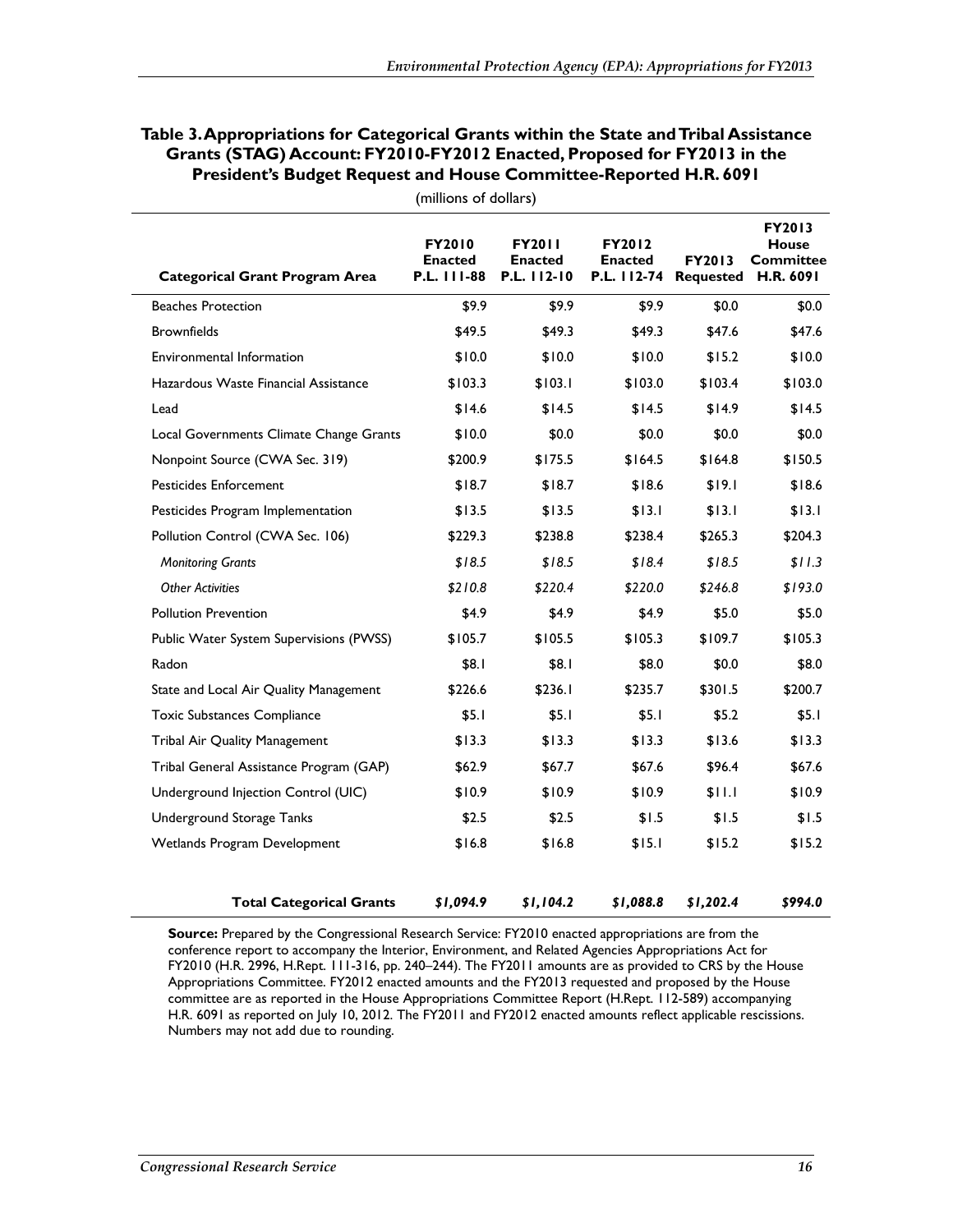## **Air Quality and Climate Change Issues45**

Several EPA actions under the Clean Air Act (CAA), including those addressing greenhouse gas (GHG) emissions, hazardous air pollutants (including mercury) and particulate matter emissions, have received considerable attention, including proposed legislation, during the  $112<sup>th</sup>$  Congress and continued to be an area of interest among some Members in the consideration of FY2013 appropriations for EPA.<sup>46</sup> These issues were also the subject of proposals to modify or curtail EPA actions, during the  $FY2011^{47}$  and  $FY2012^{48}$  appropriations debate.

In addition to funding FY2013 levels for several program activities in Title II of the House committee-reported bill and in the accompanying report (see **Table 4** below), Title IV of H.R. 6091 as reported included a number of general provisions addressing EPA's use of FY2013 funds to support the development, implementation, or enforcement of CAA regulatory actions noted above, as well as directives for conducting evaluations of certain activities and providing reports to the committee. Some of these provisions were similar to general provisions included in the FY2012 Interior appropriations law (P.L. 112-74), and a subset of those proposed during deliberations on the  $\overline{FY2012}$  and  $\overline{FY2011}$  EPA appropriations.<sup>49</sup> Additionally, in lieu of certain general provisions proposed for FY2013 in H.R. 6091 as reported, the report accompanying the reported bill, H.Rept. 112-589, included extensive language with regard to specific climate change and air quality regulatory actions by EPA.

As indicated in **Table C-1** in **Appendix C**, general provisions contained in Title IV of the House committee-reported bill would prohibit the use of FY2013 appropriations for

- issuing permits for emissions from biological processes associated with livestock (Section 420);
- requiring reporting of GHGs from manure management systems (Section 421);
- regulating GHGs from new motor sources (Section 444);

<sup>1</sup> <sup>45</sup> James E. McCarthy, and Jane A. Leggett, Specialists in Environmental Policy, CRS Resources, Science, and Industry Division were primary contributors to this section.

<sup>46</sup> See CRS Report R41563, *Clean Air Issues in the 112th Congress*, by James E. McCarthy; see also CRS Report R41561, *EPA Regulations: Too Much, Too Little, or On Track?*, by James E. McCarthy and Claudia Copeland, for a discussion of selected EPA regulatory actions.

<sup>&</sup>lt;sup>47</sup> House-passed appropriations legislation for FY2011 (H.R. 1) included several provisions that would have restricted or prohibited use of funds for activities related to specific EPA actions under the CAA. For a more detailed summary of these provisions contained in House-passed H.R. 1, see Table 2 in CRS Report R41698, *H.R. 1 Full-Year FY2011 Continuing Resolution: Overview of Environmental Protection Agency (EPA) Provisions*, by Robert Esworthy.

 $^{48}$  Partly in response to some of the concerns raised during the debate, the FY2012 appropriations law contained general provisions addressing EPA's use of FY2012 funds to support the development, implementation, or enforcement of certain Clean Air Act regulatory actions. For a more detailed discussion see CRS Report R42332, *Environmental Protection Agency (EPA) FY2012 Appropriations*, by Robert Esworthy, and CRS Report R41979, *Environmental Protection Agency (EPA) FY2012 Appropriations: Overview of Provisions in H.R. 2584 as Reported*, by Robert Esworthy.

<sup>&</sup>lt;sup>49</sup> Congress has addressed EPA's development of CAA regulations through the appropriations process in the past either explicitly providing or restricting the availability of agency funds for such purposes—and these issues were debated extensively during the FY2012 and FY2011 appropriations process. See CRS Report R42332, *Environmental Protection Agency (EPA) FY2012 Appropriations*, by Robert Esworthy, and CRS Report R41698, *H.R. 1 Full-Year FY2011 Continuing Resolution: Overview of Environmental Protection Agency (EPA) Provisions*, by Robert Esworthy.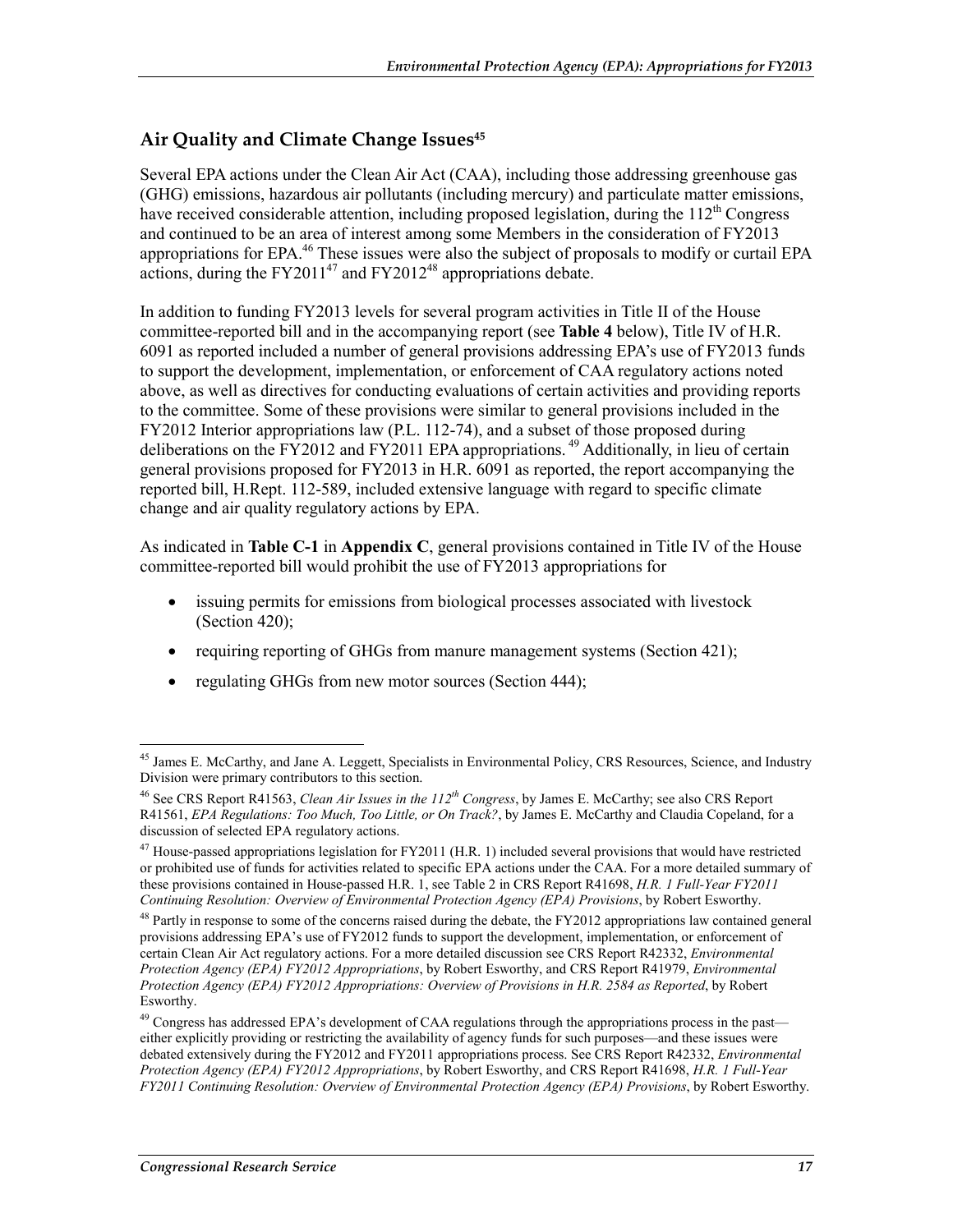- administering or enforcing the National Emission Standards for Hazardous Air Pollutants regulations for asbestos for residential buildings with four or fewer units (Section 446);
- issuing or enforcing standards of performance applicable to emission of GHGs by any new or existing electric utility generating unit (Section 448).

The general provisions also included requirements for EPA to conduct a 48-month pilot project for the North American Emission Control Area (which requires the use of low sulfur fuels by ships within 200 miles of the U.S. coast) jointly with the U.S. Coast Guard (Section 440), development of a seventh edition of the document entitled ''EPA Air Pollution Control Cost Manual'' (Section 449), and publication in the *Federal Register* of a notice to solicit comment on revising the agency's ''Guideline on Air Quality Models'' (Section 405).

More broadly, in its report the House committee expressed skepticism with regard to the repackaging of existing program activities and funding new ones as "climate change programs," noting that in the Interior, Environment, and Related Agencies Appropriations alone, funding for programs identified as "climate change" nearly doubled from \$192.0 million to \$372.0 million between FY2008 and FY2011.<sup>50</sup> Citing its concern with the number of new seemingly duplicative programs and a lack of effective coordination and communication of climate change activities, budgets, and accomplishments across the federal government, the House committee proposed cutting climate change funding by 29% in H.R.  $6091$  as reported.<sup>51</sup> Similar to the FY2012 appropriations, the House committee-reported bill included a general provision in Title IV (Section 419) that would require the President to submit a comprehensive report to the House and Senate Appropriations Committees detailing all federal (including EPA) fiscal year obligations and expenditures, domestic and international, for climate change programs and activities by agency for  $FY2012^{52}$ 

EPA is one of 17 federal agencies that have received appropriations for climate change activities in recent fiscal years. EPA's share of this funding is relatively small, but EPA's policy and regulatory roles are proportionately larger than other federal agencies and departments.

Appropriated funds for EPA's climate change and air quality actions are distributed across several program activities under multiple appropriations accounts. Because of variability in these activities and modifications to account structures from year to year, it is difficult to compare the overall combined funding included in appropriations bills with the President's request<sup>53</sup> and prioryear enacted appropriations. However, comparisons can be made among certain activities for which Congress does specify a line-item in the appropriations process. **Table 4** below presents a comparison, when possible,  $54$  of the House committee-reported bill for FY2013 with the

<u>.</u>

<sup>50</sup> See H.Rept. 112-589, p. 9.

<sup>51</sup> Ibid.

 $52$  The provision is similar to a reporting requirement for FY2009 and FY2010 Department of the Interior, Environment, and Related Agencies Appropriations, and to a recurring reporting requirement that had been in existence for nearly a decade through FY2007, under provisions in the annual appropriations bills for Foreign Operations.

<sup>&</sup>lt;sup>53</sup> Congress does not appropriate funding based on EPA's strategic performance goals; however, the President's FY2013 request included \$1.12 billion for FY2013 across multiple appropriations accounts to support the agency's strategic objective: "Taking Action on Climate Change and Improving Air Quality," \$98.4 million above the FY2012 level of \$1.03 billion (EPA's FY2013 Congressional Justification, pp. 15-32, http://www.epa.gov/planandbudget/ annualplan/fy2013.html#FY13budget).

<sup>&</sup>lt;sup>54</sup> It is difficult to compare the FY2013 request for all program activities with previous fiscal years' appropriations, as (continued...)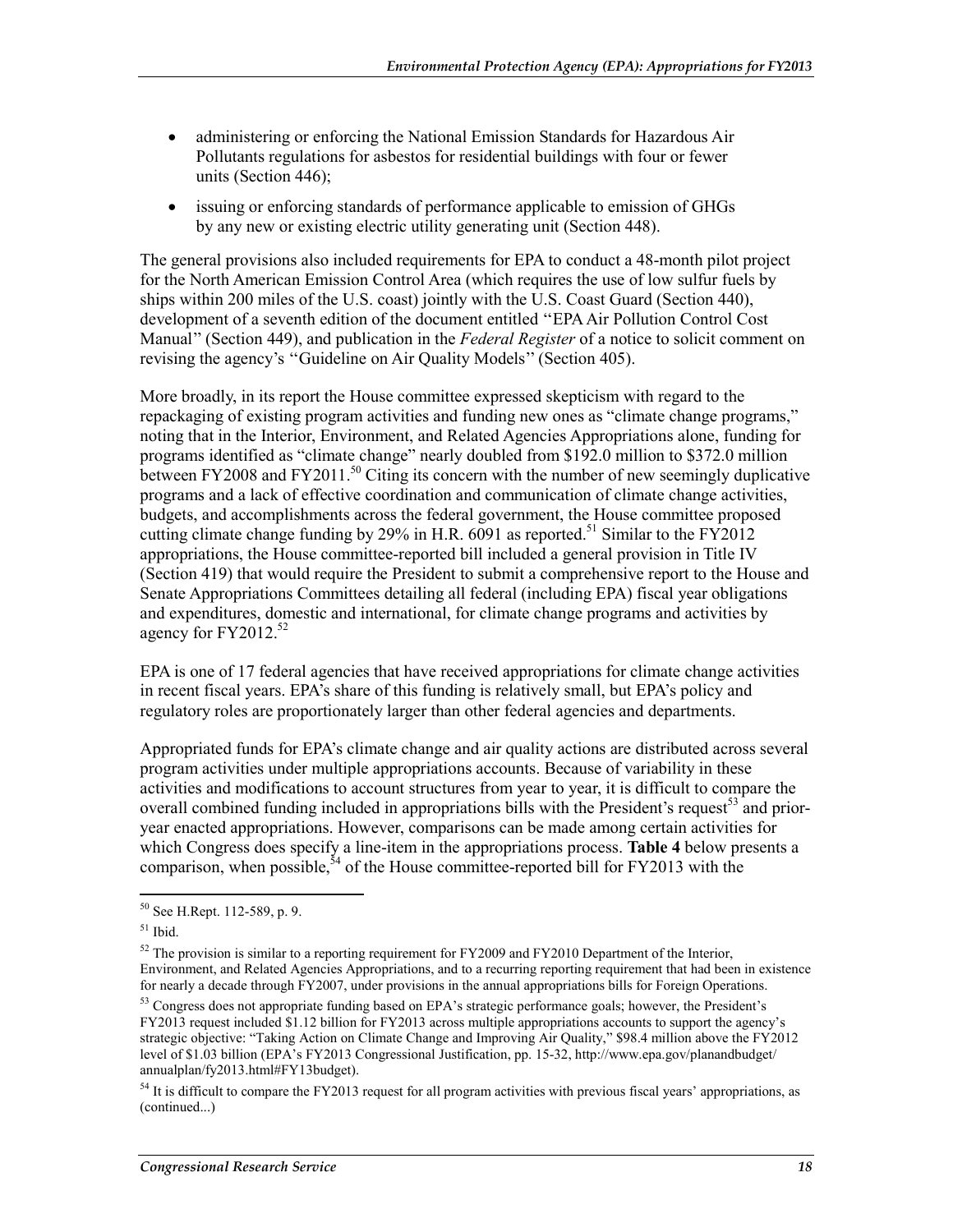President's FY2013 request and FY2010 through FY2012 enacted appropriations for air quality and climate change program activities within various EPA appropriations accounts. The program activities included in the table are as typically presented in funding tables included in EPA's congressional justifications and in congressional appropriations committee reports.

As an example, the House committee-reported bill would provide a total of \$372.5 million for FY2013 within the EPM and the S&T accounts for EPA "clean air and climate" programs, compared to the President's FY2013 request of \$440.2 million, and the FY2012 appropriation of \$410.5 million. The House committee did not provide requested increased funding within the S&T account for implementation of the Cross-State Air Pollution Rule,<sup>55</sup> and provided no funding in the EPM account for greenhouse gas New Source Performance Standards.<sup>56</sup> Also within the S&T account, the House committee-reported bill included \$95.0 million for "Research: Air, Climate, and Energy" for FY2013, compared to FY2013 requested \$105.9 million, and FY2012 enacted \$98.8 million.<sup>57</sup> Much of the increase above the  $FY2012$  enacted level included in the President's FY2013 request is largely the result of a proposed \$27.1 million (9.5%) increase above the FY2012 enacted amount of \$286.1 million for Climate Change and Air Quality in the EPM account. Also as indicated in **Table 4**, the House committee-reported bill included \$256.7 million for this program area. As indicated in the table, there was variability across the multiple program activities funded under S&T and EPM accounts when comparing proposed FY2013 amounts with the previous fiscal years' enacted levels.

As discussed in the previous section of this report, under the STAG account, the House committee-reported bill included \$200.7 million for State and Local Air Quality Management grants, \$100.8 million (33%) less than the FY2013 request of \$301.5 million, and \$35.0 million (15%) less than the FY2012 enacted level of \$235.7 million. Within this line item, the House committee stated that no funds would be provided for greenhouse gas (GHG) permitting grants, or for the GHG reporting rule within this program activity.<sup>58</sup> States use these federal funds to help pay the costs of operating their air pollution control programs. Much of the day-to-day operations of these programs (i.e., monitoring, permitting, enforcement, and developing site-specific regulations) is done by the states with federal Clean Air Act authorities delegated to them by EPA. The National Association of Clean Air Agencies (NACAA) testified that the Clean Air Act (CAA) authorizes federal grants to the states for up to 60% of the costs of running these state and local air quality programs; however, NACAA noted that the grant amounts have declined over the last decade, with the federal contribution falling to roughly 25% of the total cost of these programs.<sup>59</sup>

 $\overline{a}$ 

<sup>(...</sup>continued)

from year to year, EPA has sometimes modified the line-items under which funding for climate protection related program activities is requested. For example, for FY2012 conferees accepted the Administration's proposed budget reorganization of certain air quality and climate protection program activities, including consolidation and modifications of various line-items, making it difficult to compare FY2012 appropriations with FY2011 (and prior year) appropriations.

<sup>55</sup> H.Rept. 112-589, p. 47.

<sup>56</sup> H.Rept. 112-589, p. 51.

<sup>57</sup> H.Rept. 112-589, see table on pp. 170-171.

<sup>58</sup> H.Rept. 112-589, p. 66.

<sup>&</sup>lt;sup>59</sup> National Association of Clean Air Agencies (NACAA) Testimony Provided to the Senate Appropriations Committee Subcommittee on Interior, Environment, and Related Agencies Regarding the FY 2013 Budget for the U.S. Environmental Protection Agency, April 17, 2012, http://www.4cleanair.org/Documents/ SenateTestimonyNACAAFY2013FINAL.pdf.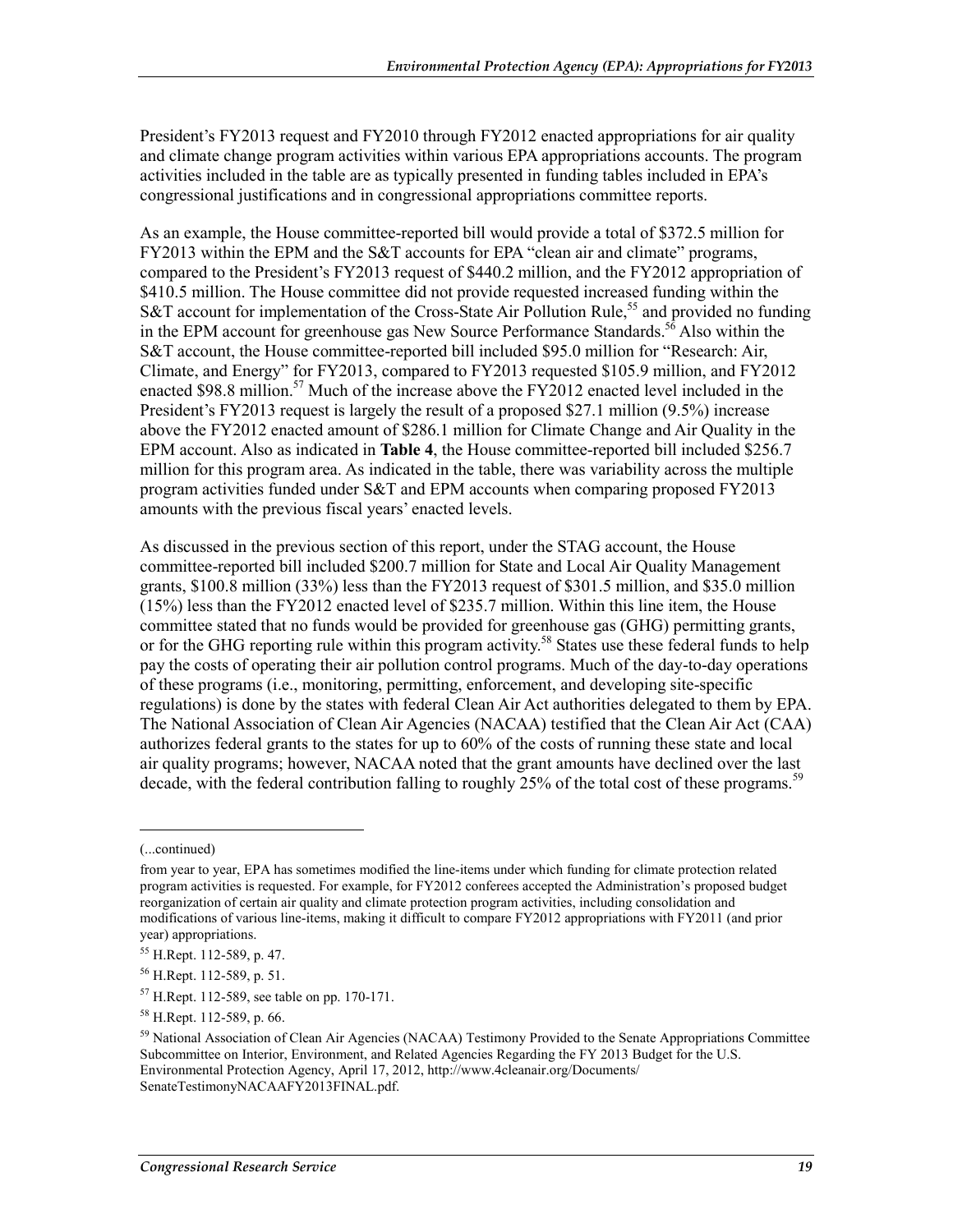According to the EPA FY2013 Congressional Justification, of the total \$65.8 million requested increase for FY2013 for these air quality management categorical grants, \$39.0 million would have supported the core state workload for implementing revised and more stringent federal National Ambient Air Quality Standards, including the installation of additional air quality monitors and overseeing compliance with air toxics regulations. Another \$26.5 million of the increase for these grants in the STAG account was to support states and tribes in permitting sources of GHG emissions and implementing the federal GHG Reporting Rule.<sup>60</sup>

Also within the STAG account, the House committee included \$30.0 million for the Diesel Emission Reduction Grants program for FY2013, \$15.0 million more than the FY2013 request and roughly the same as FY2012. The ARRA of 2009 (P.L. 111-5) provided an additional \$300.0 million in supplemental funds for these grants in FY2009 for a total of \$360.0 million in FY2009, much of which was awarded in FY2010. The Energy Policy Act of 2005 (EPAct 2005)<sup>61</sup> authorized \$200.0 million annually for these grants from FY2007 through FY2011. The House committee-reported bill also would reinstate funding for state indoor radon (categorical) grants at the FY2012 level of \$8.0 million. As indicated previously, the FY2013 request proposed eliminating the Radon grant program, noting that states had established the necessary technical expertise and program funding in place to continue radon protection efforts without federal funding.<sup>62</sup>

Although some Members and stakeholders have raised concerns about the proposed funding for various air quality programs in the President's FY2013 budget request, much of the attention during deliberations on the FY2013 appropriations and other recent fiscal years has focused less on the adequacy of this funding and more on the costs and economic impacts of several EPA regulatory actions to address air quality and climate change. For example, although relatively minor in terms of EPA's funding, the agency's responses to a 2007 U.S. Supreme Court decision<sup>63</sup> remain a prominent topic of debate. This decision found greenhouse gases (GHGs) to be "air pollutants" within the Clean Air Act's definition of that term, and required EPA to consider, among other things, whether GHGs endanger public health or welfare. The EPA's "endangerment finding" was the first step in promulgating regulations to limit emissions, which led to concerns among affected stakeholders and within Congress about the potential costs of compliance and the economic impacts of such regulations.

<sup>60</sup> *EPA's FY2013 Congressional Justification*, "Taking Action on Climate Change and Improving Air Quality," pp. 15- 16 (pdf pp. 23-24), http://www.epa.gov/planandbudget/annualplan/fy2013.html#FY13budget.

<sup>61</sup> Energy Policy Act of 2005, P.L. 109-58, Title VII, Subtitle G.

 $62$  An additional reduction of \$1.7 million (43.6%) for other EPA radon program activities was proposed in the FY2013 request within the EPM account, from \$3.9 million enacted for FY2012 to \$2.2 million requested for FY2013. See references in EPA's FY2013 Congressional Justification, pp.15-16, 20-21, 777-778 (http://www.epa.gov/ planandbudget/annualplan/fy2013.html#FY13budget).

<sup>63</sup> *Massachusetts v. EPA*, 549 U.S. 497 (2007).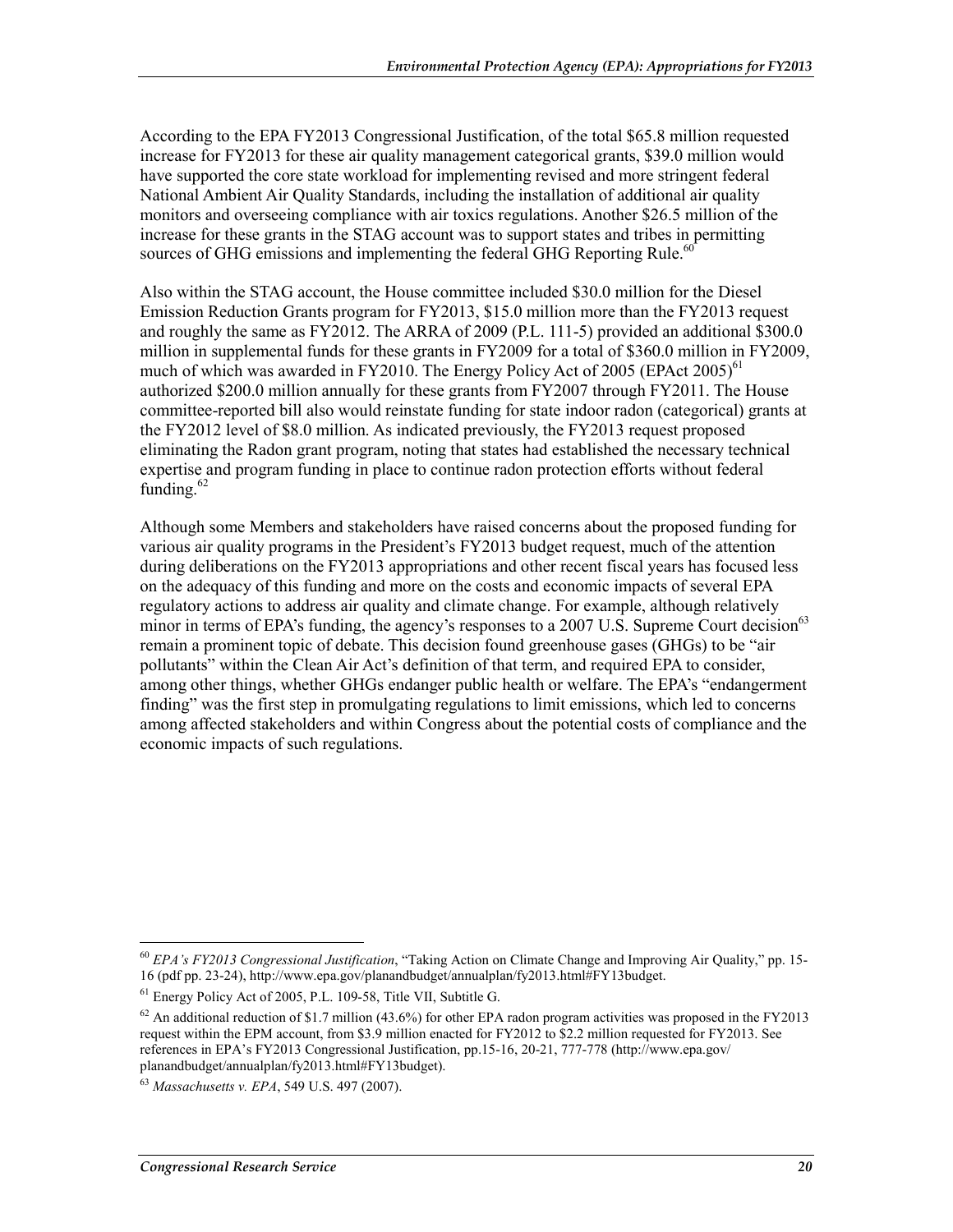#### **Table 4. Appropriations for Selected EPA Air Quality Research and Implementation Activities by Account: FY2010-FY2012 Enacted, Proposed for FY2013 in the President's Budget Request and House Committee-Reported H.R. 6091**

| <b>Account/Program Area</b>                           | <b>FY2010</b><br><b>Enacted</b><br>P.L. 111-88 | <b>FY2011</b><br><b>Enacted</b> | <b>FY2012</b><br><b>Enacted</b><br>P.L. 112-10 P.L. 112-74 Requested | FY2013  | FY2013<br><b>House</b><br><b>Committee</b><br>H.R. 6091 |
|-------------------------------------------------------|------------------------------------------------|---------------------------------|----------------------------------------------------------------------|---------|---------------------------------------------------------|
| <b>Science and Technology Account</b>                 |                                                |                                 |                                                                      |         |                                                         |
| Clean Air and Climate                                 |                                                |                                 | \$124.4                                                              | \$127.1 | \$115.8                                                 |
| Clean Air Allowance Trading Program                   |                                                |                                 | \$9.1                                                                | \$9.8   |                                                         |
| <b>Climate Protection Program</b>                     |                                                |                                 | \$16.3                                                               | \$7.8   | \$7.8                                                   |
| Federal Support for Air Quality Management            |                                                |                                 | \$7.1                                                                | \$7.6   |                                                         |
| Federal Support for Air Toxics Program                |                                                |                                 | \$0.0                                                                | \$0.0   |                                                         |
| Federal Vehicle & Fuels Standards & Certification     |                                                |                                 | \$91.9                                                               | \$101.9 | \$91.9                                                  |
| Indoor Air and Radiation                              | \$1.2                                          | \$1.3                           | \$6.8                                                                | \$6.7   | \$6.7                                                   |
| Indoor Air: Radon Program                             |                                                |                                 | \$0.2\$                                                              | \$0.0   |                                                         |
| Reduce Risks from Indoor Air                          |                                                |                                 | \$0.4\$                                                              | \$0.4   |                                                         |
| Radiation: Protection                                 |                                                |                                 | \$2.1                                                                | \$2.1   |                                                         |
| <b>Radiation: Response Preparedness</b>               |                                                |                                 | \$4.1                                                                | \$4.2   |                                                         |
|                                                       |                                                |                                 |                                                                      |         |                                                         |
| Research: Air, Climate and Energy                     |                                                |                                 | \$98.8                                                               | \$105.9 | \$95.0                                                  |
| Global Change                                         |                                                |                                 | \$18.3                                                               | \$20.3  | \$15.8                                                  |
| Clean Air                                             |                                                |                                 | \$78.5                                                               | \$82.8  | \$77.2                                                  |
| <b>Other Activities</b>                               |                                                |                                 | \$2.0                                                                | \$2.6   |                                                         |
| Air Toxics and Quality                                | \$121.9                                        | \$120.5                         |                                                                      |         |                                                         |
| <b>Climate Protection Program</b>                     | \$19.8                                         | \$16.8                          |                                                                      |         |                                                         |
| Research: Clean Air                                   | \$102.7                                        | \$102.4                         |                                                                      |         |                                                         |
| Research: Global Change                               | \$20.9                                         |                                 |                                                                      |         |                                                         |
| <b>Environmental Programs and Management</b>          |                                                |                                 |                                                                      |         |                                                         |
| Clean Air and Climate                                 |                                                |                                 | \$286.1                                                              | \$313.2 | \$256.7                                                 |
| Clean Air Allowance Trading Program                   |                                                |                                 | \$20.8                                                               | \$20.9  |                                                         |
| <b>Climate Protection Program:</b>                    | \$113.0                                        | \$107.5                         | \$99.5                                                               | \$108.0 | \$84.9                                                  |
| - Climate Protection Program: Energy STAR             | \$52.6                                         |                                 | \$49.7                                                               | \$53.9  | \$48.1                                                  |
| - Climate Protection Program: Methane to Markets      | \$4.6                                          |                                 | \$5.0                                                                | \$4.9   |                                                         |
| - Climate Protection Program: Greenhouse Gas Registry | \$16.7                                         |                                 | \$15.8                                                               | \$18.7  | \$6.4\$                                                 |
| - Climate Protection Program: Other Activities        | \$39.1                                         |                                 | \$29.0                                                               | \$30.5  |                                                         |
| <b>Federal Stationary Source Regulations</b>          |                                                |                                 | \$27.3                                                               | \$34.1  | \$20.6                                                  |

(millions of dollars)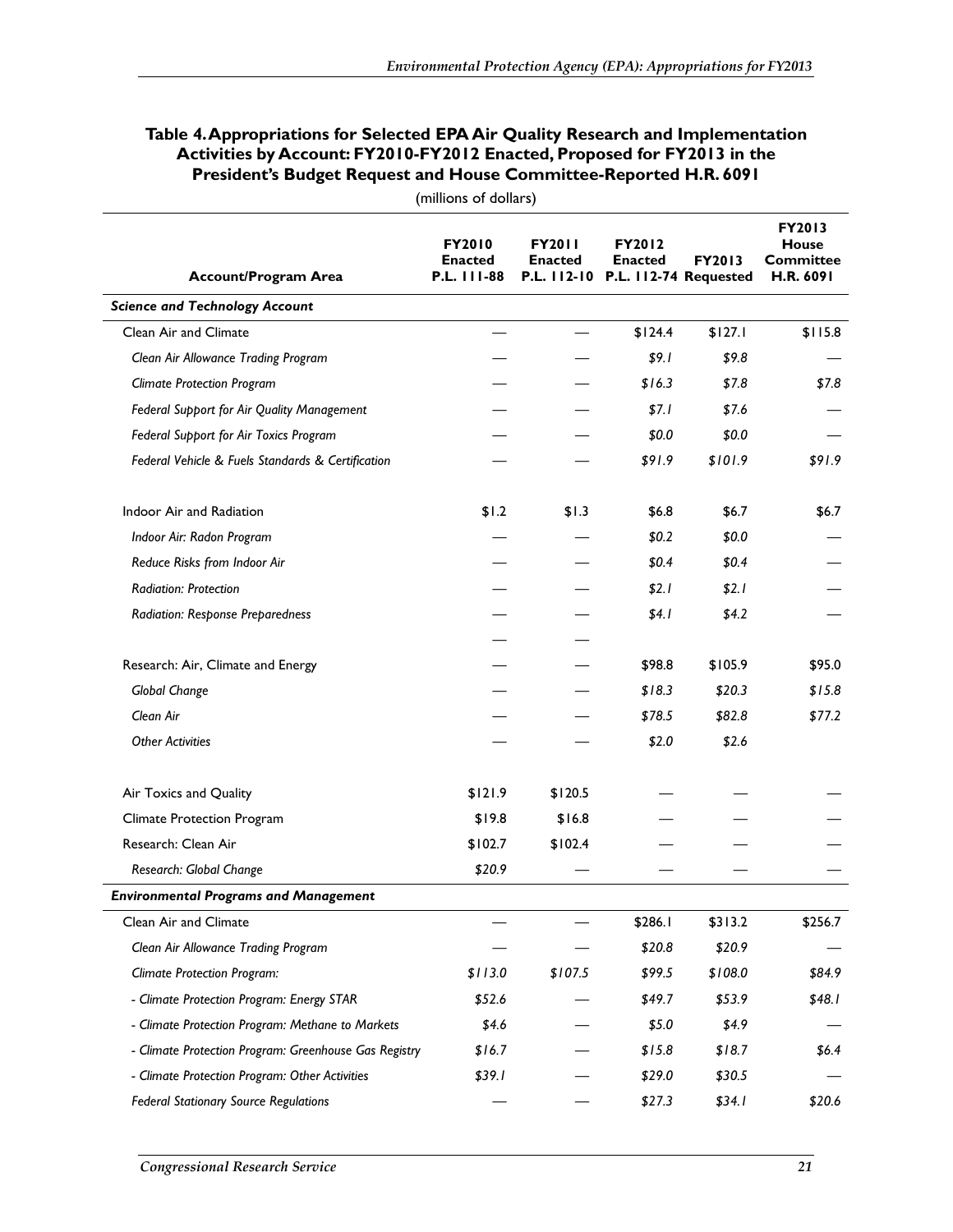| <b>Account/Program Area</b>                                     | <b>FY2010</b><br><b>Enacted</b><br>P.L. 111-88 | <b>FY2011</b><br><b>Enacted</b> | <b>FY2012</b><br><b>Enacted</b><br>P.L. 112-10 P.L. 112-74 Requested | FY2013  | FY2013<br><b>House</b><br><b>Committee</b><br>H.R. 6091 |
|-----------------------------------------------------------------|------------------------------------------------|---------------------------------|----------------------------------------------------------------------|---------|---------------------------------------------------------|
| Federal Support for Air Quality Management                      |                                                |                                 | \$123.5                                                              | \$134.8 | \$115.3                                                 |
| Federal Support for Air Toxics Program                          |                                                |                                 | \$0.0                                                                | \$0.0   |                                                         |
| Stratospheric Ozone: Domestic Programs                          |                                                |                                 | \$5.6                                                                | \$5.6   |                                                         |
| Stratospheric Ozone: Multilateral Fund                          |                                                |                                 | \$9.5                                                                | \$9.7   |                                                         |
| Indoor Air and Radiation                                        | \$26.6                                         | \$25.9                          | \$33.7                                                               | \$32.4  | \$32.4                                                  |
| Indoor Air: Radon Program                                       |                                                |                                 | \$3.9                                                                | \$2.2   |                                                         |
| Reduce Risks from Indoor Air                                    |                                                |                                 | \$17.2                                                               | \$17.4  |                                                         |
| Radiation: Protection                                           |                                                |                                 | \$9.6                                                                | \$9.8   |                                                         |
| <b>Radiation: Response Preparedness</b>                         |                                                |                                 | \$3.0                                                                | \$3.1   |                                                         |
| Air Toxics and Quality                                          | \$202.2                                        | \$207.3                         |                                                                      |         |                                                         |
| Hazardous Substance Superfund Account                           |                                                |                                 |                                                                      |         |                                                         |
| Indoor Air and Radiation: Radiation Protection                  |                                                |                                 | \$2.5                                                                | \$2.6   | \$2.5                                                   |
| Air Toxics and Quality                                          | \$2.5                                          | \$2.5                           |                                                                      |         |                                                         |
| <b>State and Tribal Assistance Grants Account</b>               |                                                |                                 |                                                                      |         |                                                         |
| <b>Diesel Emissions Reduction Grants</b><br>(Energy Policy Act) | \$60.0                                         | \$49.9                          | \$30.0                                                               | \$15.0  | \$30.0                                                  |
| Local Government Climate Change Grants                          | \$10.0                                         | \$0.0                           | \$0.0                                                                | \$0.0   |                                                         |
| <b>Targeted Airshed Grants</b>                                  | \$20.0                                         | \$0.0                           |                                                                      |         |                                                         |
| Radon                                                           | \$8.1                                          | \$8.1                           | \$8.0                                                                | \$0.0   | \$8.0                                                   |
| State & Local Air Quality Management Grants                     | \$226.6                                        | \$236.1                         | \$235.7                                                              | \$301.5 | \$200.7                                                 |
| Tribal Air Quality Management Grants                            | \$13.3                                         | \$13.3                          | \$13.3                                                               | \$13.6  | \$13.3                                                  |

**Source:** Prepared by the Congressional Research Service: FY2010 enacted appropriations are from the conference report to accompany the Interior, Environment, and Related Agencies Appropriations Act for FY2010 (H.R. 2996, H.Rept. 111-316, pp. 240–244). The FY2011 and FY2012 enacted amounts and the FY2013 requested amounts are as provided to CRS by the House Appropriations Committee, and EPA's "*FY2013 Justification of Appropriation Estimates for the Committee on Appropriations*," http://www.epa.gov/planandbudget/ annualplan/fy2013.html#FY13budget. FY2013 proposed by the House committee are as reported in the House Appropriations Committee report (H.Rept. 112-589) accompanying H.R. 6091 as reported on July 10, 2012. The FY2011 and FY2012 enacted amounts reflect applicable rescissions. Numbers may not add due to rounding.

**Note:** The "—" denoted in the table indicates that comparable data are unavailable. It is difficult to compare the FY2013 request and FY2012 enacted amounts for all program activities with previous fiscal years' appropriations because from year to year EPA has sometimes modified the line-items under which funding for climate protection related program activities is requested. For FY2012, the conferees accepted the Administration's proposed budget reorganization of certain air quality and climate protection program activities, including consolidation and modifications of various line-items, making it difficult to compare FY2012 appropriations with FY2011 (and prior year) appropriations.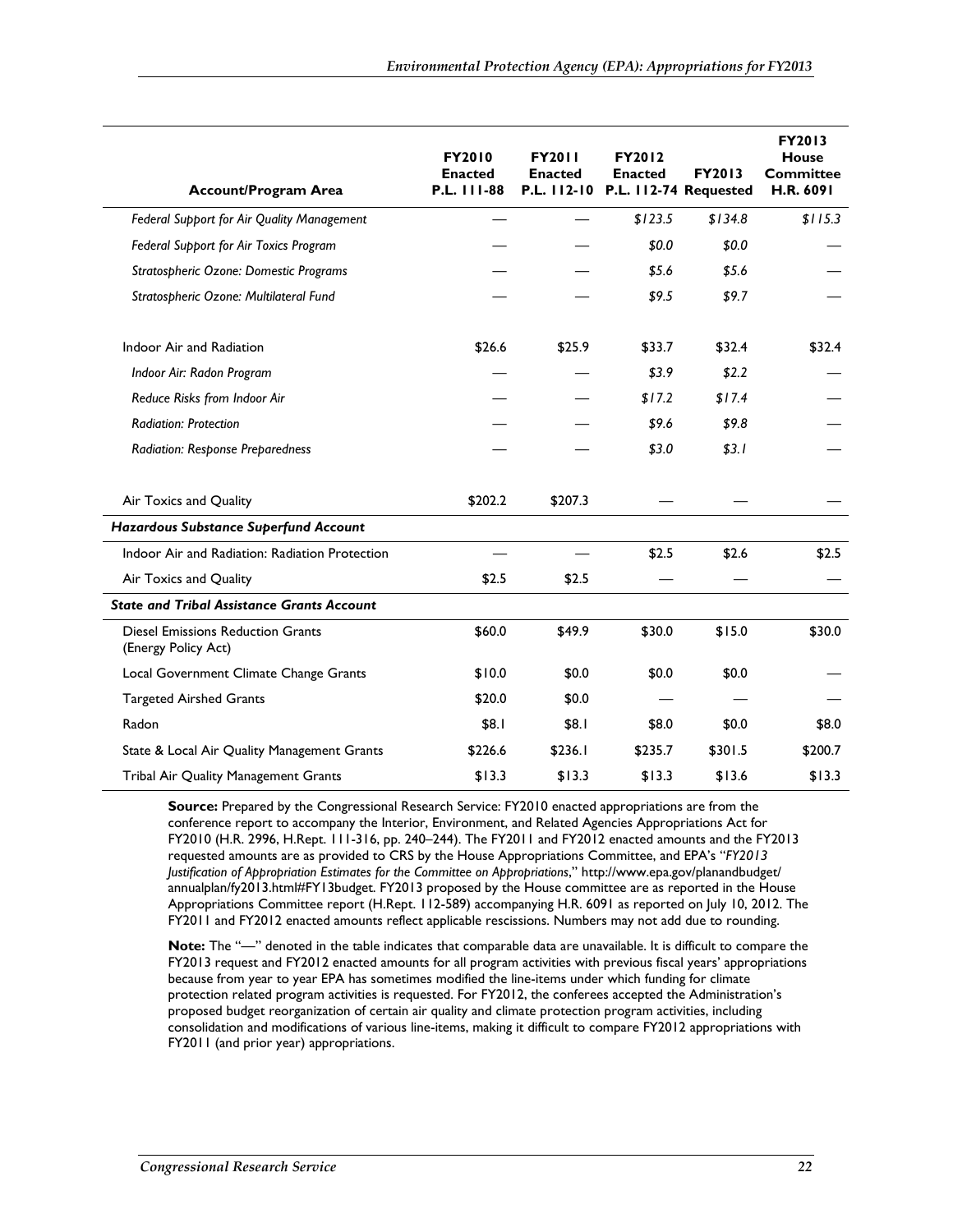## **Cleanup of Superfund Sites64**

The Hazardous Substance Superfund (Superfund) account supports the assessment and cleanup of sites contaminated from the release of hazardous substances. EPA carries out these activities under the Superfund program. The Comprehensive Environmental Response, Compensation, and Liability Act of 1980 (CERCLA) authorized this program, and established the Superfund Trust Fund to finance discretionary appropriations to fund it.<sup>65</sup> As reported by the House Appropriations Committee, H.R. 6091 would provide a total of \$1.16 billion for the Superfund account in FY2013. The committee's recommendation is \$11.5 million (1%) less than the President's FY2013 request of nearly \$1.18 billion, and \$48.9 million (4%) less than the FY2012 enacted appropriation of \$1.21 billion. These amounts reflect an overall downward funding trend since FY2010. (See **Table 5**.) For the previous decade, annual funding levels for the Superfund account had remained fairly steady, averaging approximately \$1.25 billion annually.<sup>66</sup> However, some have observed that the funding levels declined during this period when accounting for the effects of inflation.

As amended, CERCLA authorizes EPA's Superfund program to clean up sites that are among the nation's most hazardous and to enforce the liability of parties who are responsible for the cleanup costs.67 Many states also have developed their own cleanup programs to address contaminated sites that are not pursued at the federal level. These state programs complement federal cleanup efforts. At sites that are addressed under the federal Superfund program, EPA first attempts to identify the responsible parties to enforce their liability for the cleanup costs. Sites financed by the responsible parties do not rely upon Superfund appropriations, except for situations in which EPA may use the appropriations up front and later recover the costs from the responsible parties. If the responsible parties cannot be found or do not have the ability to pay, EPA is authorized to use Superfund appropriations to pay for the cleanup of a site under a cost-share agreement with the state in which the site is located.<sup>68</sup> Sites at which there are no viable parties to assume responsibility for the cleanup are referred to as "orphan" sites.

The use of Superfund appropriations has focused primarily on cleaning up contamination from the release of hazardous substances at high-risk sites that EPA has placed on the National Priorities List (NPL).<sup>69</sup> The cleanup of federal facilities on the NPL is funded apart from the Superfund program by the federal agencies that administer those facilities.<sup>70</sup> Annual funding for the cleanup of all contaminated federal facilities combined exceeds EPA's Superfund

<sup>&</sup>lt;sup>64</sup> This section was written by David M. Bearden, Specialist in Environmental Policy, CRS Resources, Science, and Industry Division.

<sup>65 42</sup> U.S.C. §9601 et seq.

<sup>66</sup> FY2009 was an exception to this trend, with \$600.0 million in supplemental funds provided in ARRA (P.L. 111-5).

 $67$  For more information on EPA's cleanup and enforcement authorities under CERCLA, see CRS Report R41039, *Comprehensive Environmental Response, Compensation, and Liability Act: A Summary of Superfund Cleanup Authorities and Related Provisions of the Act*, by David M. Bearden.

<sup>&</sup>lt;sup>68</sup> State cost-share requirements apply only to the performance of long-term Remedial actions, but not to short-term Removal actions to address more imminent hazards and emergency situations.

<sup>&</sup>lt;sup>69</sup> For information on the number of sites that EPA has placed on the NPL over time and their listing status, see the Superfund Program website: http://www.epa.gov/superfund/sites/npl/status.htm. CERCLA also authorizes EPA to use Superfund appropriations for performing short-term Removal actions at sites not listed on the NPL.

 $70$  The use of cleanup appropriations at federal facilities has been limited to the performance of the cleanup itself. The Judgment Fund administered by the U.S. Treasury has been the source of monies for the payment of claims for cleanup liability that may be submitted against the United States at sites where a federal agency is a liable party.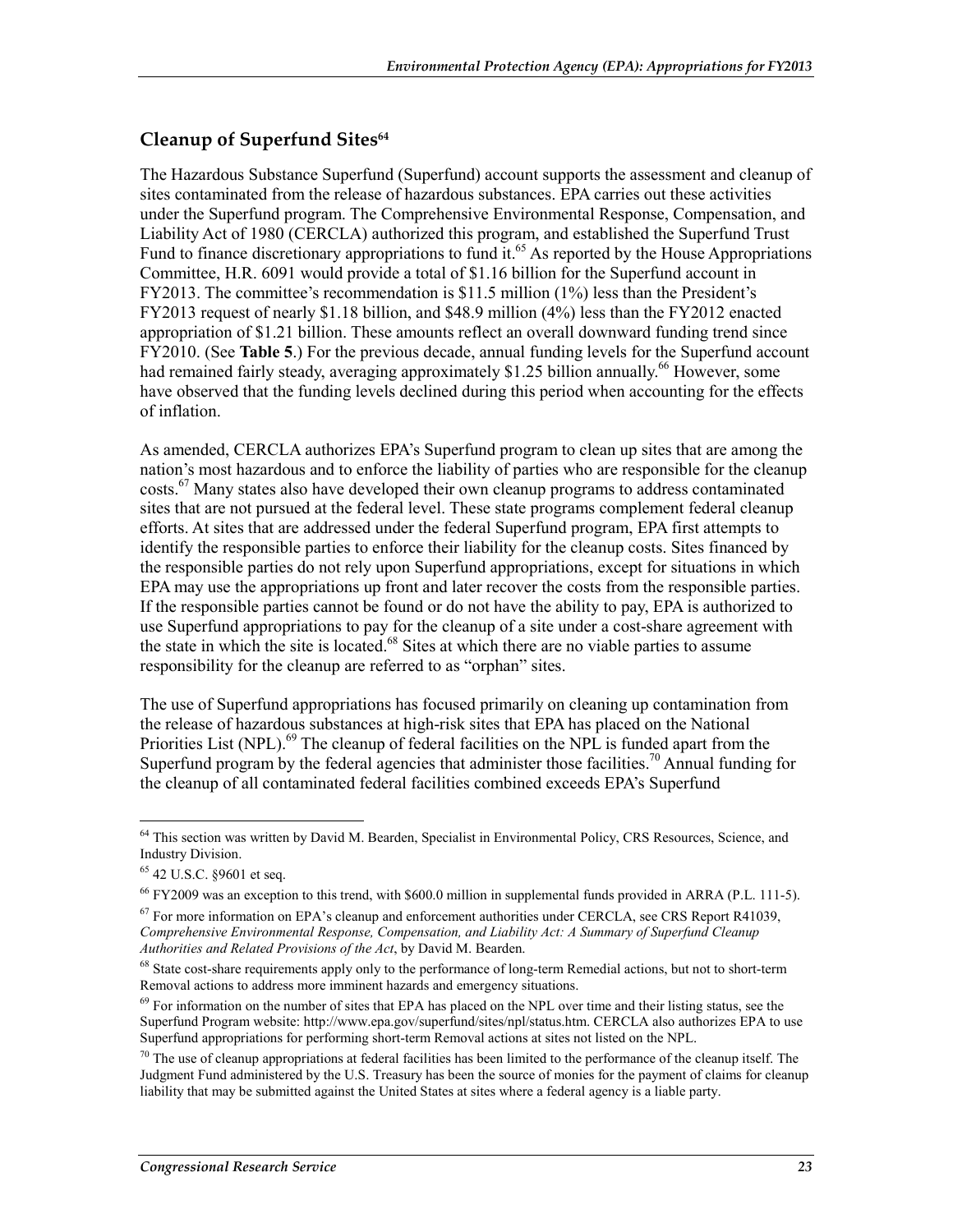appropriations by several billion dollars. Although Superfund appropriations are not eligible to pay for the cleanup of federal facilities, EPA oversees their cleanup through the Superfund program in conjunction with the states in which the facilities are located.

The Superfund account also funds EPA's homeland security responsibilities to prepare for the federal response to incidents that may involve the intentional release of hazardous substances, EPA's operational and administrative expenses in carrying out the Superfund program, and EPA's enforcement of cleanup liability under CERCLA. Enforcement is a core tenet of the statute intended to ensure that the responsible parties pay for the cleanup of contamination whenever possible, in order to focus the use of Superfund appropriations at orphan sites. Most of the decrease that the House Appropriations Committee recommended for the Superfund account in FY2013 would be for EPA's operational and administrative expenses, and the enforcement of cleanup liability. Although a decrease in the enforcement budget may yield savings in the near term, the need for appropriations possibly could rise in the future if less enforcement were to result in fewer parties contributing to cleanup costs, and more of the costs being shifted to the taxpayer. Although the committee proposed an overall decrease for the Superfund account, it recommended an increase above the President's FY2013 request for long-term Remedial actions to clean up sites on the NPL, but at a lower funding level than enacted for FY2012.

Historically, funding within the Superfund account also has been transferred to EPA's Science and Technology account for the research and development of cleanup technologies, and to EPA's Office of Inspector General account for independent auditing, evaluation, and investigation of the Superfund program. In past years, annual appropriations acts have included statutory language authorizing these transfers. The House Appropriations Committee's report on H.R. 6091 recommended funding for these activities within the Superfund account at the same level as enacted for FY2012. However, the committee did not include explicit statutory authority in the bill itself to transfer these funds to the Science and Technology account and the Office of Inspector General account, a departure from past appropriations acts. The committee continued to present the funding levels as transfers in the tables accompanying its report, which would appear to presume that EPA would execute the transfers under some other authority.<sup>71</sup> Generally, transfers of appropriations from one account to another must be authorized in law.<sup>72</sup>

**Table 5** presents the House Appropriations Committee's recommended funding levels for the Superfund account in FY2013 by major program area, compared to the President's FY2013 request, and appropriations enacted from FY2010 through FY2012. Transfers to the Science and Technology account and the Office of Inspector General account are presented consistent with the committee's report on H.R. 6091.

<sup>71</sup> H.Rept. 112-589, pp. 171, 173, and 174.

<sup>72 31</sup> U.S.C. §1532. For further discussion of appropriations transfer authority, see Government Accountability Office, *Principles of Federal Appropriations Law*, Third Edition, Volume I, GAO-04-261SP, January 2004, p. 2-24, available on GAO's website: http://www.gao.gov/legal/redbook/redbook.html.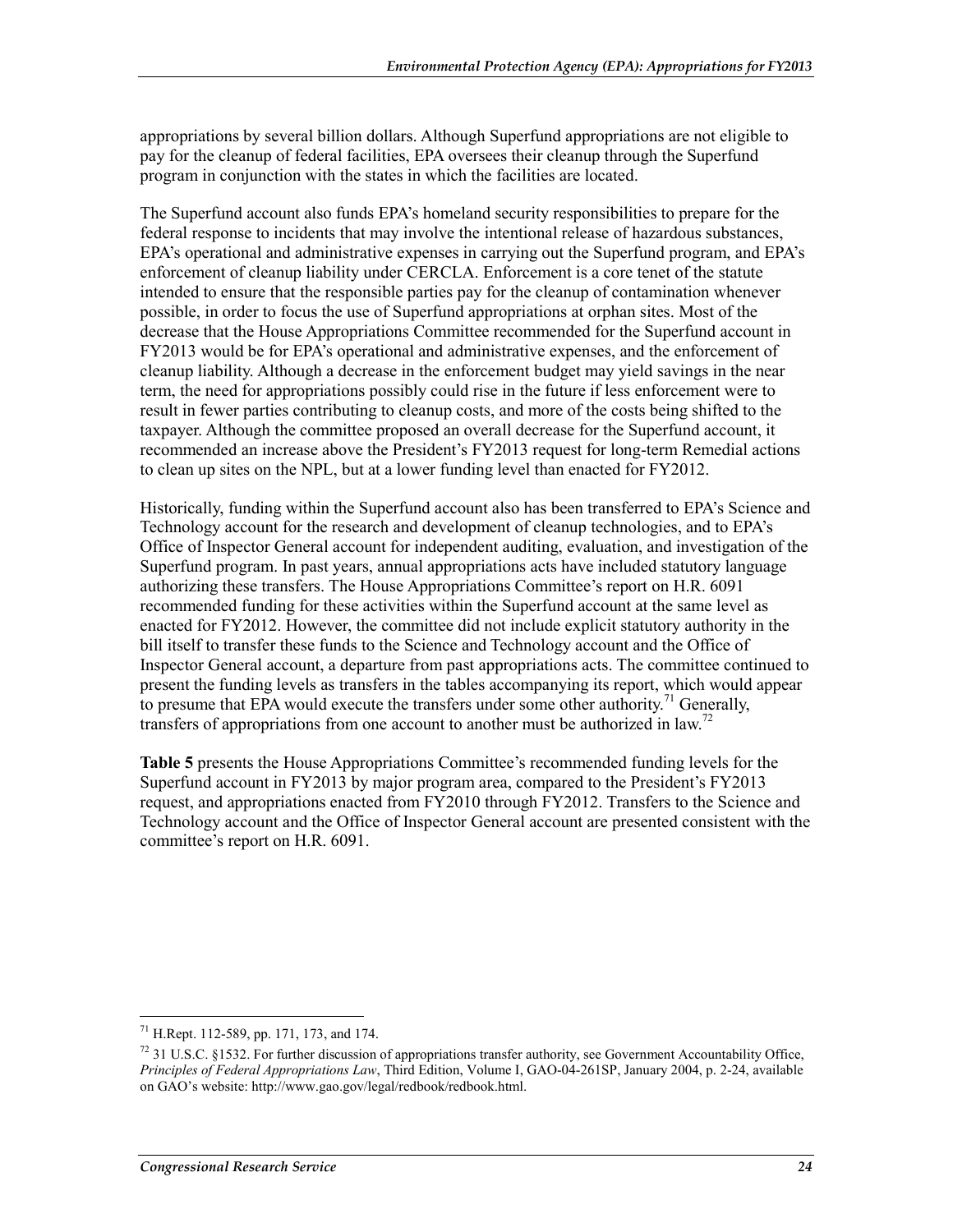| (millions of dollars)                                             |                                                           |                                                    |                                                    |                                                       |                                                  |  |  |  |
|-------------------------------------------------------------------|-----------------------------------------------------------|----------------------------------------------------|----------------------------------------------------|-------------------------------------------------------|--------------------------------------------------|--|--|--|
| <b>Program Area and Transfers to</b><br><b>Other EPA Accounts</b> | <b>FY2010</b><br><b>Enacted</b><br><b>P.L. 111-</b><br>88 | <b>FY2011</b><br><b>Enacted</b><br>P.L. 112-<br>10 | <b>FY2012</b><br><b>Enacted</b><br>P.L. 112-<br>74 | <b>FY2013</b><br><b>President's</b><br><b>Request</b> | FY2013<br>House<br><b>Committee</b><br>H.R. 6091 |  |  |  |
| Remedial                                                          | \$605.0                                                   | \$605.4                                            | \$565.0                                            | \$531.8                                               | \$546.8                                          |  |  |  |
| <b>Emergency Response and Removal</b>                             | \$202.8                                                   | \$200.5                                            | \$189.6                                            | \$188.5                                               | \$188.5                                          |  |  |  |
| Federal Facilities (Oversight)                                    | \$32.2                                                    | \$31.1                                             | \$26.2                                             | \$26.8                                                | \$26.2                                           |  |  |  |
| Enforcement                                                       | \$196.0                                                   | \$191.6                                            | \$186.7                                            | \$184.4                                               | \$169.4                                          |  |  |  |
| Operations and Administration                                     | \$137.9                                                   | \$136.6                                            | \$135.8                                            | \$140.4                                               | \$130.8                                          |  |  |  |
| <b>Homeland Security</b>                                          | \$56.6                                                    | \$41.7                                             | \$41.8                                             | \$41.9                                                | \$41.9                                           |  |  |  |
| Other Program Areas                                               | \$78.0                                                    | \$74.0                                             | \$68.7                                             | \$62.6                                                | \$61.3                                           |  |  |  |
| <b>Total Superfund Account</b>                                    | \$1,308.5                                                 | \$1,280.9                                          | \$1,213.8                                          | \$1,176.4                                             | \$1,164.9                                        |  |  |  |
| Transfer to Science and Technology                                | $-$26.8$                                                  | $-$26.8$                                           | $-$23.0$                                           | $-$23.2$                                              | $-$23.0$                                         |  |  |  |
| Transfer to Office of Inspector General                           | $-$10.0$                                                  | $-$10.0$                                           | -\$9.9                                             | $-$10.9$                                              | -\$9.9                                           |  |  |  |
| Superfund Account After Transfers <sup>a</sup>                    | \$1,271.7                                                 | \$1,244.1                                          | \$1,180.9                                          | \$1,142.3                                             | \$1,132.0                                        |  |  |  |

#### **Table 5. Appropriations for the Hazardous Substance Superfund Account: FY2010-FY2012 Enacted, and Proposed for FY2013 in the President's Budget Request and House Committee-Reported H.R. 6091**

**Source:** Prepared by the Congressional Research Service. FY2010 enacted amounts are as presented in the conference report to accompany the Interior, Environment, and Related Agencies Appropriations Act for FY2010 (H.R. 2996, H.Rept. 111-316, pp. 240–244). FY2011 enacted amounts are the prior-year amounts presented by the House Appropriations Committee in its report accompanying the Interior, Environment, and Related Agencies Appropriations Bill, 2012 (H.R. 2584, H.Rept. 112-151, pp. 192-200). FY2012 enacted amounts, and the FY2013 proposed amounts, are as presented by the House Appropriations Committee in its report accompanying the Interior, Environment, and Related Agencies Appropriations Bill, 2013 (H.R. 6091, H.Rept. 112-589, pp. 170-177). FY2011 and FY2012 enacted amounts reflect applicable rescissions. Numbers may not add due to rounding.

a. Although H.R. 6091, as reported by the House Appropriations Committee, did not include explicit statutory authority within the Superfund account to transfer funds to the Science and Technology account and the Office of Inspector General account, the committee's report on the bill did recommend funding within the Superfund account for the activities that had been supported by these transfers in past years (Research, and Audits, Evaluations, and Investigations). In its report, the committee continued to present these amounts as transfers, which would appear to presume that EPA would have some other authority to execute the transfers, as transfers among accounts generally must be authorized in law (31 U.S.C. §1532).

The following sections discuss selected issues that have received more prominent attention in the appropriations and budget debate, including the adequacy of funding for long-term Remedial actions at NPL sites, overall cleanup progress, the development of Superfund financial responsibility requirements, the management of private settlement funds in Superfund Special Accounts, the use of Superfund Alternative agreements in lieu of listing sites on the NPL, and proposals to reinstate Superfund taxes to augment resources available for appropriation.

## *Remedial Projects*

CERCLA authorizes two types of cleanup actions at individual sites. Remedial actions are intended to address long-term risks to human health and the environment, whereas Removal actions are intended to address more imminent hazards or emergency situations. In the Superfund cleanup process, Removal actions may precede Remedial actions to stabilize site conditions while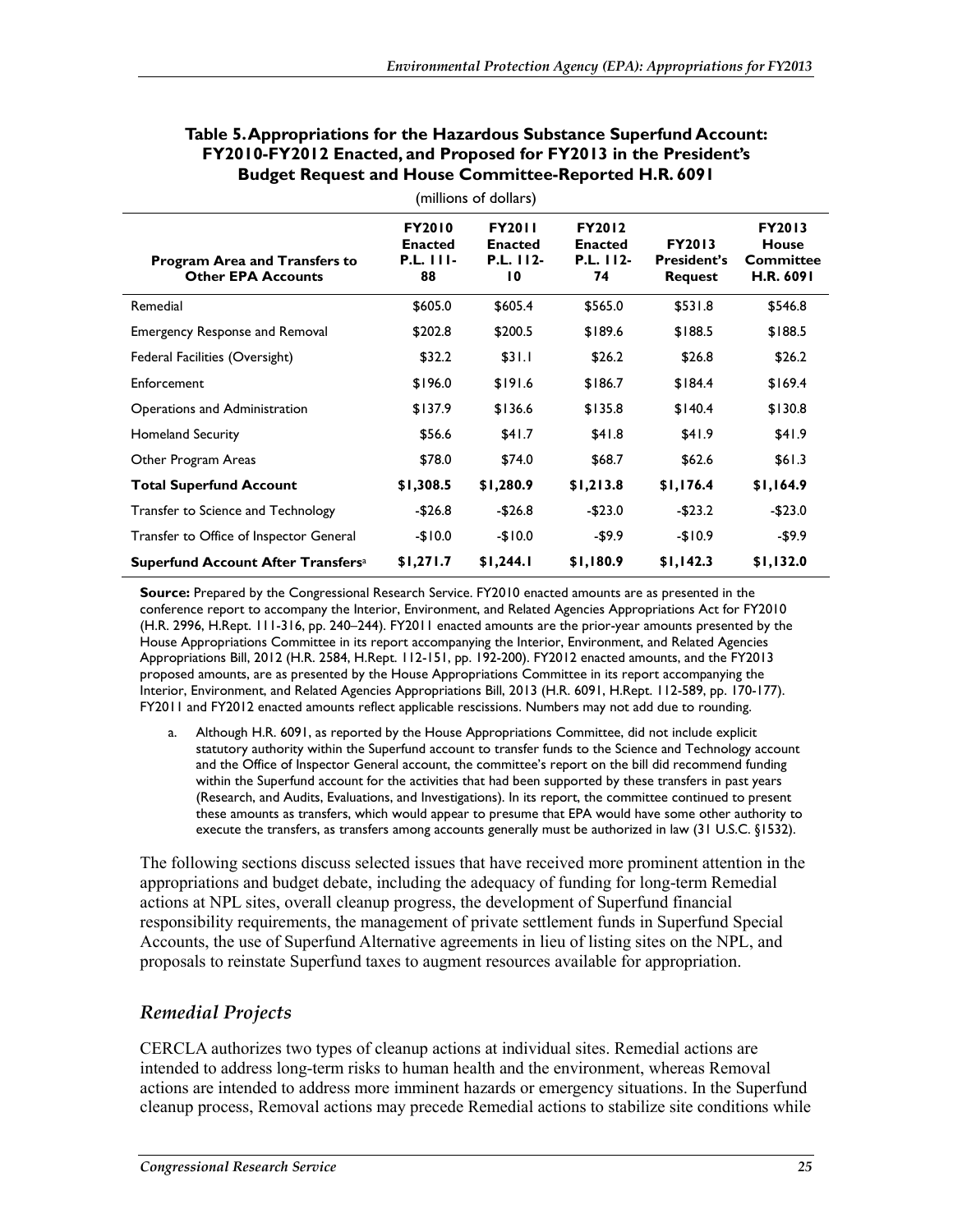Remedial actions are developed and constructed. Only sites listed on the NPL are eligible for Superfund appropriations to pay for Remedial actions, whereas Removal actions may be funded with Superfund appropriations regardless of whether a site is listed on the NPL.<sup>73</sup> The pace of long-term cleanup efforts at many sites has raised concerns among Members of Congress, states, and affected communities about the adequacy of funding for Remedial projects.

The House Appropriations Committee recommended \$546.8 million for Remedial projects in FY2013, an increase of \$15.0 million above the President's request of \$531.8 million, but \$18.2 million less than the FY2012 enacted appropriation of \$565.0 million. In its report on H.R. 6091, the committee stated its concern about the President's requested "deep cuts" for Remedial projects while requesting "marginal reductions or increases" for other activities funded within the Superfund account, and stated its position that the President's request reflects a "wrong distribution of funds for the Superfund account."<sup>74</sup> The House Appropriations Committee approved the smaller \$1.1 million reduction that the President had requested for Removal projects, from \$189.6 million enacted for FY2012 to \$188.5 million for FY2013. The President had proposed a smaller reduction for Removal projects to focus priorities on near-term risks, as opposed to Remedial projects that address long-term risks.

EPA had acknowledged in its FY2013 Congressional Justification that the requested decrease for Remedial projects could have an impact on the pace of long-term cleanup efforts.<sup>75</sup> EPA had indicated that available funding would be prioritized for continuing ongoing Remedial Projects, with no new construction projects planned in FY2013. However, new Remedial projects still could begin at sites financed by the responsible parties, which do not rely on Superfund appropriations. Although EPA had cited federal budgetary constraints as a reason for the proposed decrease for Remedial projects, the agency indicated at the same time that state budgetary constraints have resulted in some sites being deferred to the federal Superfund program.<sup>76</sup> Federal involvement at these sites could increase demands for appropriations. EPA emphasized that it would continue its policy of enforcing the liability of responsible parties first to reserve available appropriations for orphan sites.

### *Cleanup Progress*

The long-standing debate over the adequacy of funding for the Superfund program has centered primarily on the pace and adequacy of cleanup at NPL sites. EPA mainly has used the measure of "construction completion" to track overall cleanup progress at individual sites over the life of the program. This measure generally indicates that all long-term cleanup remedies are in place and operating as intended, after which point operation and maintenance of the remedies may continue for years, or even decades in some instances.<sup>77</sup> The annual number of construction completions has been declining for more than a decade, from a high of 88 in FY1997 to a low of 18 in  $FY2010$ , and increasing to 22 in  $FY2011<sup>78</sup>$  EPA has estimated 22 construction completions again

 $73$  40 C.F.R. §300.425(b).

<sup>74</sup> H.Rept. 112-589, p. 61.

<sup>75</sup> See EPA's FY2013 Congressional Justification, p. 40.

<sup>76</sup> See EPA's FY2013 Congressional Justification, p. 679.

<sup>&</sup>lt;sup>77</sup> For information on the use of construction completion as a measure of cleanup progress at individual sites, see EPA's Superfund program website: http://www.epa.gov/superfund/cleanup/ccl.htm.

<sup>&</sup>lt;sup>78</sup> The number of construction completions from FY1995 through FY2011, and so far in FY2012, is available on EPA's Superfund program website: http://www.epa.gov/superfund/sites/query/queryhtm/nplfy.htm.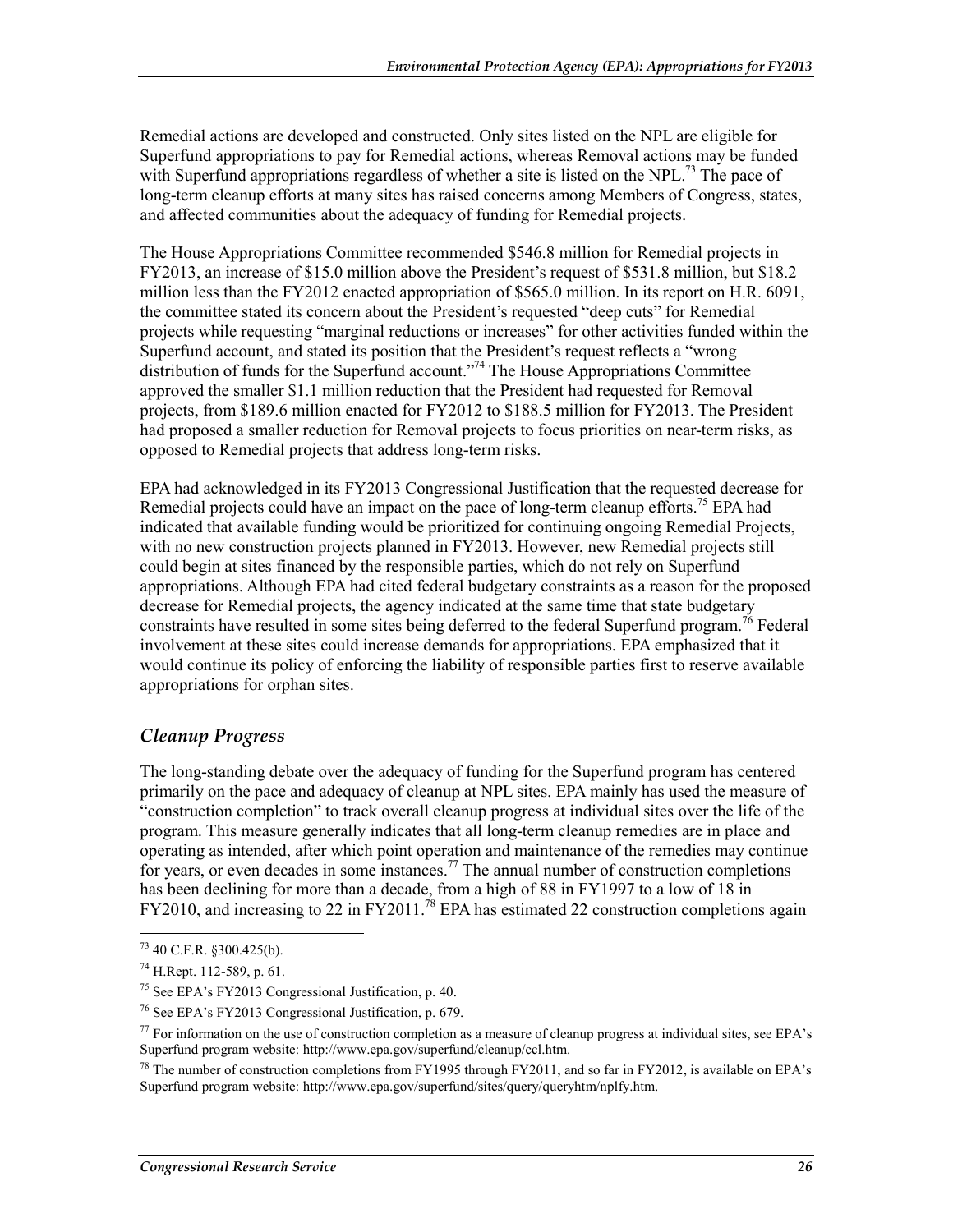in FY2012, and 19 in FY2013 based on the President's budget request. This overall downward trend since the late 1990s has raised questions as to whether annual appropriations for the Superfund program have been adequate to maintain consistent progress to ensure protection of human health and the environment. In its report on H.R. 6091, the House Appropriations Committee commented on EPA's projected reduction in the number of construction completions and other performance measures for FY2013. The committee stated its position that the slowed pace is "wrong policy for addressing the nation's most contaminated hazardous waste sites."<sup>79</sup> The committee cited this concern in recommending a higher level of funding for Remedial projects than the President had requested.

Although there has been much focus on the impacts of funding on the pace of cleanup, funding alone is not the sole factor that determines how quickly cleanup may proceed. The scope and complexity of cleanup challenges at individual sites, and technological capabilities, can be significant factors as well. Consequently, greater time may be required to complete construction at larger and more complex sites. Furthermore, measuring the completion of construction on a site-wide basis alone does not reflect progress made among individual projects. In some cases, the construction of nearly all of the individual projects at a site may be complete, but the site is not designated as construction complete until all projects are completed.<sup>80</sup>

### *Financial Responsibility Requirements*

As reported by the House Appropriations Committee, Section 447 of H.R. 6091 would prohibit EPA from using any funds that would be provided in that bill for the agency to "develop, propose, finalize, implement, enforce, or administer" Superfund financial responsibility requirements for facilities that manage hazardous substances. Section 108(b) of CERCLA directed the President to identify the initial classes of facilities that would be subject to these requirements no later than December 11, 1983, and to promulgate the requirements *no earlier* than December 11, 1985. Section 108(b) stated that the purpose of the requirements is for facilities to "establish and maintain evidence of financial responsibility consistent with the degree and duration of risk associated with the production, transportation, treatment, storage, or disposal of hazardous substances.<sup> $381$ </sup> Implementation of Section 108(b) is delegated to EPA by executive order, with the exception of transportation facilities delegated to the Department of Transportation (DOT).<sup>82</sup>

The lack of action by EPA and DOT in identifying classes of facilities and promulgating financial responsibility requirements for those classes was challenged by environmental groups in a citizen suit. In February 2009, the court found that the groups had shown standing to sue EPA, but not DOT, and held that under CERCLA, EPA had a non-discretionary duty to identify classes of facilities for establishing financial responsibility requirements by the act's deadline. <sup>83</sup> The court therefore ordered EPA to identify those classes. In August 2009, the court acknowledged that EPA had by then fulfilled its obligation to identify the initial classes of facilities (specifically hardrock mining facilities), albeit years later than the statutory deadline of December 11, 1983.<sup>84</sup> The court

<sup>79</sup> H.Rept. 112-589, p. 61.

<sup>&</sup>lt;sup>80</sup> EPA has begun to separately track the number of Remedial projects completed at each site to reflect progress toward achieving construction completion on a site-wide basis.

<sup>81 42</sup> U.S.C. §9608(b).

<sup>82</sup> Executive Order 12580, Superfund Implementation, January 23, 1987, 52 *Federal Register* 2923.

<sup>83</sup> Sierra Club v. Johnson, 2009 Westlaw 482248 (N.D. Cal. February 25, 2009).

<sup>84</sup> Sierra Club v. Johnson, 2009 Westlaw 2413094 (N.D. Cal. August 5, 2009).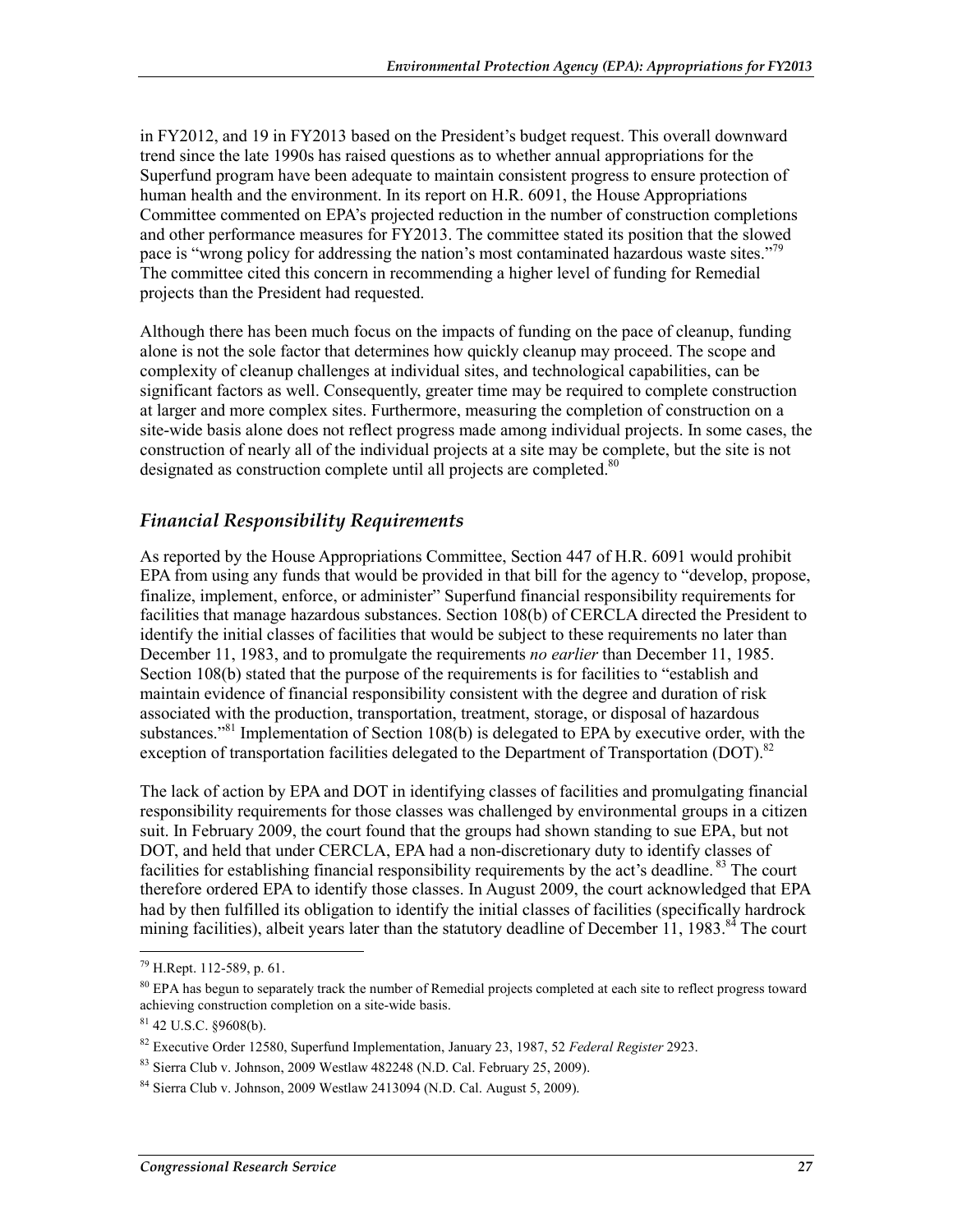held, however, that plaintiffs' remaining claim, seeking an order that EPA take the next step of promulgating financial responsibility requirements, had to be rejected. The absence of a statutory deadline for such promulgation, combined with legislative history, led the court to view this second step as not being a non-discretionary duty of EPA (and instead a discretionary duty with respect to the timing of promulgation)—hence unenforceable by citizen suit. EPA has since identified additional classes of facilities, but has not yet proposed the actual requirements for any of these facilities to demonstrate financial responsibility.<sup>85</sup>

In its report on H.R. 6091, the House Appropriations Committee stated its position that no funding should be provided to develop or implement Superfund financial responsibility requirements, at least until EPA completes an analysis of the capacity of the financial and credit markets to provide the necessary instruments for facilities to demonstrate their financial responsibility.<sup>86</sup> The committee noted its concern that proceeding with new financial responsibility requirements under current economic conditions may impose an undue burden on the affected industries. As a practical matter, some also have questioned whether existing financial responsibility requirements promulgated under other statutes may lessen the need for similar requirements under CERCLA. $^{87}$  Still, the adequacy of existing requirements continues to be an issue among those concerned about the capability of facility owners and operators to fulfill their potential liability under CERCLA, if a release of hazardous substances were to occur. Supporters of Superfund financial responsibility requirements contend that the burden of cleanup costs could be shifted to the federal and state taxpayer if responsible parties are incapable of fulfilling their liability.

#### *Special Accounts*

Fiscal budgetary constraints also have focused greater attention on EPA's management of private settlement funds obtained from responsible parties, which augment discretionary Superfund appropriations. These private settlement funds are deposited into site-specific Special Accounts within the Superfund Trust Fund. Section  $122(b)(3)$  of CERCLA authorizes EPA to retain these funds and directly use them to finance the cleanup of the sites covered under the settlements, without being subject to discretionary appropriations.<sup>88</sup> Once all planned future work is completed at a site, EPA may "reclassify" the funds remaining in a "Special Account" to pay for work needed at other sites, or may transfer the remaining funds to the general portion of the Superfund Trust Fund to be made available for discretionary appropriations.

In its FY2013 Congressional Justification, EPA reported that it had deposited a total of \$3.7 billion in private settlement funds into site-specific Special Accounts over time, and that a total of \$1.8 billion remained available for obligation in 992 special accounts as of the end of FY2011.<sup>89</sup>

<sup>1</sup>  $85$  For information on the classes of facilities that EPA has identified and the status of these regulatory developments, see EPA's Superfund program website: http://www.epa.gov/superfund/policy/financialresponsibility.

<sup>86</sup> See H.Rept. 112-589, p. 61-62.

 $87$  For example, EPA has established financial responsibility requirements under the Resource Conservation and Recovery Act for facilities that store, treat, or dispose of hazardous wastes. The Bureau of Land Management also has established financial responsibility requirements under the Federal Land Policy and Management Act for the reclamation of hardrock mining operations conducted on federal public lands. States also may establish similar financial responsibility requirements under their own laws.

 $8842$  U.S.C.  $$9622(b)(3)$ .

<sup>89</sup> See EPA's FY2013 Congressional Justification, p. 1046.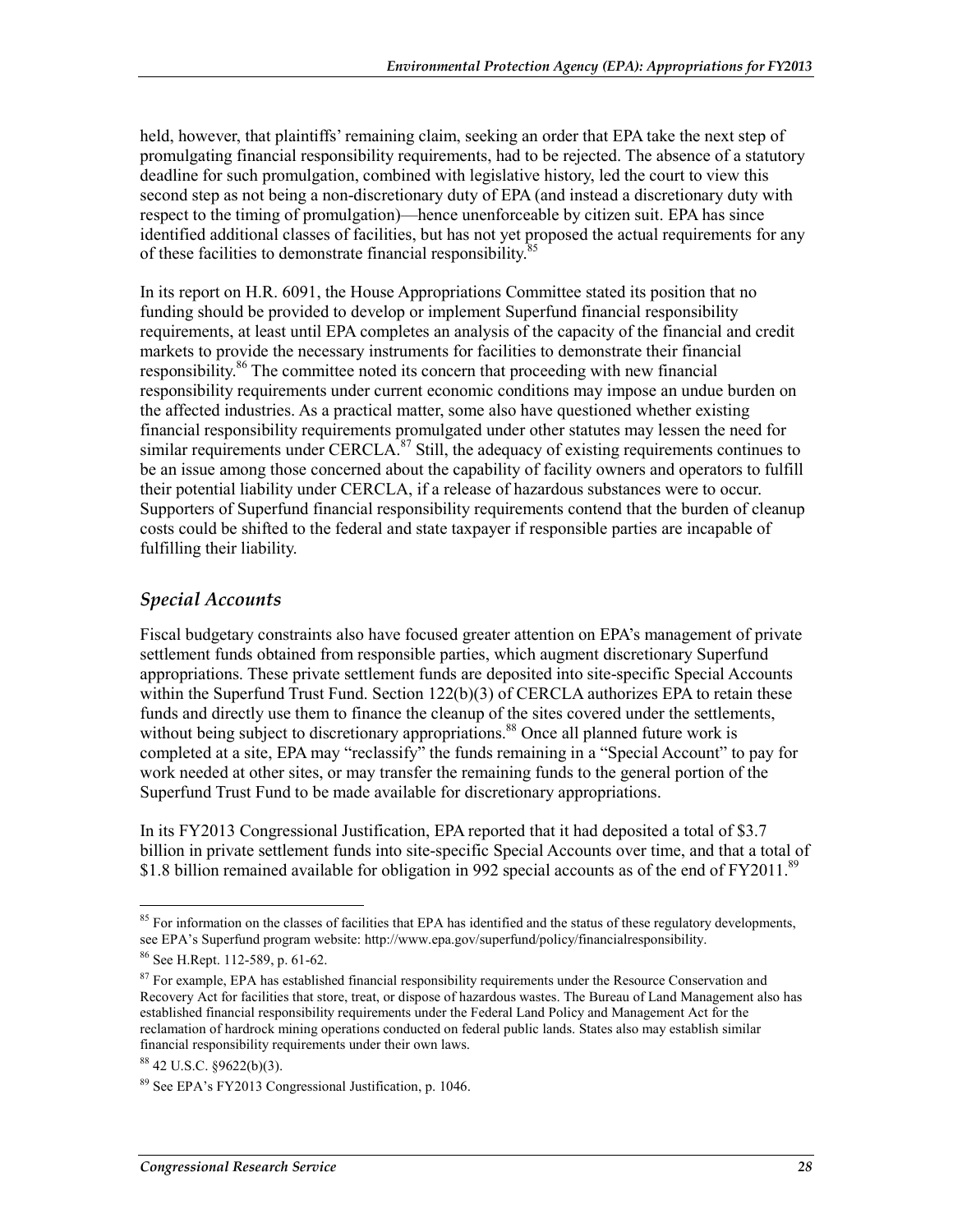Although this remaining balance is greater than the level of annual discretionary Superfund appropriations, Special Account funds are intended to finance all future cleanup work planned at the sites covered under the settlements over the long term. As such, this remaining balance does not represent the level of annual funding available to EPA from Special Accounts. At some sites, Special Account funds may be expended over several years, or even decades in some cases, to complete construction of all cleanup remedies and operate and maintain them over the long term.

In its report on H.R. 6091, the House Appropriations Committee acknowledged the progress that EPA has made in developing centralized procedures to manage Special Account funds more effectively.<sup>90</sup> However, the committee still expressed its concern about the pace at which the \$1.8 billion available balance in Special Accounts may be spent in the future. The committee directed EPA to submit a report within 120 days of enactment examining the "practical and legal implications" of reprioritizing Special Account funds currently allocated for long-term future work, and identifying alternative uses of the funds to address near-term risks at other sites.<sup>91</sup>

The use of Special Account funds is governed by the site-specific settlements under which the responsible parties paid the funds to EPA. The authority of EPA to reprioritize and reallocate these funds among other sites would depend on the terms and conditions of the individual settlements. As such, it should be emphasized that Special Account funds are not subject to agency reprogramming authorities in the same manner as discretionary appropriations. Furthermore, if Special Account funds for long-term work were reallocated and spent for other purposes, there could be a need for appropriations in later years to replace the reallocated funds. Otherwise, EPA may not be able to perform that work when needed to ensure the protection of human health and the environment in accordance with CERCLA.

### *Superfund Alternative Agreements*

In its report on H.R. 6091, the House Appropriations Committee expressed interest in EPA's use of Superfund Alternative agreements at some sites, in lieu of EPA listing them on the NPL. Under these agreements, EPA may elect not to pursue the listing of an otherwise eligible site, if the responsible party voluntarily enters into a settlement agreement to perform the cleanup. These agreements are intended to address the cleanup liability of the parties and to free up Superfund appropriations for other sites. The avoidance of an NPL listing may encourage a responsible party to settle if that party is concerned about its association with the site. Some communities also may wish to avoid the perceived stigma of an NPL listing because of possible impacts on property values or economic development.

In its report on H.R. 6091, the House Appropriations Committee directed EPA to continue reporting annually on the use of Superfund Alternative agreements by EPA Region.<sup>92</sup> In its FY2013 Congressional Justification, EPA reported that there were 51 Superfund Alternative agreements covering  $67$  sites.<sup>93</sup> (The number of agreements is smaller than the number of sites

<sup>1</sup> 90 See Government Accountability Office, *Superfund: Status of EPA's Efforts to Improve Its Management and Oversight of Special Accounts*, GAO-12-109, January 2012, available at http://www.gao.gov/products/GAO-12-109.

 $91$  H.Rept. 112-589, p. 62.

 $92$  H.Rept. 112-589, p. 62.

<sup>93</sup> See EPA's FY2013 Congressional Justification, p. 679. For a list of each site with a Superfund Alternative agreement in place by EPA Region, see EPA's Superfund program website: http://www.epa.gov/oecaerth/cleanup/ superfund/saa-sites.html.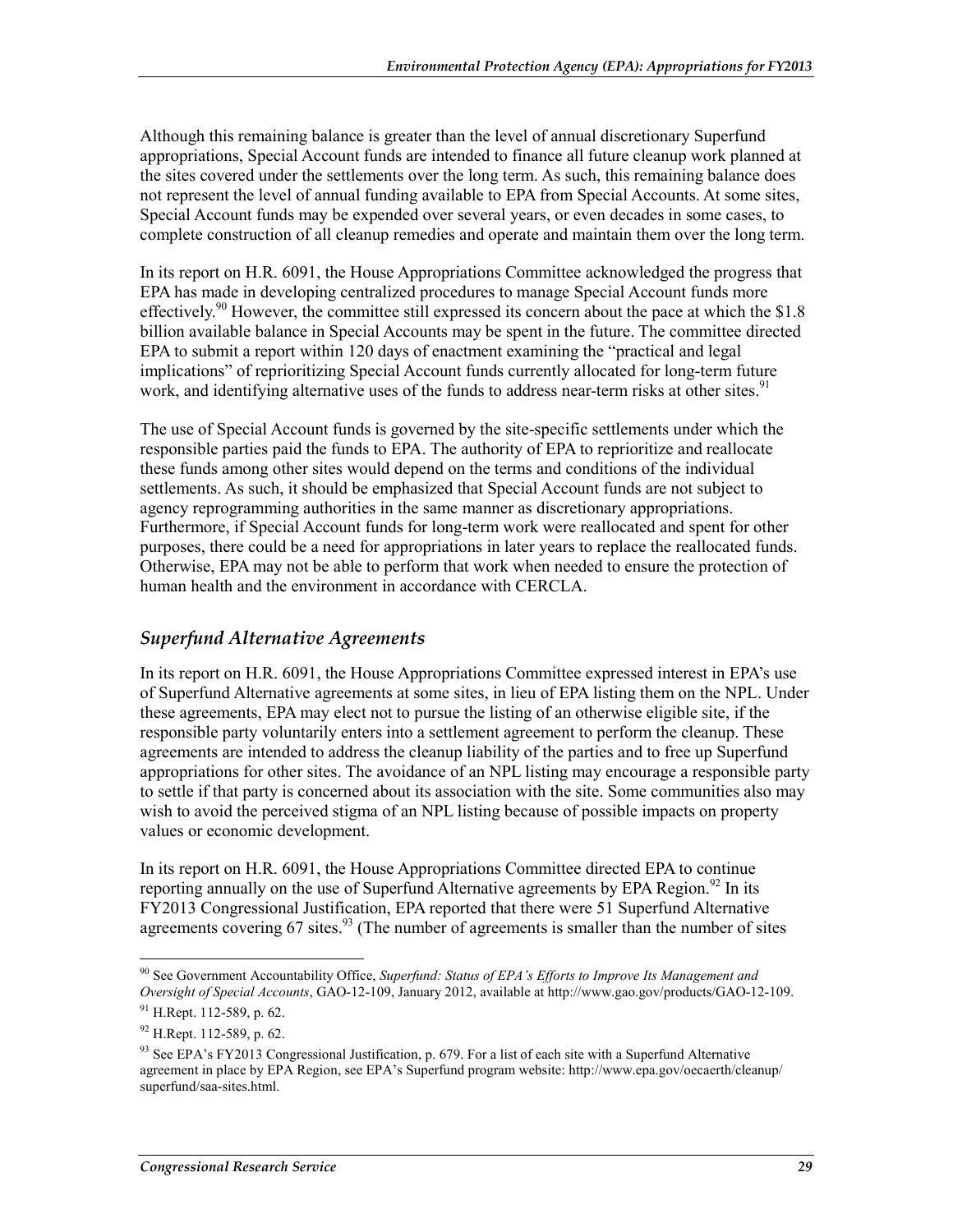because some agreements cover multiple sites). The number of sites covered under these alternative agreements is a relatively small fraction of the more than 1,600 sites that EPA has listed on the NPL historically, including federal facilities and deleted sites.

If the responsible parties are willing to perform the cleanup, listing a site on the NPL is not essential from a funding standpoint because Superfund appropriations are not needed. As noted earlier, a site must be listed on the NPL to be eligible for Superfund appropriations to pay for the long-term Remedial actions. CERCLA generally authorizes EPA to enter into settlements with responsible parties to allow them to perform the cleanup, and settlements are used at many NPL sites to address cleanup liability. The difference in the use of settlements under the Superfund Alternative approach is that EPA elects not to pursue the listing of the site on the NPL, as long as the responsible party performs the cleanup satisfactorily in accordance with the agreement.

Sites cleaned up under these agreements are not strictly precluded from being listed on the NPL, but EPA's expectation is that listing them will not be necessary to achieve the cleanup. The performance of the cleanup itself is subject to the same process under CERCLA as those that are listed on the NPL. As such, this approach is an alternative to listing a site on the NPL, but is not an alternative to the Superfund cleanup process. EPA asserts that the Superfund Alternative approach has the potential to save the time and resources associated with listing a site on the NPL, contingent upon the responsible parties performing the cleanup satisfactorily.<sup>94</sup> However, some have expressed concern that the lack of an NPL listing may reduce public transparency and awareness of potential hazards at these sites.

## *Proposed Reinstatement of Superfund Taxes*

Interest in greater resources to enhance cleanup progress also has raised the issue of whether the dedicated industry taxes that once helped to finance the Superfund program should be reinstated. Excise taxes on the sale of petroleum and chemical feedstocks, and a special environmental tax on corporate income historically provided the majority of funding for the Superfund Trust Fund. The authority to collect these taxes expired on December 31, 1995. As the remaining revenues were expended over time, Congress has increased the contribution of tax revenues from the General Fund of the U.S. Treasury to the Superfund Trust Fund, in an effort to make up for the shortfall in revenues from the expired industry taxes.<sup>95</sup>

Whether to reinstate Superfund taxes has been a long-standing controversy for over 15 years. The debate has involved numerous issues regarding whether the taxes ensure that polluters pay for the cleanup of contamination, or whether the taxes may place an unfair burden of the costs on certain parties who did not cause or contribute to contamination.<sup>96</sup> Reinstatement of the taxes would be

<u>.</u>

<sup>&</sup>lt;sup>94</sup> For additional information on the objectives and criteria for the use of Superfund Alternative agreements, see EPA's Superfund program website: http://www.epa.gov/oecaerth/cleanup/superfund/saa.html.

<sup>&</sup>lt;sup>95</sup> Congress now finances the Superfund Trust Fund mostly with general Treasury revenues, but other sources continue to contribute revenue, including interest on the balance of the trust fund, fines and penalties collected for violations of cleanup requirements, and recovery of cleanup costs from the responsible parties. Although the dedicated industry taxes have expired, industry has continued to contribute revenues that support the Superfund Trust Fund through general Treasury revenues, in the form of corporate income taxes, along with individual income taxes and miscellaneous receipts.

<sup>&</sup>lt;sup>96</sup> For more information, see the "Hazardous Substance Superfund Trust Fund" section in CRS Report R41039, *Comprehensive Environmental Response, Compensation, and Liability Act: A Summary of Superfund Cleanup Authorities and Related Provisions of the Act*, by David M. Bearden.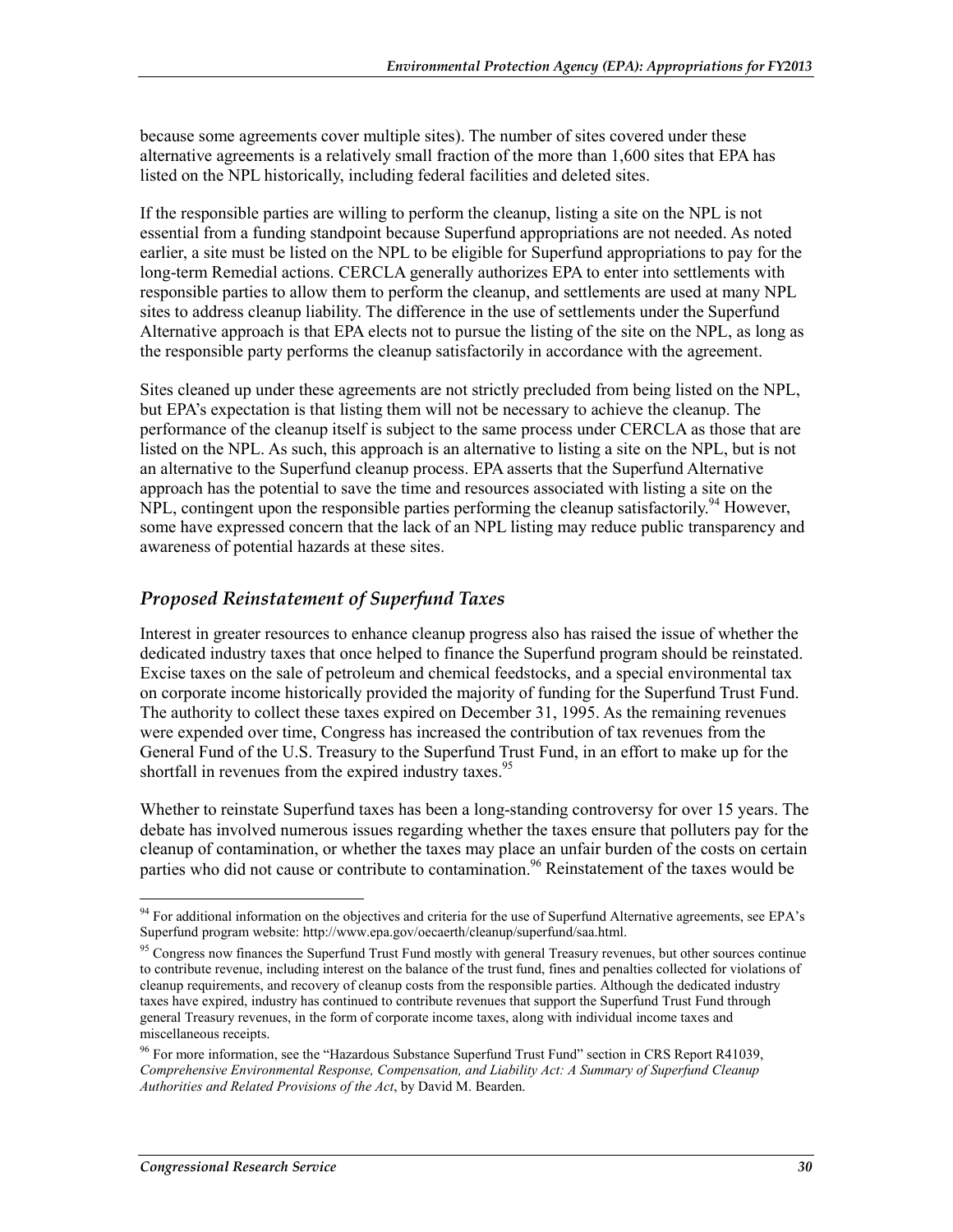subject to the enactment of reauthorizing legislation. The President's FY2013 budget request included a legislative proposal to reinstate Superfund taxes through 2022 and estimated total revenues of nearly \$21 billion over that period.<sup>97</sup> At least four bills to reauthorize Superfund taxes have been introduced in the  $112^{th}$  Congress to date: H.R. 1596, H.R. 1634, H.R. 3638 (Subtitle G of Title II), and S. 461.

#### **Brownfields98**

EPA also administers another cleanup program to provide financial assistance to state, local, and tribal governmental entities for certain types of sites, referred to as "brownfields." Sites eligible for this assistance tend to be sites where the known or suspected presence of contamination may present an impediment to economic development, but where the risks generally are not high enough for the site to be addressed under the Superfund program or other related cleanup authorities. Consistent with liability under CERCLA, responsible parties at these brownfields sites are not eligible for this federal financial assistance, as they are to be held accountable for the cleanup costs. Accordingly, the Brownfields program focuses on providing federal financial assistance for "orphan" sites at which the potential need for cleanup remains unaddressed.<sup>99</sup>

EPA's Brownfields program awards two different categories of grants, one competitive and one formula-based. Section 104(k) of CERCLA authorizes EPA to award competitive grants to state, local, and tribal governmental entities for the assessment and remediation (i.e., cleanup) of eligible brownfields sites, job training for cleanup workers, and technical assistance.<sup>100</sup> Section 128 authorizes EPA to award formula-based grants to help states and tribes enhance their own cleanup programs. These grants are funded within the STAG account, whereas EPA's expenses to administer the Brownfields program are funded within the EPM account.

In reporting H.R. 6091, the House Appropriations Committee recommended a total of \$131.2 million within the STAG and EPM accounts combined for EPA's Brownfields program, \$35.3 million less than the President's FY2013 request of \$166.5 million, and \$36.6 million less than the FY2012 enacted appropriation of \$167.8 million. The committee's proposed decrease is attributed to a 36% reduction below the President's request for Brownfields competitive grants, and a 37% reduction below the FY2012 enacted appropriation. In proposing this decrease, the committee did note its support for "the continued work of the Brownfields program, but at a reduced rate."<sup>101</sup> The committee also included language within its bill that would prohibit EPA from using more than 25% of the Section 104(k) grant funds to address petroleum sites. Under existing law, Section 104(k) requires that 25% of these funds be set aside for petroleum sites, but does not explicitly prohibit EPA from allocating a higher percentage.

<sup>1</sup> 97 OMB, *Budget of the U.S. Government for FY2013*, "Analytical Perspectives," p. 206 and p. 219.

<sup>98</sup> This section was written by David M. Bearden, Specialist in Environmental Policy, CRS Resources, Science, and Industry Division.

<sup>&</sup>lt;sup>99</sup> For more information on the scope and purpose of this program, see the "Brownfields Properties" section in CRS Report R41039, *Comprehensive Environmental Response, Compensation, and Liability Act: A Summary of Superfund Cleanup Authorities and Related Provisions of the Act*, by David M. Bearden.

<sup>&</sup>lt;sup>100</sup> Nonprofit organizations also may be eligible for site-specific remediation (i.e., cleanup) grants, subject to a determination by EPA based on certain statutory criteria.

 $101$  H.Rept. 112-589, p. 65.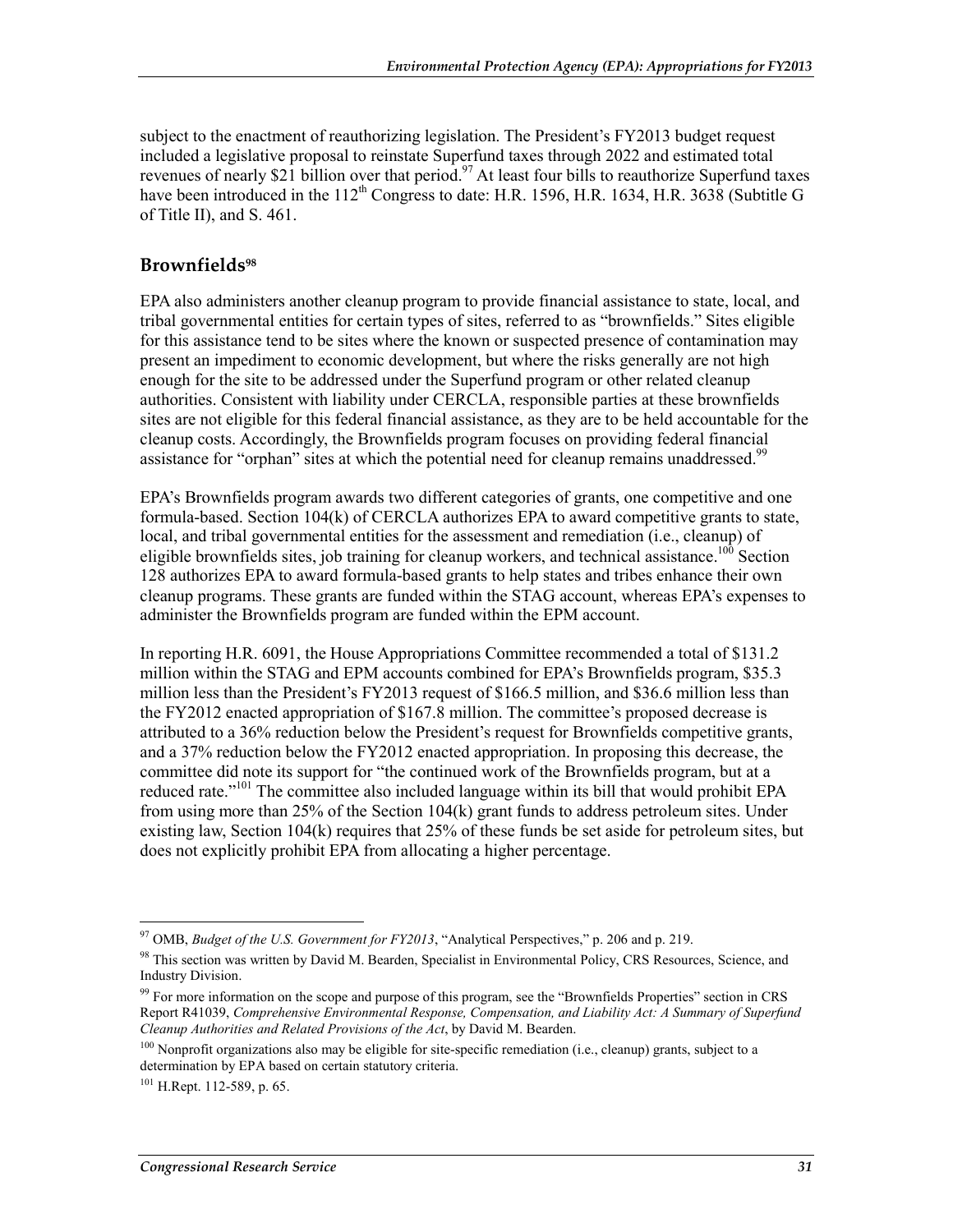**Table 6** presents appropriations for EPA's Brownfields program proposed for FY2013 in H.R. 6091, as reported by the House Appropriations Committee, compared to the President's FY2013 request, and appropriations enacted from FY2010 through FY2012. These amounts are presented by EPA account for the competitive and formula grants awarded under the program, and EPA's expenses to administer the program.

#### **Table 6. Appropriations for EPA's Brownfields Program: FY2010-FY2012 Enacted, and Proposed for FY2013 in the President's Budget Request and House Committee-Reported H.R. 6091**

(millions of dollars)

| Account/ Program Area                                     | <b>FY2010</b><br><b>Enacted</b><br><b>P.L. 111-88</b> | <b>FY2011</b><br><b>Enacted</b><br>P.L. 112-10 | <b>FY2012</b><br><b>Enacted</b><br>P.L. 112-74 | <b>FY2013</b><br><b>President's</b><br>Request | <b>FY2013</b><br>House<br>Committee<br><b>H.R. 6091</b> |
|-----------------------------------------------------------|-------------------------------------------------------|------------------------------------------------|------------------------------------------------|------------------------------------------------|---------------------------------------------------------|
| <b>State and Tribal Assistance Grants</b>                 |                                                       |                                                |                                                |                                                |                                                         |
| Section 104(k) Competitive Project<br>Grants <sup>a</sup> | \$100.0                                               | \$99.8                                         | \$94.8                                         | \$93.3                                         | \$60.0                                                  |
| Section 128 Categorical Grants to<br>States and Tribesb   | \$49.5                                                | \$49.4                                         | \$49.3                                         | \$47.6                                         | \$47.6                                                  |
| <b>Brownfields STAG Grant Total</b>                       | \$149.5                                               | \$149.2                                        | \$144.1                                        | \$140.9                                        | \$107.6                                                 |
| <b>Environmental Programs and</b><br><b>Management</b>    |                                                       |                                                |                                                |                                                |                                                         |
| <b>EPA Administrative Expenses</b>                        | \$23.9                                                | \$23.7                                         | \$23.6                                         | \$25.7                                         | \$23.6                                                  |
| <b>Brownfields Program Total</b>                          | \$173.4                                               | \$172.9                                        | \$167.8                                        | \$166.5                                        | \$131.2                                                 |

**Source:** Prepared by the Congressional Research Service. FY2010 enacted amounts are as presented in the conference report to accompany the Interior, Environment, and Related Agencies Appropriations Act for FY2010 (H.R. 2996, H.Rept. 111-316, pp. 240–244). FY2011 enacted amounts are the prior-year amounts presented by the House Appropriations Committee in its report accompanying the Interior, Environment, and Related Agencies Appropriations Bill, 2012 (H.R. 2584, H.Rept. 112-151, pp. 192-200). FY2012 enacted amounts, and the FY2013 proposed amounts, are as presented by the House Appropriations Committee in its report accompanying the Interior, Environment, and Related Agencies Appropriations Bill, 2013 (H.R. 6091, H.Rept. 112-589, pp. 170-177). FY2011 and FY2012 enacted amounts reflect applicable rescissions. Numbers may not add due to rounding.

- a. Section 104(k) of CERCLA authorizes EPA to award competitive grants to eligible entities for the assessment or remediation (i.e., cleanup) of brownfields to prepare them for redevelopment, job training for cleanup workers, and technical assistance.
- b. Section 128 of CERCLA authorizes EPA to award grants to states and tribes on a formula basis to establish or enhance their own cleanup programs.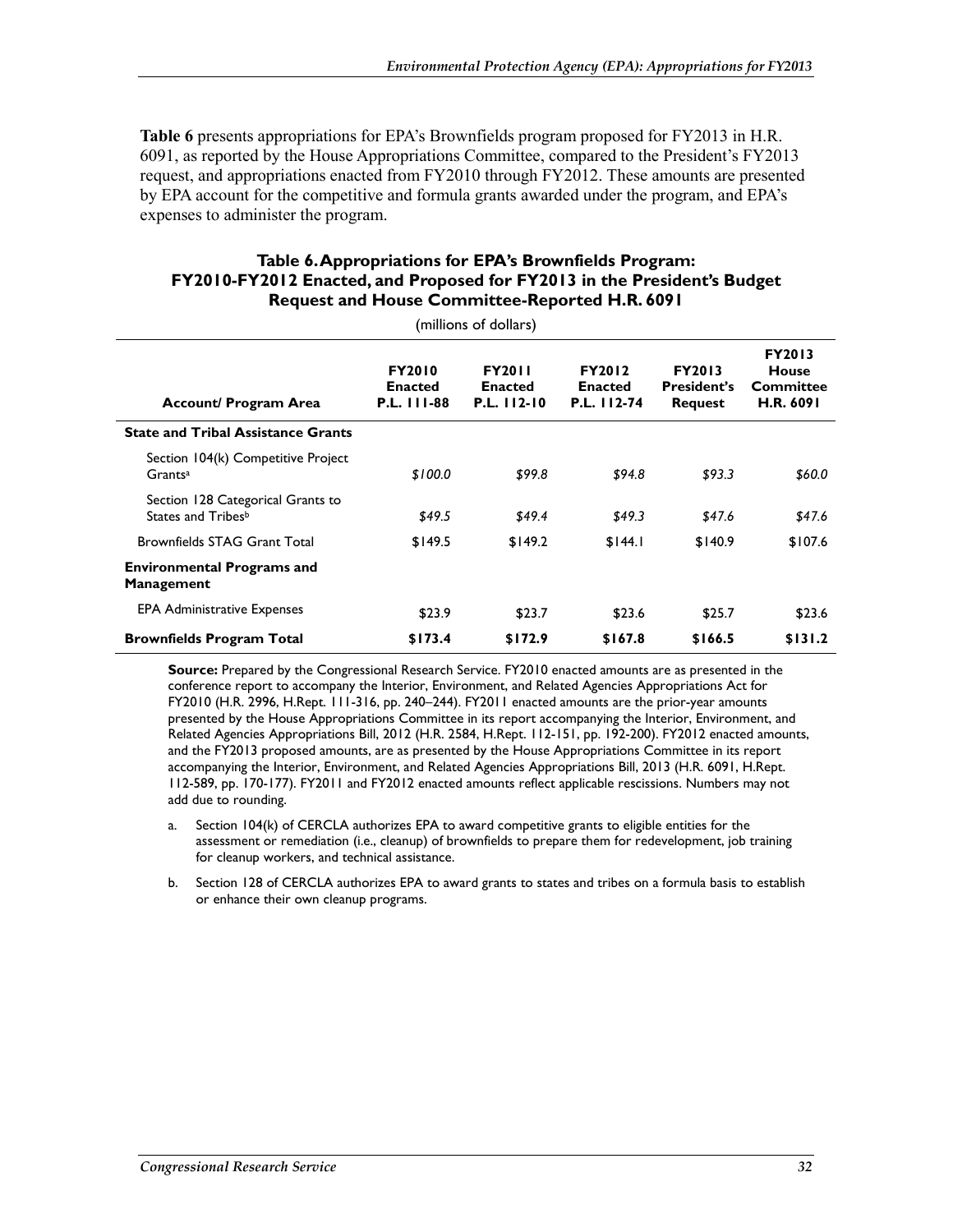## **Leaking Underground Storage Tank (LUST) Program102**

As indicated in **Table 7** below, House committee-reported H.R. 6091 included \$104.1 million for EPA from the Leaking Underground Storage Tank (LUST) Trust Fund, the same as the President's FY2013 request and roughly the same as the FY2012 level, but less than the enacted amounts for the previous two fiscal years. These trust fund monies are used by states and EPA to implement the LUST corrective action and the underground storage tank (UST) leak prevention programs. In addition to the \$104.1 million from the trust fund for these activities the House committeereported bill also included \$12.3 million for FY2013 within the EPM account to support EPA staff and extramural expenses used for preventing releases from USTs,  $^{103}$  the same as the FY2013 request, but slightly less than the FY2012 level. An additional \$1.5 million, the same as requested and nearly the same as the previous fiscal year, was included within the STAG account for categorical grants to support state implementation of certain other UST leak prevention and detection regulations that are not eligible for LUST trust fund money.

Congress established the LUST Trust Fund to provide a source of funds for EPA and states to conduct cleanups where no responsible party has been identified, where a responsible party fails to comply with a cleanup order, in the event of an emergency, and to take cost recovery actions against parties. EPA and states have been successful in getting responsible parties to perform most cleanups, and historically, states have used the bulk of their annual LUST Trust Fund grant to oversee and enforce corrective actions performed by UST owners and operators.<sup>104</sup> The trust fund is supported by a 0.1 cent-per-gallon motor fuels tax and had a balance of \$3.33 billion as of the beginning of  $FY2012^{105}$ 

EPA and the states (through cooperative agreements) use appropriated LUST funds primarily to oversee and enforce LUST cleanup activities conducted by responsible parties. Funds also are used to take emergency actions to respond to petroleum releases that may present more immediate risks, clean up abandoned tank sites, and pursue cost recovery actions against the responsible parties. $106$ 

Since the program began, the frequency and severity of releases from USTs have declined markedly, as regulations intended to prevent and detect releases have been developed and enforced over time and as progress has been made in responding to known releases. Through

<sup>1</sup> <sup>102</sup> This section was written by Mary Tiemann, Specialist in Environmental Policy, CRS Resources, Science, and Industry Division. For further discussion, CRS Report RS21201, *Leaking Underground Storage Tanks (USTs): Prevention and Cleanup*, by Mary Tiemann.

<sup>&</sup>lt;sup>103</sup> EPA is developing regulations to update existing UST requirements and add new requirements for secondary containment and operator training as needed to implement provisions of the Energy Policy Act of 2005. See 76 *Federal Register* 71708, November 18, 2011.

<sup>&</sup>lt;sup>104</sup> As amended, Subtitle I of the Solid Waste Disposal Act (42 U.S.C. §6991-6991m) authorizes the use of the LUST Trust Fund.

<sup>105</sup> Office of Management and Budget, *Fiscal Year 2013 Budget of the U.S. Government*, Appendix, February 13, 2012, p. 1202, http://www.whitehouse.gov/sites/default/files/omb/budget/fy2013/assets/epa.pdf.

<sup>&</sup>lt;sup>106</sup> The Senate surface transportation reauthorization bill (S. 1813, MAP-21) would transfer \$3.0 billion from the LUST trust fund into the highway trust fund in FY2012, and one-third of future fund receipts. The bill would also extend the LUST trust fund taxing authority through September 30, 2013. See CRS Report R42445, *Surface Transportation Reauthorization Legislation in the 112th Congress: MAP-21, H.R. 7, and H.R. 4348—Major Provisions*, coordinated by Robert S. Kirk.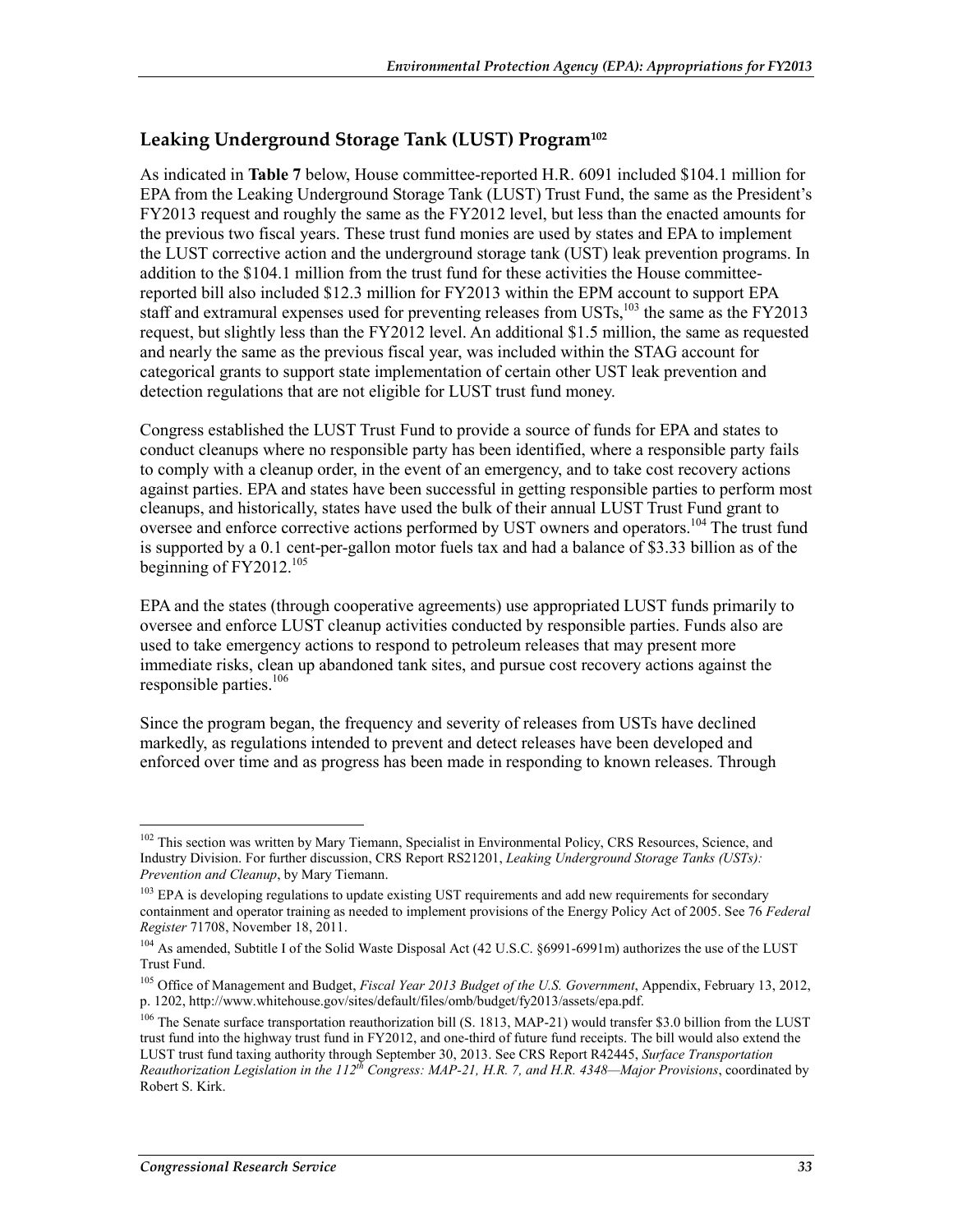FY2011, cleanup had been initiated or completed at 82.5% of the roughly 501,000 confirmed release sites, while a backlog of some  $88,000$  contaminated sites remained.<sup>107</sup>

The Energy Policy Act of 2005 (EPAct 2005, P.L. 109-58) expanded the leak prevention provisions in the UST regulatory program, imposed new responsibilities on the states and EPA, such as requiring states to inspect all tanks every three years. EPAct also broadened the authorized uses of the LUST Trust Fund to support state implementation of the new leak prevention and detection requirements, in addition to supporting the LUST cleanup program. Congress now appropriates funds from the trust fund to support both the LUST cleanup program and the UST leak prevention and detection program. Before EPAct 2005, the UST program had been supported entirely from general revenues. As noted above, a relatively small portion of the total UST program funding is now derived from general revenues.

Program funding has posed a perennial issue. The LUST Trust Fund balance has grown annually as appropriations from the trust fund have remained lower than annual tax receipts and interest earned on the unexpended balance of the fund. Whether or not Congress should increase appropriations from the trust fund to support state leak prevention and cleanup programs has been an issue among the states. States note both the backlog of sites needing remediation and the increased need for resources to comply with the additional UST leak prevention requirements added by EPAct 2005.

Although substantial progress has been made in responding to known releases, an emerging issue is whether the effect of alternative fuels on storage tank infrastructure has caused more leaks and may increase the need for cleanup funds in the future. The renewable fuel mandates in EPAct and the Energy Independence and Security Act of 2007 (EISA; P.L. 110-140) present new technical issues for USTs and for fuel storage, delivery and dispensing infrastructure, generally. EISA requires a substantially increasing use of biofuels each year, and blending ethanol into gasoline is the least-cost and most available option thus far.<sup>108</sup> Most storage tanks are not designed to account for the potential effects of blends of ethanol above 10% by volume (E10) on the structural integrity of the tanks over time. EPA estimates that half of the tanks in the ground are 20 years old and have never been tested for compatibility with higher ethanol blends. Tank owners, EPA, states, and industry are concerned that a new wave of leaks could occur as the amount of ethanol blended in gasoline increases to meet EISA renewable fuel requirements. Under this scenario, EPA expects that more leaks would occur, potentially contaminating groundwater at some sites and possibly placing more demands on state programs and the LUST Trust Fund if the responsible parties are not financially capable of paying for the cleanup. In addition to continuing to implement EPAct requirements, a key area of work for EPA is assessing the compatibility of USTs with alternative fuels and evaluating the transport and degradation characteristics of ethanol and biodiesel blends in groundwater.

<sup>107</sup> Environmental Protection Agency, Office of Underground Storage Tanks, *Semiannual Report Of UST Performance Measures End Of Fiscal Year 2011 (October 1, 2010 – September 30, 2011)*, November 2011, available at http://www.epa.gov/OUST/cat/ca\_11\_34.pdf.

<sup>108</sup> For further discussion of biofuels issues, see CRS Report R40155, *Renewable Fuel Standard (RFS): Overview and Issues*, by Randy Schnepf and Brent D. Yacobucci.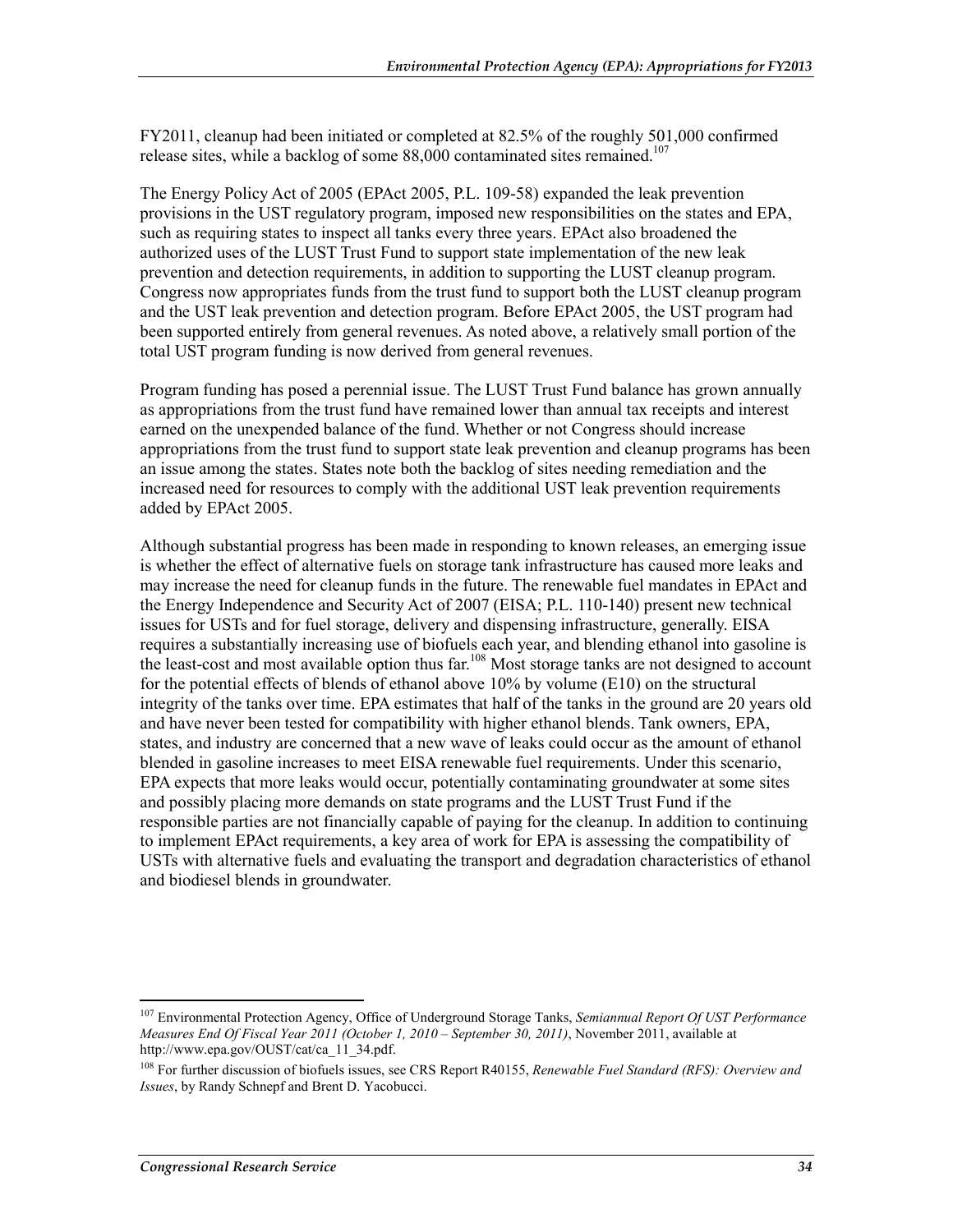| <b>Account/Program Area</b>          | <b>FY2010</b><br><b>Enacted</b><br>P.L. 111-88 | <b>FY2011</b><br><b>Enacted</b><br>P.L. 112-10 | <b>FY2012</b><br><b>Enacted</b><br>P.L. 112-74 | <b>FY2013</b><br><b>Requested</b> | <b>FY2013</b><br><b>House</b><br><b>Committee</b><br>H.R. 6091 |
|--------------------------------------|------------------------------------------------|------------------------------------------------|------------------------------------------------|-----------------------------------|----------------------------------------------------------------|
| <b>LUST Account</b>                  |                                                |                                                |                                                |                                   |                                                                |
| <b>EPAct Provisions</b>              | \$34.4                                         | \$34.4                                         | \$30.4                                         | \$32.4                            | \$32.4                                                         |
| <b>Total LUST Account</b>            | \$113.1                                        | \$112.9                                        | \$104.1                                        | \$104.1                           | \$104.1                                                        |
| <b>EPM Account</b>                   |                                                |                                                |                                                |                                   |                                                                |
| Underground Storage Tanks (LUST/UST) | \$12.5                                         | \$13.0                                         | \$12.8                                         | \$12.3                            | \$12.3                                                         |
| <b>STAG Account</b>                  |                                                |                                                |                                                |                                   |                                                                |
| Categorical Grant: UST               | \$2.5                                          | \$2.5                                          | \$1.5                                          | \$1.5                             | \$1.5                                                          |

#### **Table 7. Appropriations for the Leaking Underground Storage Tank Trust Fund Program Account: FY2010-FY2012 Enacted, Proposed for FY2013 in the President's Budget Request and House Committee-Reported H.R. 6091**

(millions of dollars)

**Source:** Prepared by the Congressional Research Service. FY2010 enacted appropriations are as presented in the conference report to accompany the Interior, Environment, and Related Agencies Appropriations Act for FY2010 (H.R. 2996, H.Rept. 111-316, pp. 240–244). The FY2011 and FY2012 enacted amounts and the FY2013 requested amounts are as presented in information provided by the House Appropriations Committee to CRS. FY2012 enacted amounts, FY2013 requested, and House committee-reported bill amounts are as presented in the House Appropriations Committee Report (H.Rept. 112-589) accompanying H.R. 6091 as reported on July 10, 2012. The FY2011 and FY2012 enacted amounts reflect applicable rescissions. Numbers may not add due to rounding.

#### **Geographic-Specific/Ecosystem Programs109**

The Environmental Programs and Management (EPM) account includes funding for several geographic-specific/ecosystem programs to address certain environmental and human health risks in a number of identified areas of the United States. These programs often involve collaboration among EPA, state and local governments, communities, and nonprofit organizations. **Table 8** presents a comparison of the FY2013 funding included in H.R. 6091 as reported by the House Appropriations Committee with the President's FY2013 request and with FY2010 through FY2012 enacted appropriations for geographic-specific/ecosystem program areas identified as individual line-items in the request.

<sup>&</sup>lt;sup>109</sup> Claudia Copeland, Specialist in Resources and Environmental Policy, CRS Resources, Science, and Industry Division was a primary contributor to this section.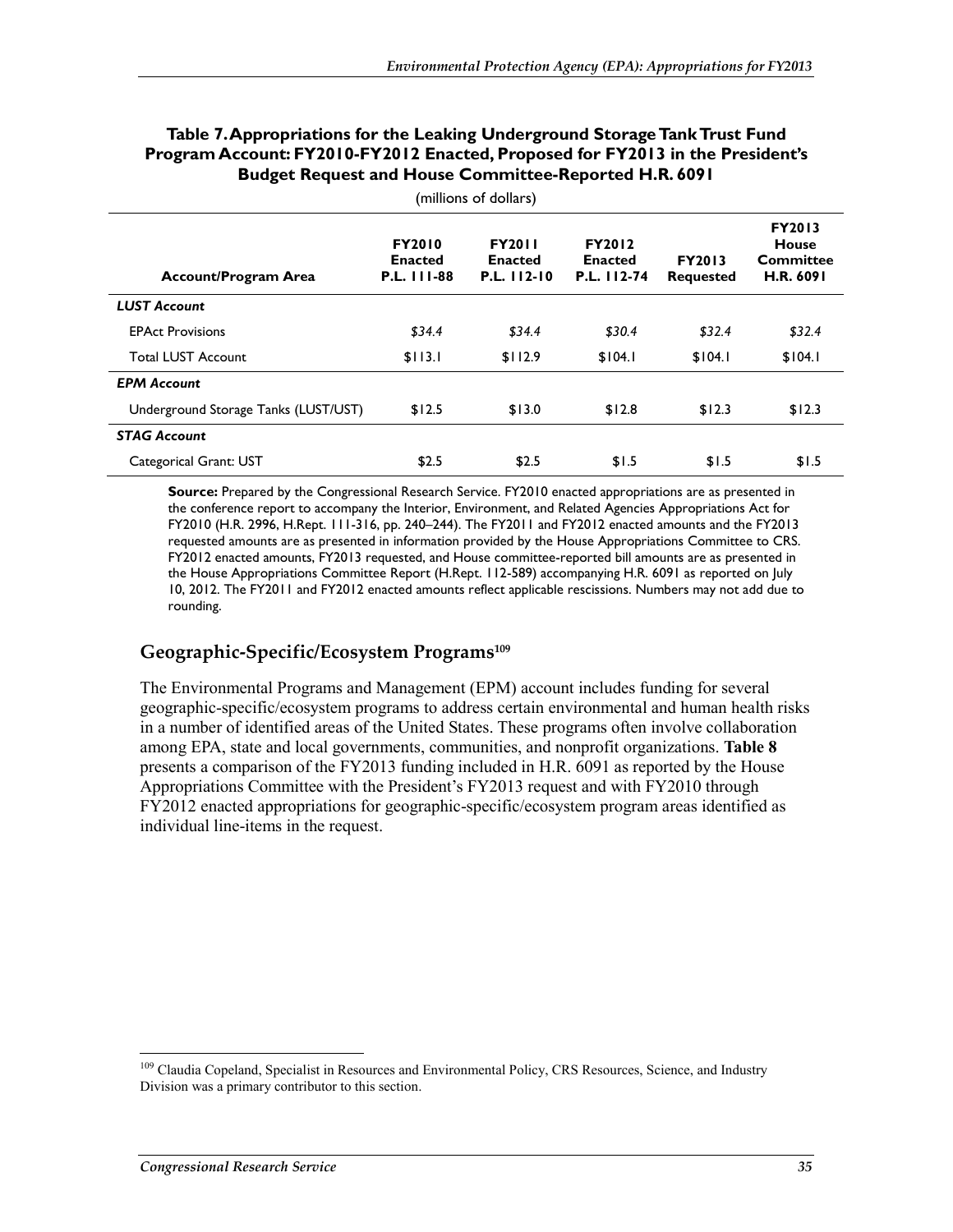| Geographic/Ecosystem Program                                 | <b>FY2010</b><br><b>Enacted</b><br>P.L. 111-88 | <b>FY2011</b><br><b>Enacted</b><br>P.L. 112-10 | <b>FY2012</b><br><b>Enacted</b><br>P.L. 112-74 | FY2013<br><b>Requested</b> | FY2013<br><b>House</b><br><b>Committee</b><br>H.R. 6091 |
|--------------------------------------------------------------|------------------------------------------------|------------------------------------------------|------------------------------------------------|----------------------------|---------------------------------------------------------|
| Water: Ecosystems Total                                      | \$58.5                                         | \$53.3                                         | \$48.2                                         | \$55.0                     | \$48.2                                                  |
| <b>National Estuary Program</b>                              | \$32.6                                         | \$26.7                                         | \$27.0                                         | \$27.3                     | \$27.0                                                  |
| Great Lakes Legacy Acta                                      | \$0.0                                          | \$0.0                                          | \$0.0                                          | \$0.0                      | \$0.0                                                   |
| Wetlands                                                     | \$25.9                                         | \$26.5                                         | \$21.2                                         | \$27.7                     | \$21.2                                                  |
| Geographic Programs Total                                    | \$608.4                                        | \$416.0                                        | \$409.7                                        | \$411.7                    | \$346.3                                                 |
| <b>Great Lakes Restoration Initiative</b>                    | \$475.0                                        | \$299.4                                        | \$299.5                                        | \$300.0                    | \$250.0                                                 |
| Great Lakes Program <sup>a</sup>                             | \$0.0                                          | \$0.0                                          | \$0.0                                          | \$0.0                      | \$0.0                                                   |
| Chesapeake Bay Program                                       | \$50.0                                         | \$54.4                                         | \$57.3                                         | \$72.6                     | \$50.0                                                  |
| San Francisco Bay                                            | \$7.0                                          | \$5.3                                          | \$5.8\$                                        | \$4.9                      | \$4.9                                                   |
| South Florida                                                |                                                | \$1.7                                          | \$2.1                                          | \$1.7                      | \$1.7                                                   |
| <b>Puget Sound</b>                                           | \$50.0                                         | \$38.1                                         | \$30.0                                         | \$19.3                     | \$30.0                                                  |
| Long Island Sound Program                                    | \$7.0                                          | \$5.3                                          | \$4.0                                          | \$3.0                      | \$3.0                                                   |
| <b>Gulf of Mexico Program</b>                                | \$6.0                                          | \$4.6                                          | \$5.5                                          | \$4.4                      | \$4.4\$                                                 |
| Lake Champlain Basin Program                                 | \$4.0                                          | \$3.0                                          | \$2.4                                          | \$1.4                      | \$1.4                                                   |
| Lake Pontchartrain                                           | \$1.5                                          | \$1.1                                          | \$2.0                                          | \$1.0                      | \$1.0                                                   |
| Community Action for Renewed Environment<br>(CARE)           | \$2.4                                          | \$1.9                                          | \$0.0                                          | \$2.1                      | \$0.0                                                   |
| Other Geographic Programs and Regional<br><b>Initiatives</b> | \$5.5                                          | \$1.2                                          | \$1.3                                          | \$1.4                      | \$0.0                                                   |
| <b>Total Ecosystem/Geographic Programs</b>                   | \$666.9                                        | \$469.3                                        | \$457.9                                        | \$466.7                    | \$394.5                                                 |

#### **Table 8. Appropriations for Selected Geographic-Specific/Ecosystem Programs: FY2010-FY2012 Enacted, Proposed for FY2013 in the President's Budget Request and House Committee-Reported H.R. 6091**

(millions of dollars)

**Source:** Prepared by the Congressional Research Service. FY2010 enacted appropriations are as presented in the conference report to accompany the Interior, Environment, and Related Agencies Appropriations Act for FY2010 (H.R. 2996, H.Rept. 111-316, pp. 240–244). The FY2011 and FY2012 enacted amounts and the FY2013 requested amounts are as presented in information provided by the House Appropriations Committee to CRS. FY2012 enacted amounts, FY2013 requested and House committee-reported bill amounts are as presented in the House Appropriations Committee Report (H.Rept. 112-589) accompanying H.R. 6091 as reported on July 10, 2012. The FY2011 and FY2012 enacted amounts reflect applicable rescissions. Numbers may not add due to rounding.

a. Funding for the Great Lakes Legacy Act and for EPA's Great Lakes Program was moved to the Great Lakes Restoration Initiative in FY2010.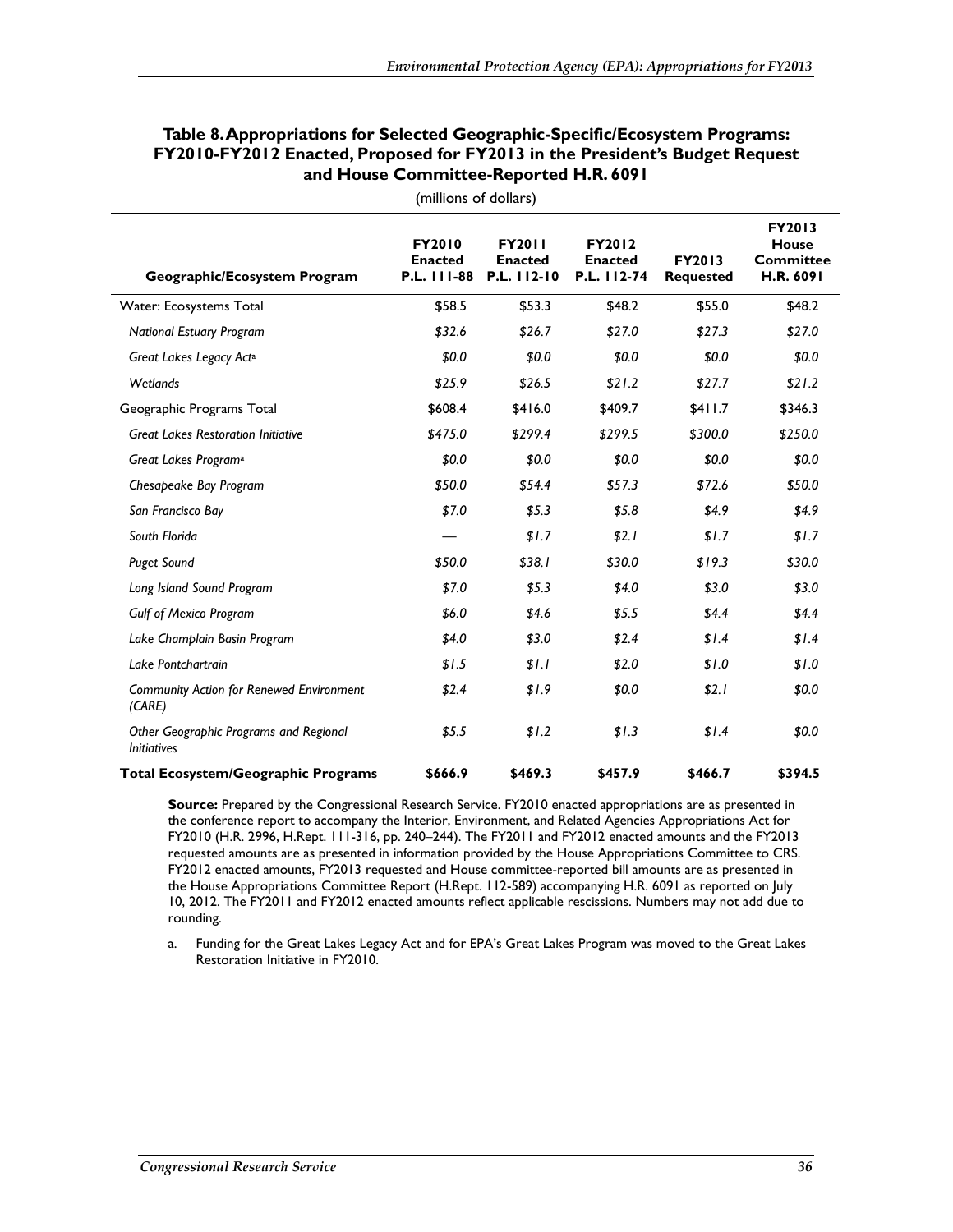### *Great Lakes Restoration Initiative*

In 2004, President Bush established a Great Lakes Interagency Task Force, chaired by EPA, <sup>110</sup> to develop a strategy (released in 2005) that will guide federal Great Lakes protection and restoration efforts. To better coordinate these efforts, the FY2010 budget requested, and Congress endorsed in P.L. 111-88, a Great Lakes Restoration Initiative involving EPA and eight other federal agencies. The purpose of the initiative is to target the most significant problems in the ecosystem, such as aquatic invasive species, nonpoint source pollution, and toxics and contaminated sediment.<sup>111</sup> Projects and programs are to be implemented through grants and agreements with states, tribes, municipalities, universities, and other organizations. The initiative consolidates funding for a number of existing federal Great Lakes programs, including EPA's Great Lakes National Program Office (GLNPO), its implementation of the Great Lakes Legacy Act to clean up contaminated sediments, and other agencies' Great Lakes programs.

The  $$250.0$  million<sup>112</sup> recommended for FY2013 for the Great Lakes Restoration Initiative within the EPM account by the House committee is \$50.0 million less than requested for FY2013 and \$49.5 million less than the FY2012 enacted level, and \$175.0 million below the FY2010 enacted appropriations of \$475.0 million. Some Members and stakeholders have expressed concern about the reduced funding level since FY2011.

### *Chesapeake Bay*

In May 2009, President Obama issued *Executive Order 13508: Chesapeake Bay Protection and Restoration*, which directed federal departments and agencies to exercise greater leadership in implementing their existing authorities to restore the Bay. Despite restoration efforts of the past 25 years, which have resulted in some successes in specific parts of the ecosystem, the overall health of the Bay remains degraded by excessive levels of nutrients and sediment. As indicated in **Table 8**, for FY2013 the House committee recommended \$50.0 million to implement its Chesapeake Bay program, the same level as enacted for FY2010 but \$22.6 million less than the FY2013 President's budget request, \$7.3 million less than FY2012, and \$4.4 million less than FY2011. Of the funding proposed by the House committee for FY2013, \$8.0 million is for nutrient management and sediment removal grants, and \$2.0 million is for small watershed grants to control polluted runoff from urban, suburban, and agricultural lands.<sup>113</sup> The FY2013 President's requested increase for the program was intended to accelerate pollution reduction and aquatic habitat restoration efforts in the Bay, consistent with the objectives of the 2009 executive order.

<sup>&</sup>lt;sup>110</sup> The Great Lakes Interagency Task Force was established by Executive Order in 2004; for information see http://www.epa.gov/glnpo/iatf/index.html.

<sup>111</sup> For information, see the Great Lakes Restoration Initiative website, http://greatlakesrestoration.us/.

<sup>&</sup>lt;sup>112</sup> An Administrative Provision under Title II of the FY2013 House committee-reported bill (H.R. 6091) would authorize the EPA Administrator to transfer up to \$250.0 million of the funds appropriated for the Great Lakes Restoration Initiative (GLRI) within the EPM account to other federal departments or agencies to carry out projects supporting the GLRI and the Great Lakes Water Agreement programs, projects, or activities.

<sup>113</sup> H.Rept. 112-589, p. 52.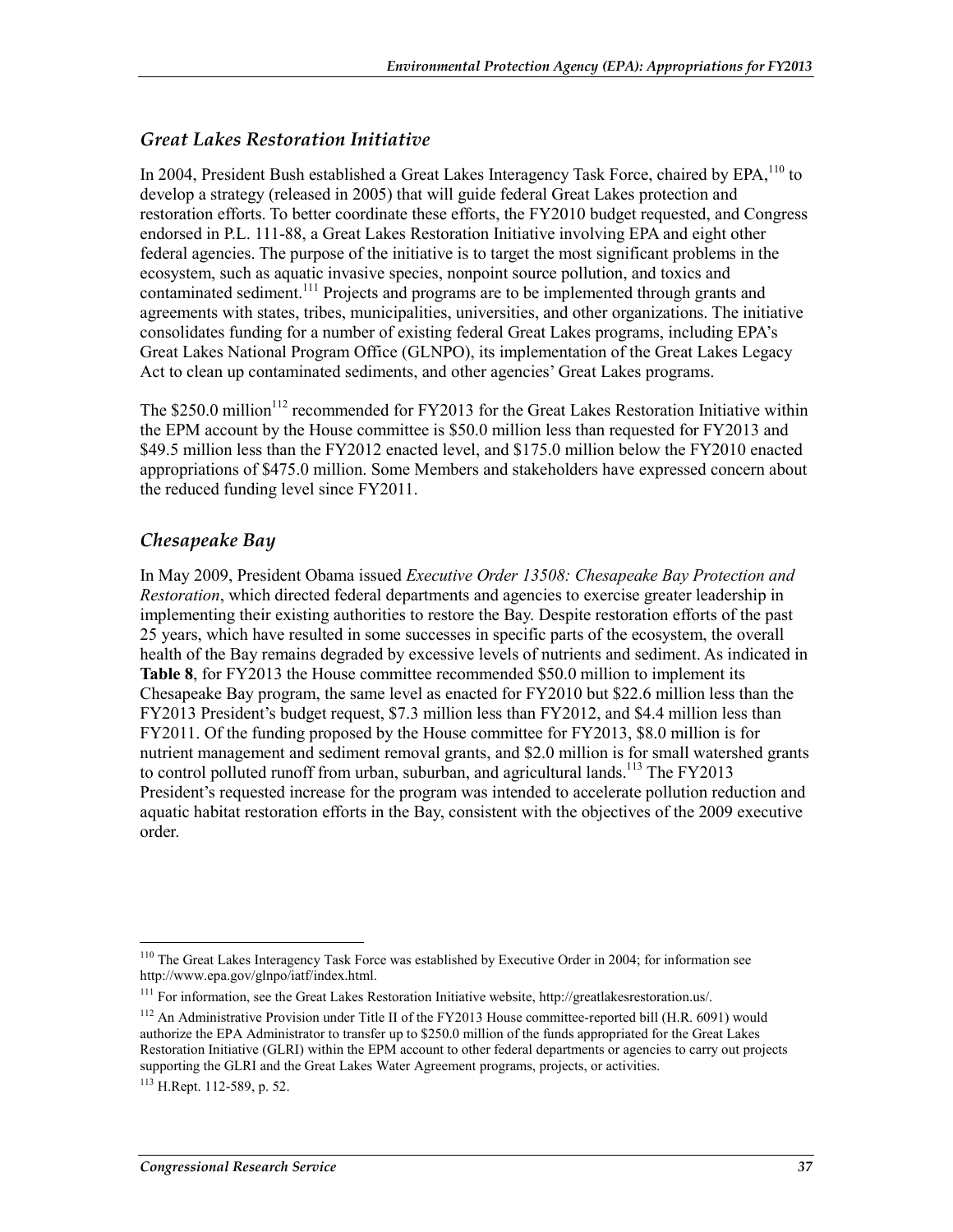### **National (Congressional) Priorities and Earmarks**

The House Appropriations Committee specified a combined total of \$20.0 million for "National Priorities" within the Science and Technology (S&T) and the Environmental Programs and Management (EPM) accounts for FY2013, roughly the same combined total included in the  $FY2012$  enacted appropriations.<sup>114</sup> The \$5.0 million specified under the S&T account for FY2013 in the House committee report (H.Rept. 112-589) for "Research: National Priorities" is slightly higher than the amount included for FY2012 after accounting for rescissions. The funding is to be used for competitive extramural research grants to fund high-priority water quality and availability research by not-for-profit organizations who often partner with the agency.<sup>115</sup> Additionally, \$15.0 million was specified for FY2013 for "Environmental Protection: National Priorities" in the EPM account to be used for competitive grants for qualified nonprofits to provide rural and urban communities with technical assistance to improve water quality and provide safe drinking water. Of the total, which again is slightly higher than FY2012 after accounting for rescissions, \$13.0 million would be for providing training and technical assistance on a national level, or multi-state regional basis, and \$2.0 million would be for providing technical assistance to private drinking water well owners.<sup>116</sup>

The House committee has adhered to an earmark moratorium during the  $112<sup>th</sup>$  Congress as put forth by the leadership in both chambers, generally precluding earmarks in the appropriations bills for FY2011, FY2012, and FY2013.<sup>117</sup> The moratorium followed the adoption of definitions of earmarks in House and Senate rules. While there is no consensus on a single earmark definition among all practitioners and observers of the appropriations process, the Senate and House both in 2007 adopted separate definitions for purposes of implementing new earmark transparency requirements in their respective chambers.<sup>118</sup> In the House rule, such a funding item is referred to as a *congressional earmark* (or *earmark*), while, in the Senate rule, it is referred to as a *congressionally directed spending item* (or *spending item*).<sup>119</sup>

<sup>114</sup> See H.Rept. 112-331 accompanying P.L. 112-74.

<sup>115</sup> H.Rept. 112-589, p. 47.

 $116$  Ibid., p. 51.

<sup>117</sup> *Rules of the House Republican Conference for the 112th Congress, Standing Orders*, December 8, 2010, p. 43, http://www.gop.gov/about/rules?standing-orders-for-the-112th; Senate Committee on Appropriations, *Committee Announces Earmark Moratorium*, February 1, 2011 Press Release, http://appropriations.senate.gov/news.cfm?method= news.view&id=188dc791-4b0d-459e-b8d9-4ede5ca299e7.

<sup>118</sup> See Senate Rule XLIV and House Rule XXI, clause 9. CRS Report RL34462, *House and Senate Procedural Rules Concerning Earmark Disclosure*, by Sandy Streeter, describes and compares the procedures and requirements in House and Senate rules. See also CRS Report RS22866, *Earmark Disclosure Rules in the House: Member and Committee Requirements*, by Megan Suzanne Lynch, and CRS Report RS22867, *Earmark Disclosure Rules in the Senate: Member and Committee Requirements*, by Megan Suzanne Lynch.

 $119$  In both cases, this refers to "a provision [in a measure or conference report] or report language included primarily at the request of a [Representative or] Senator providing, authorizing, or recommending a specific amount of discretionary budget authority, credit authority, or other spending authority for a contract, loan, loan guarantee, grant, loan authority, or other expenditure with or to an entity, or targeted to a specific state, locality or Congressional district, other than through a statutory or administrative formula-driven or competitive award process." Senate Rule XLIV and House Rule XXI, clause 9.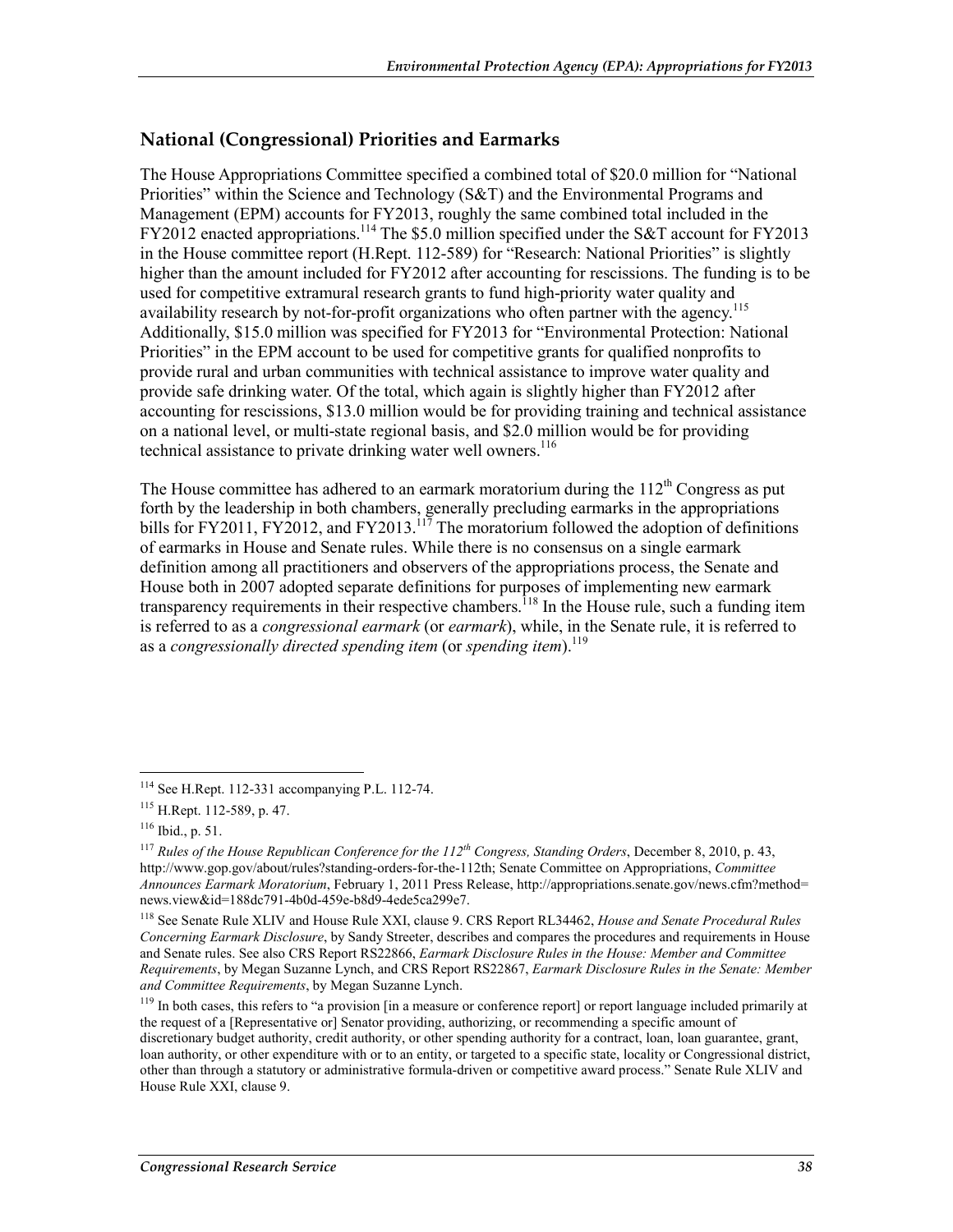# **Appendix A. Historical Funding Trends and Staffing Levels**

The Nixon Administration established EPA in 1970 in response to growing public concern about environmental pollution, consolidating federal pollution control responsibilities that had been divided among several federal agencies. Congress has enacted an increasing number of environmental laws, as well as major amendments to these statutes, over three decades following EPA's creation.<sup>120</sup> Annual appropriations provide the funds necessary for EPA to carry out its responsibilities under these laws, such as the regulation of air and water quality, use of pesticides and toxic substances, management and disposal of solid and hazardous wastes, and cleanup of environmental contamination. EPA also awards grants to assist state, tribal, and local governments in controlling pollution in order to comply with federal environmental requirements, and to help fund the implementation and enforcement of federal regulations delegated to the states.

**Table 1** presents FY2008-FY2012 enacted appropriations and the President's FY2013 budget request for EPA by each of the eight accounts.

**Figure A-1** presents a history of total discretionary budget authority for EPA from FY1976 through FY2012, and the President's FY2013 budget request, as reported by the Office of Management and Budget (OMB) in the "Historical Tables" accompanying the President's *Budget of the U.S. Government, Fiscal Year 2013*. Levels of agency budget authority prior to FY1976 were not reported by OMB in the Historical Tables. In **Figure A-1**, the levels of discretionary budget authority are presented in nominal dollars as reported by OMB, and are adjusted for inflation by CRS to reflect the trend in real dollar values over time. EPA's historical funding trends generally reflects the evolution of the agency's responsibilities over time, as Congress has enacted legislation to authorize the agency's programs and activities in response to a range of environmental issues and concerns. In terms of the overall federal budget, EPA's annual appropriations have represented a relatively small portion of the total discretionary federal budget (just under  $1\%$  in recent years).

Without adjusting for inflation, EPA's funding has grown from \$1.0 billion when EPA was established in FY1970 to a peak funding level of \$14.86 billion in FY2009. This peak includes regular fiscal year appropriations of \$7.64 billion provided for FY2009 in P.L. 111-8 and the emergency supplemental appropriations of \$7.22 billion provided for FY2009 in P.L. 111-5. However, in real dollar values (adjusted for inflation), EPA's funding in FY1978 was slighter more than the level in FY2009, as presented in **Figure A-1**.

<sup>120</sup> For a discussion of these laws, see CRS Report RL30798, *Environmental Laws: Summaries of Major Statutes Administered by the Environmental Protection Agency*.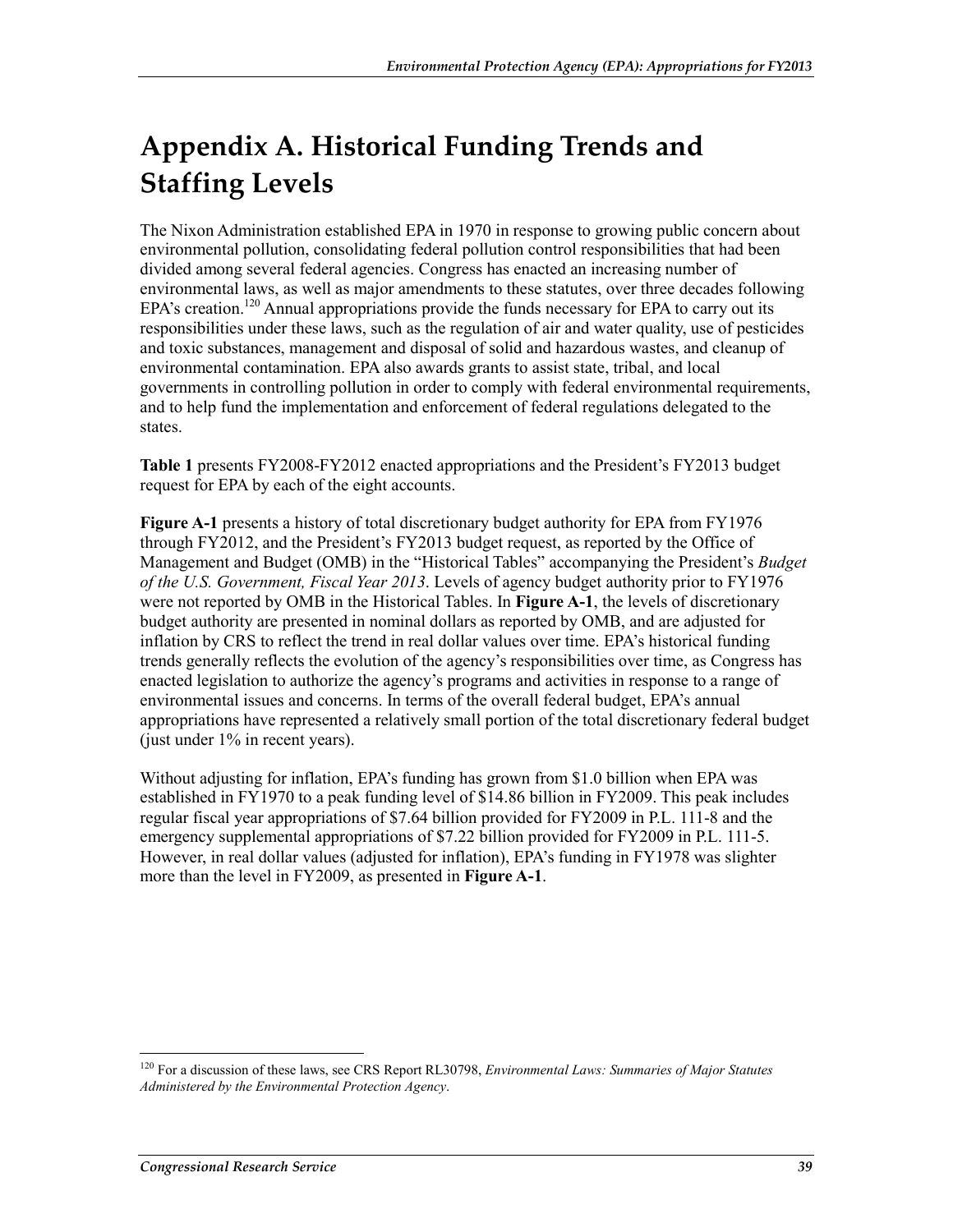|                                                           | <b>FY2008</b><br>P.L. 110-161 | FY2009<br><b>Omnibus</b><br>P.L. 111-8 | <b>FY2009</b><br><b>ARRA</b><br>P.L. 111-5 | <b>FY2009</b><br>Total | <b>FY2010</b> | <b>FY2011</b><br>P.L. 111-88 P.L. 112-10 P.L. 112-74 Requested H.R. 6091 | <b>FY2012</b> | <b>FY2013</b> | <b>FY2013</b><br><b>House</b><br>Comm. |
|-----------------------------------------------------------|-------------------------------|----------------------------------------|--------------------------------------------|------------------------|---------------|--------------------------------------------------------------------------|---------------|---------------|----------------------------------------|
| <b>Science and Technology</b>                             |                               |                                        |                                            |                        |               |                                                                          |               |               |                                        |
| -Base Appropriations                                      | \$760.1                       | \$790.1                                | \$0.0                                      | \$790.1                | \$848.1ª      | \$813.5                                                                  | \$793.7       | \$807.3       | \$734.8                                |
| -Transfer in from Superfund                               | $+ $25.7$                     | $+ $26.4$                              | \$0.0                                      | $+ $26.4$              | $+ $26.8$     | $+ $26.8$                                                                | $+ $23.0$     | $+ $23.2$     | $+ $23.0$                              |
| Science and Technology Total                              | \$785.8                       | \$816.5                                | \$0.0                                      | \$816.5                | \$874.9       | \$840.3                                                                  | \$816.7       | \$830.5       | \$761.3                                |
| Environmental Programs and Management                     | \$2,328.0                     | \$2,392.1                              | \$0.0                                      | \$2,392.1              | \$2,993.8     | \$2,756.5                                                                | \$2,678.2     | \$2,817.2     | \$2,479.1                              |
| Office of Inspector General                               |                               |                                        |                                            |                        |               |                                                                          |               |               |                                        |
| -Base Appropriations                                      | \$41.1                        | \$44.8                                 | \$20.0                                     | \$64.8                 | \$44.8        | \$44.7                                                                   | \$41.9        | \$48.3        | \$41.9                                 |
| -Transfer in from Superfund                               | $+ $11.5$                     | $+$10.0$                               | \$0.0                                      | $+$10.0$               | $+$10.0$      | $+$10.0$                                                                 | $+ $9.9$      | $+ $10.9$     | $+ $9.9$                               |
| Office of Inspector General Total                         | \$52.6                        | \$54.8                                 | \$20.0                                     | \$74.8                 | \$54.8        | \$54.7                                                                   | \$51.8        | \$59.1        | \$51.9                                 |
| <b>Buildings &amp; Facilities</b>                         | \$34.3                        | \$35.0                                 | \$0.0                                      | \$35.0                 | \$37.0        | \$36.4                                                                   | \$36.4        | \$42.0        | \$36.4                                 |
| Hazardous Substance Superfund<br>(before transfers)       | \$1,254.0                     | \$1,285.0                              | \$600.0                                    | \$1,885.0              | \$1,306.5     | \$1,280.9                                                                | \$1,213.8     | \$1,176.4     | \$1,164.9                              |
| -Transfer out to Office of Inspector<br>General           | $-$11.5$                      | $-$10.0$                               | \$0.0                                      | $-$10.0$               | $-$10.0$      | $-$10.0$                                                                 | $-$9.9$       | $-$10.9$      | $-$ \$9.9                              |
| -Transfer out to Science and Technology                   | $-$25.7$                      | $-$26.4$                               | \$0.0                                      | $-$26.4$               | $-$26.8$      | $-$26.8$                                                                 | $-$23.0$      | $-$23.2$      | $-$23.0$                               |
| Hazardous Substance Superfund<br>(after transfers)        | \$1,216.8                     | \$1,248.6                              | \$600.0                                    | \$1,848.6              | \$1,269.7     | \$1,244.2                                                                | \$1,180.9     | \$1,142.3     | \$1,132.0                              |
| Leaking Underground Storage Tank<br>Trust Fund Program    | \$105.8                       | \$112.6                                | \$200.0                                    | \$312.6                | \$113.1       | \$112.9                                                                  | \$104.1       | \$104.1       | \$104.1                                |
| Inland Oil Spill Program<br>(formerly Oil Spill Response) | \$17.1                        | \$17.7                                 | \$0.0                                      | \$17.7                 | \$18.4        | \$18.3                                                                   | \$18.2        | \$23.5        | \$18.2                                 |

#### **Table A-1. Appropriations for the Environmental Protection Agency: FY2008-FY2012 Enacted, and Proposed for FY2013 in the President's Budget Request and House Committee-Reported H.R. 6091**

(millions of dollars not adjusted for inflation)

*CRS-40*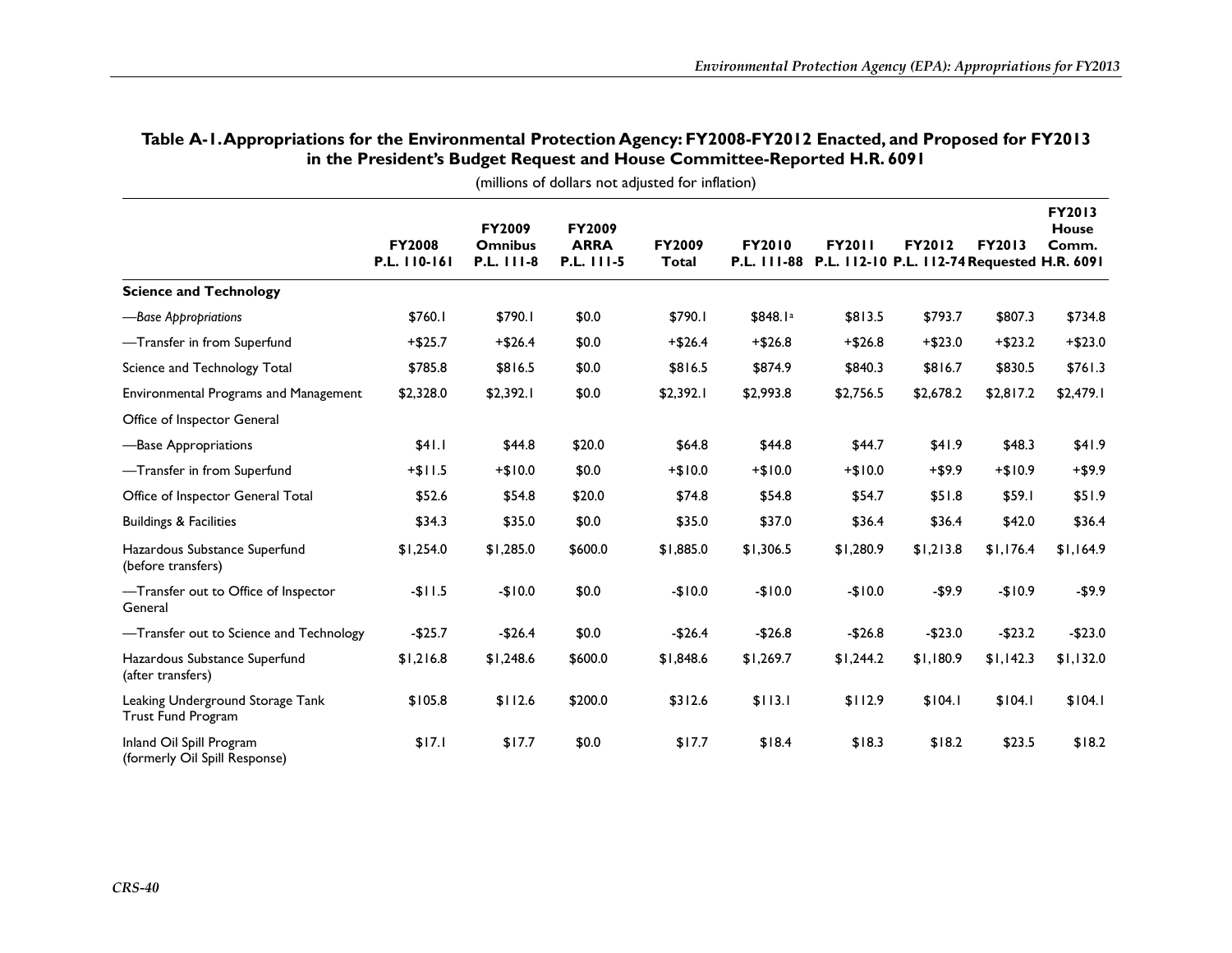|                                                  | <b>FY2008</b><br>P.L. 110-161 | <b>FY2009</b><br><b>Omnibus</b><br><b>P.L. 111-8</b> | <b>FY2009</b><br><b>ARRA</b><br>P.L. 111-5 | <b>FY2009</b><br>Total | <b>FY2010</b> | <b>FY2011</b><br>P.L. 111-88 P.L. 112-10 P.L. 112-74 Requested H.R. 6091 | <b>FY2012</b> | <b>FY2013</b> | <b>FY2013</b><br><b>House</b><br>Comm. |
|--------------------------------------------------|-------------------------------|------------------------------------------------------|--------------------------------------------|------------------------|---------------|--------------------------------------------------------------------------|---------------|---------------|----------------------------------------|
| State and Tribal Assistance Grants (STAG)        |                               |                                                      |                                            |                        |               |                                                                          |               |               |                                        |
| -Clean Water State Revolving Fund                | \$689.1                       | \$689.1                                              | \$4,000.0                                  | \$4,689.1              | \$2,100.0     | \$1,522.0                                                                | \$1,466.5     | \$1,175.0     | \$689.0                                |
| -Drinking Water State Revolving Fund             | \$829.0                       | \$829.0                                              | \$2,000.0                                  | \$2,829.0              | \$1,387.0     | \$963.1                                                                  | \$917.9       | \$850.0       | \$829.0                                |
| -Special (Congressional) Project Grants          | \$132.9                       | \$145.0                                              | \$0.0                                      | \$145.0                | \$156.8       | \$0.0                                                                    | \$0.0         | \$0.0\$       | \$0.0                                  |
| -Categorical Grants                              | \$1,078.3                     | \$1,094.9                                            | \$0.0                                      | \$1,094.9              | \$1,116.4     | \$1,104.2                                                                | \$1,088.8     | \$1,202.4     | \$994.0                                |
| -Brownfields Section 104(k) Grants               | \$93.5                        | \$97.0                                               | \$100.0                                    | \$197.0                | \$100.0       | \$99.8                                                                   | \$94.8        | \$93.3        | \$60.0                                 |
| -Diesel Emission Reduction Grants                | \$49.2\$                      | \$60.0                                               | \$300.0                                    | \$360.0                | \$60.0        | \$49.9                                                                   | \$30.0        | \$15.0        | \$30.0                                 |
| —Other State and Tribal Assistance Grants        | \$54.2                        | \$53.5                                               | \$0.0                                      | \$53.5                 | \$50.0        | \$19.9                                                                   | \$15.0        | \$20.9        | \$0.0                                  |
| State and Tribal Assistance Grants Total         | \$2,926.2                     | \$2,968.5                                            | \$6,400.0                                  | \$9,368.5              | \$4,970.2     | \$3,758.9                                                                | \$3,612.9     | \$3,355.7     | \$2,602.0                              |
| Rescissions of Unobligated Balances <sup>b</sup> | $-$5.0$                       | $-$10.0$                                             | \$0.0                                      | $-$10.0$               | $-$40.0$      | $-$140.0$                                                                | $-$50.0$      | $-$30.0$      | $-$130.0$                              |
| <b>Total EPA Accounts</b>                        | \$7,461.5                     | \$7,635.7                                            | \$7,220.0                                  | \$14,855.7             | \$10,291.9a   | \$8,682.1                                                                | \$8,449.4     | \$8,344.5     | \$7,055.0                              |

Source: Prepared by CRS using the most recent information available from House, Senate, or conference committee reports accompanying the annual appropriations bills that fund EPA and Administration budget documents, including the President's annual budget requests as presented by OMB, and EPA's accompanying annual congressional budget justifications. "ARRA" refers to the American Recovery and Reinvestment Act of 2009 (P.L. 111-5). The ARRA amounts do not reflect rescission of unobligated balances as per P.L. 111-226. Numbers may not add due to rounding.

- a. The amounts presented for the base appropriations for the S&T account and the EPA total include \$2.0 million in supplemental appropriations for research of the potential long-term human health and environmental risks and impacts from the releases of crude oil, and the application of chemical dispersants and other mitigation measures under P.L. 111-212, Title II.
- b. The FY2008-FY2010 rescissions are from unobligated balances from funds appropriated in prior years within the eight accounts, and made available for expenditure in a later year. In effect, these "rescissions" increase the availability of funds for expenditure by the agency in the years in which they are applied, functioning as an offset to new appropriations by Congress. With regard to the FY2011 enacted rescissions, Sec. 1740 in Title VII of Div. B under P.L. 112-10 refers only to "unobligated balances available for 'Environmental Protection Agency, State and Tribal Assistance Grants'" [not across all accounts], and does not specify that these funds are to be rescinded from prior years. For FY2012 enacted, under the Administrative Provisions in Division E, Title II of P.L. 112-74, unobligated balances from the STAG (\$45.0 million) and the Hazardous Substance Superfund (\$5.0 million) accounts would be rescinded. FY2012 rescissions specified within the STAG account include \$20.0 million from categorical grants, \$10.0 million from the Clean Water SRF, and \$5.0 million each from Brownfields grants, Diesel Emission Reduction Act grants, and Mexico Border. The rescission included for FY2013 in H.R. 6091 and the President's FY2013 request would be from prior years' unobligated balances within the STAG account.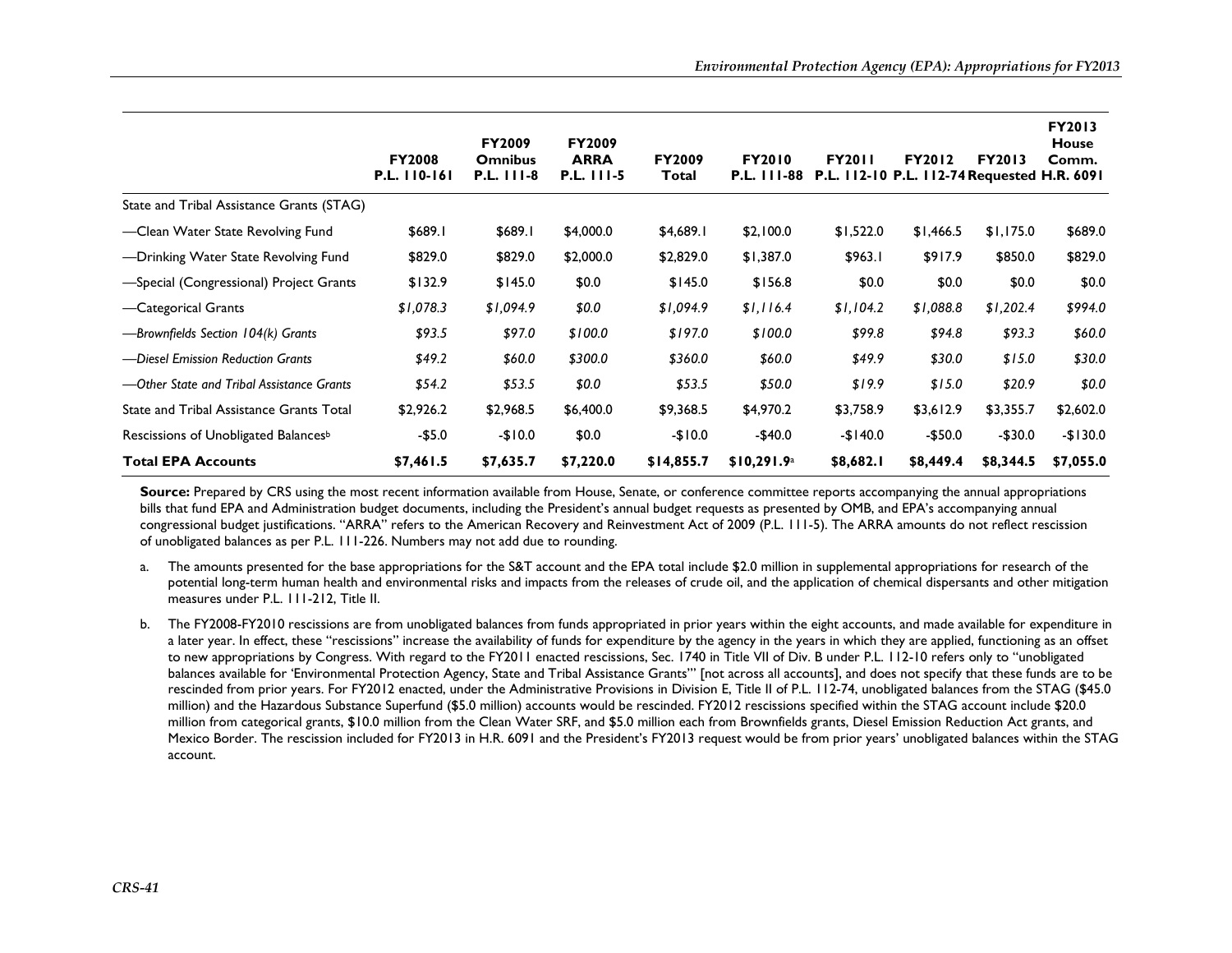

**Figure A-1. EPA Discretionary Budget Authority FY1976-FY2012 and FY2013 President's Request: Adjusted and Not Adjusted for Inflation** 

(\$ in billions)

**Source:** Prepared by CRS with information from the Office of Management and Budget, *Budget of the United States Government Fiscal Year 2013, Historical Table:* Table 5-4. CRS converted nominal dollars to 2011 dollars using the GDP Chained Price Index from Table 10.1 *Gross Domestic Product and Deflators Used in the Historical Tables - 1940–2017*, http://www.whitehouse.gov/omb/budget/Historicals.

**Note:** FY1976 was the earliest fiscal year for which historical funding information on budget authority was readily available from the Office of Management and Budget.

## **EPA Staff Levels**

In its report (H.Rept. 112-589) accompanying H.R. 6091 as reported, the House committee expressed concerns about the distribution of EPA regional "Full Time Equivalents"<sup>121</sup> (FTEs) to headquarters, and directed the agency to bring the headquarters FTE level in line with the regional levels. EPA is also directed by the committee to cap its total FTEs at no more than 16,594, the FY2010 level, similar to direction provided in the FY2012 Interior, Environment, and Related Agencies conference report. The committee believes EPA can achieve this reduction of 515 FTEs below the FY2013 budget request with the funding provided.<sup>122</sup>

**Figure A-2** below provides a trend in EPA's authorized FTE employment ceiling from FY2001 through FY2013, the last year of which is based on the levels proposed by the House committee and the President's request. Information prior to FY2001 is available in a March 2000 testimony by the Government Accountability Office  $(GAO)$ ,<sup>123</sup> in which GAO reported that EPA FTEs

<sup>1</sup>  $121$  As noted in **Figure A-2**, FTE employment is defined as one employee working full time for a full year (52 weeks X) 40 hours = 2,080 hours), or the equivalent hours worked by several part-time or temporary employees.

<sup>122</sup> H.Rept. 112-589, p. 57.

<sup>&</sup>lt;sup>123</sup> Government Accounting Office (GAO), March 23, 2000, Testimony Before the Subcommittee on VA, HUD, and Independent Agencies, Senate Committee on Appropriations, *Human Capital: Observations on EPA's Efforts to*  (continued...)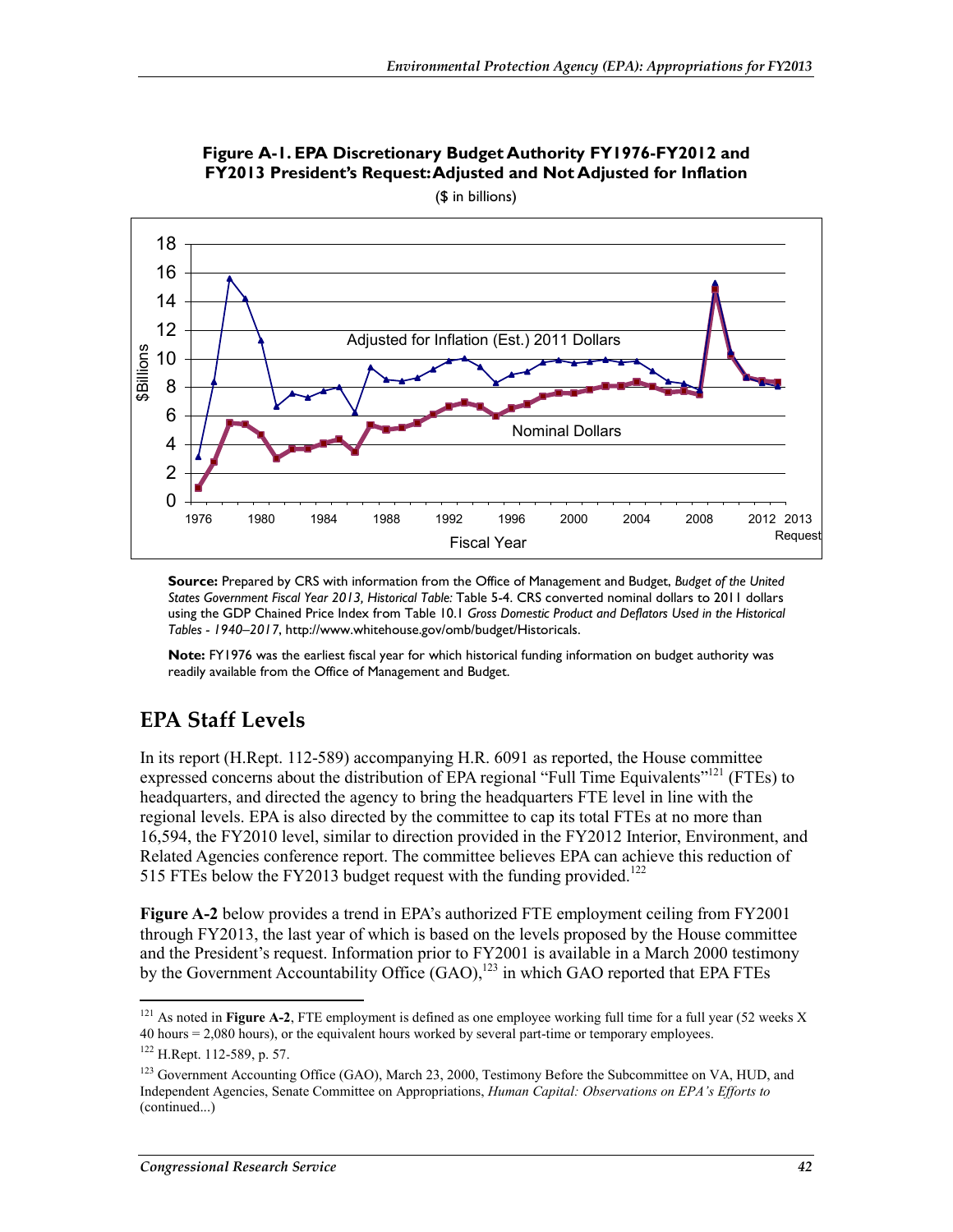increased by about 18% from FY1990 through FY1999, with the largest increase (13%, from 15,277 to 17,280 FTEs) occurring from FY1990 though FY1993. From FY1993 through FY1999, GAO indicated that EPA's FTEs grew at a more moderate rate at less than 1% per year. As indicated in **Figure A-2**, with the exception of increases in four fiscal years, there has been a general downward trend since FY2001, with the largest single-year decrease (2.3%) occurring from FY2011 to FY2012.

#### **Figure A-2. EPA's Authorized Full Time Equivalent (FTE) Employment Ceiling, FY2001-FY2012 Actual and FY2013 Requested and Proposed**



Source: Prepared by the Congressional Research Service as adapted from EPA's "FY2013 EPA Budget in Brief"; see "Overview" p. 12 (pdf p. 15), http://www.epa.gov/planandbudget/annualplan/fy2013.html#FY13budget, and H.Rept. 112-589, p. 57.

**Notes:** Full Time Equivalent or FTE is defined as one employee working full time for a full year (52 weeks X 40 hours = 2,080 hours), or the equivalent hours worked by several part-time or temporary employees. FY2013 FTEs are as proposed in the President's FY2013 budget request.

-

<sup>(...</sup>continued)

*Implement a Workforce Planning Strategy*, Statement for the Record by Peter F. Guerrero, Director, Environmental Protection Issues, Resources, Community, and Economic Development Division, GAO/T-RCED-00-129, http://www.spa.ga.gov/word/wfpArticles/GAO%20EPA.pdf.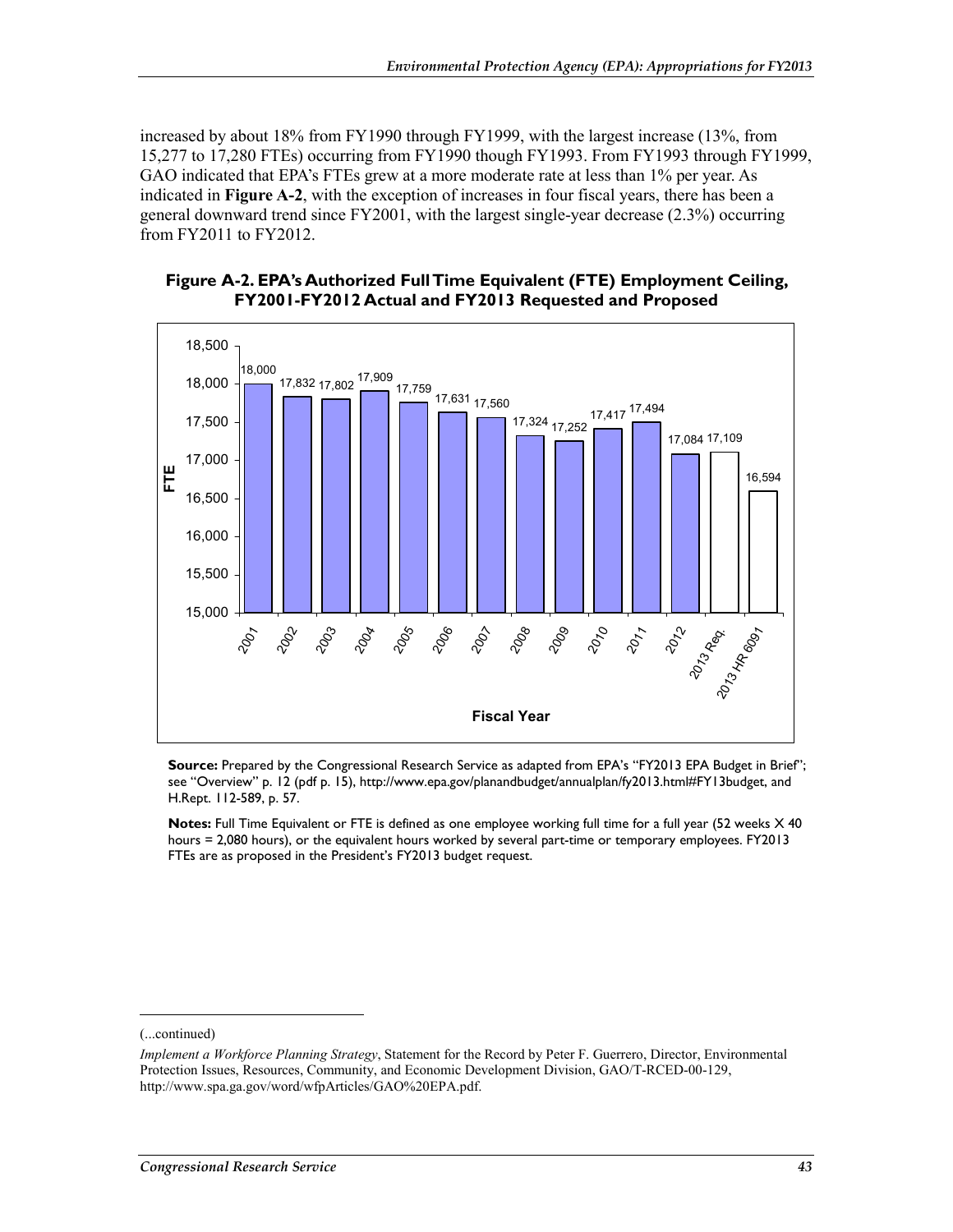# **Appendix B. Descriptions of EPA's Eight Appropriations Accounts**

Since FY1996, EPA's funding has been requested by the Administration and appropriated by Congress under eight statutory accounts. **Table B-1** describes the scope of the programs and activities funded within each of these accounts. Prior to FY1996, Congress appropriated funding for EPA under a different account structure, making it difficult to compare funding for the agency historically over time by the individual accounts.

#### **Table B-1. EPA's Eight Appropriations Accounts**

**Science and Technology (S&T):** The S&T account incorporates elements of the former Research and Development account that was in place until FY1996. The S&T account funds the development of the scientific knowledge and tools necessary to inform EPA's formulation of pollution control regulations, standards, and agency guidance. EPA carries out research activities not only at its own laboratories and facilities, but also through contracts, grants, and cooperative agreements with other federal agencies, state and local governments, nonprofit organizations, universities, and private businesses. Congress appropriates funds directly to the S&T account and transfers additional funds from the Hazardous Substances Superfund account to the S&T account specifically to support research related to the cleanup of hazardous substances.

**Environmental Programs and Management (EPM):** The EPM account funds a broad range of activities involved in EPA's development of pollution control regulations and standards, and enforcement of these requirements across multiple environmental media, such as air quality and water quality. The EPM account also funds technical assistance to pollution control agencies and organizations, and technical assistance on how regulated entities can assure compliance with environmental requirements to avoid violations. Much of EPA's administrative and operational expenses are funded within this account as well.

**Office of Inspector General (OIG):** As amended, the Inspector General Act of 1978 established Offices of Inspector General in numerous federal agencies, including EPA. These offices are intended to conduct independent auditing, evaluation, and investigation of an agency's programs and activities to identify potential management and administrative deficiencies, which may create conditions for instances of fraud, waste, and mismanagement of funds, and to recommend actions to correct these deficiencies. Congress appropriates funds directly to EPA's OIG account and transfers additional funds from the Hazardous Substances Superfund account to the OIG account specifically to support the office's auditing, evaluation, and investigation of the Superfund program.

**Buildings and Facilities:** This account funds the construction, repair, improvement, extension, alteration, and purchase of fixed equipment and facilities owned or used by EPA.

**Hazardous Substance Superfund:** This account is funded by discretionary appropriations from a dedicated trust fund of the same name, the Hazardous Substance Superfund Trust Fund. As amended, the Comprehensive Environmental Response, Compensation, and Liability Act of 1980 (CERCLA) established the Superfund program to clean up the nation's most threatening sites and created the Superfund Trust Fund to finance the program. Dedicated taxes on industry originally provided most of the revenues to the Superfund Trust Fund, but the taxing authority expired at the end of 1995. Congress now finances this trust fund mostly with revenues from the General Fund of the U.S. Treasury. EPA may use appropriations from the Superfund Trust Fund to enforce the liability of "potentially responsible parties" for the cleanup of contaminated sites, and if the parties cannot be found or cannot pay at a site, EPA may pay for the cleanup under a cost-share agreement with the state in which the site is located. Although the Superfund account also funds EPA's oversight of the cleanup of federal facilities by other agencies, these agencies fund the actual cleanup with separate funds appropriated directly to them, not with Superfund monies.

**Inland Oil Spill Program (formerly Oil Spill Response):** As authorized by the Oil Pollution Act of 1990, this account funds EPA's activities to prepare for and prevent releases of oil into the inland zone of the United States within the agency's jurisdiction. The U.S. Coast Guard has jurisdiction over oil spills in the coastal zone of the United States. EPA is reimbursed for its expenses to respond to oil spills at inland sites from the Oil Spill Liability Trust Fund, which is administered by the U.S. Coast Guard. The former name of the "Oil Spill Response" account was changed by the conferees as proposed in the President's FY2012 request to "Inland Oil Spill Program." This modification was intended to more clearly reflect the agency's jurisdiction for oil spill response in the inland coastal zone.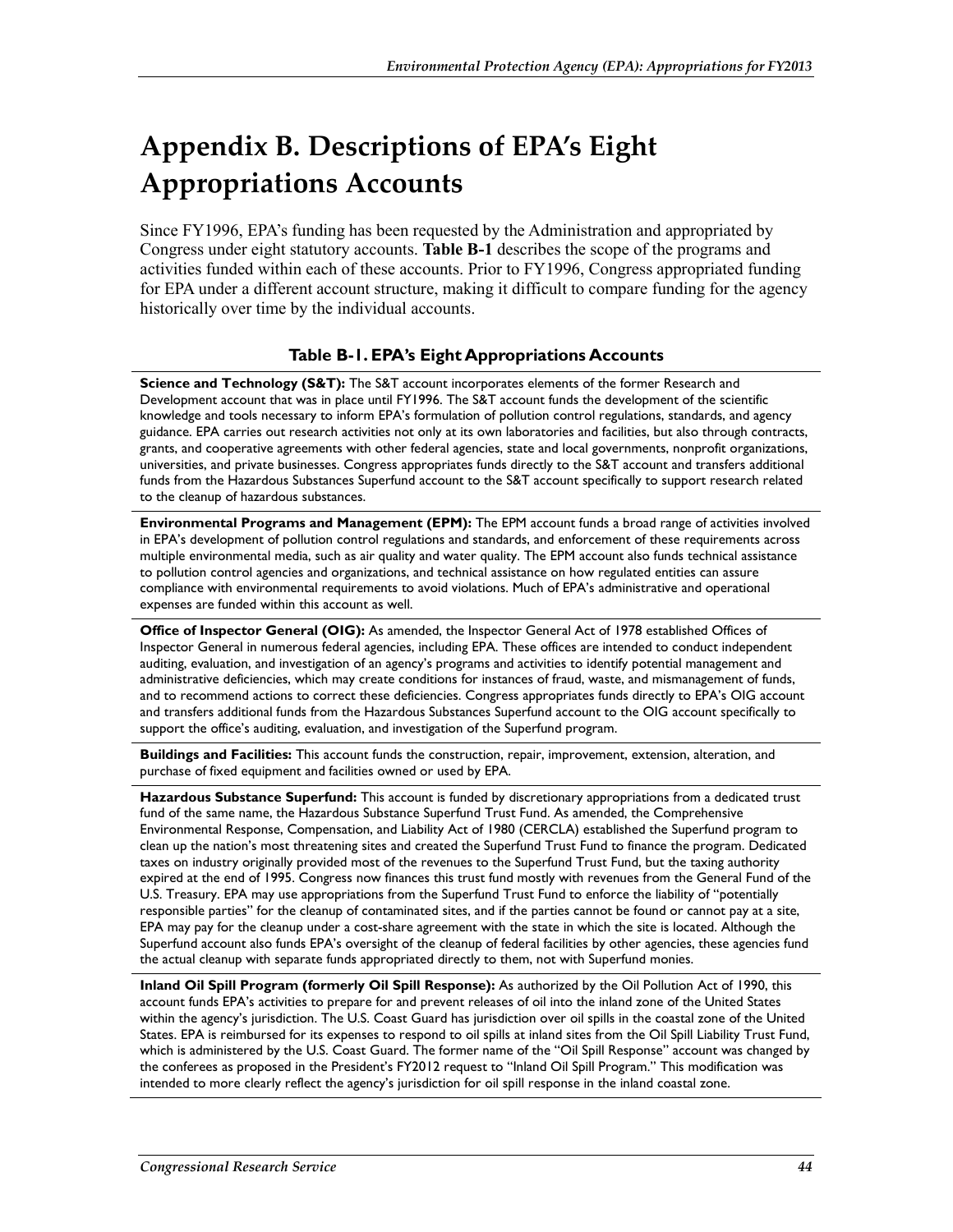**The Leaking Underground Storage Tank (LUST) Trust Fund Program:** Like the Superfund account, this account is funded by discretionary appropriations from a dedicated trust fund of the same name, the LUST Trust Fund. The Superfund Amendments and Reauthorization Act of 1986 established this trust fund. The LUST Trust Fund is financed primarily by a 0.1 cent per gallon tax on motor fuels, authorized through FY2016. EPA may use appropriations from the LUST Trust Fund to pay for the prevention of, and response to, releases from underground storage tanks that contain petroleum, which is not covered under Superfund. EPA and the states (through cooperative agreements) may use the funds to oversee corrective actions (i.e., cleanup) performed by the responsible parties, to conduct cleanups where a responsible party fails to do so or in case of an emergency, and to recover LUST monies spent on cleanup from the responsible parties. In addition to these activities, the Energy Policy Act of 2005 expanded the authorized uses of appropriated LUST monies to include implementation and enforcement of EPA's Underground Storage Tank leak prevention and detection program.

**State and Tribal Assistance Grants (STAG):** The majority of the funding within the STAG account is for capitalization grants for the Clean Water and Drinking Water State Revolving Funds (SRFs). SRF funding is used for local wastewater and drinking water infrastructure projects, such as construction of and modifications to municipal sewage treatment plants and drinking water treatment plants, to facilitate compliance with Clean Water Act and Safe Drinking Water Act requirements, respectively. The remainder of the STAG account funds other water infrastructure grants, categorical grants to states and tribes for numerous pollution control activities, grants for the cleanup of brownfields, and diesel emission reduction grants. Although the majority of funding for grants awarded by EPA is funded within the STAG account, other agency accounts also fund various types of grants, such as the S&T and EPM accounts.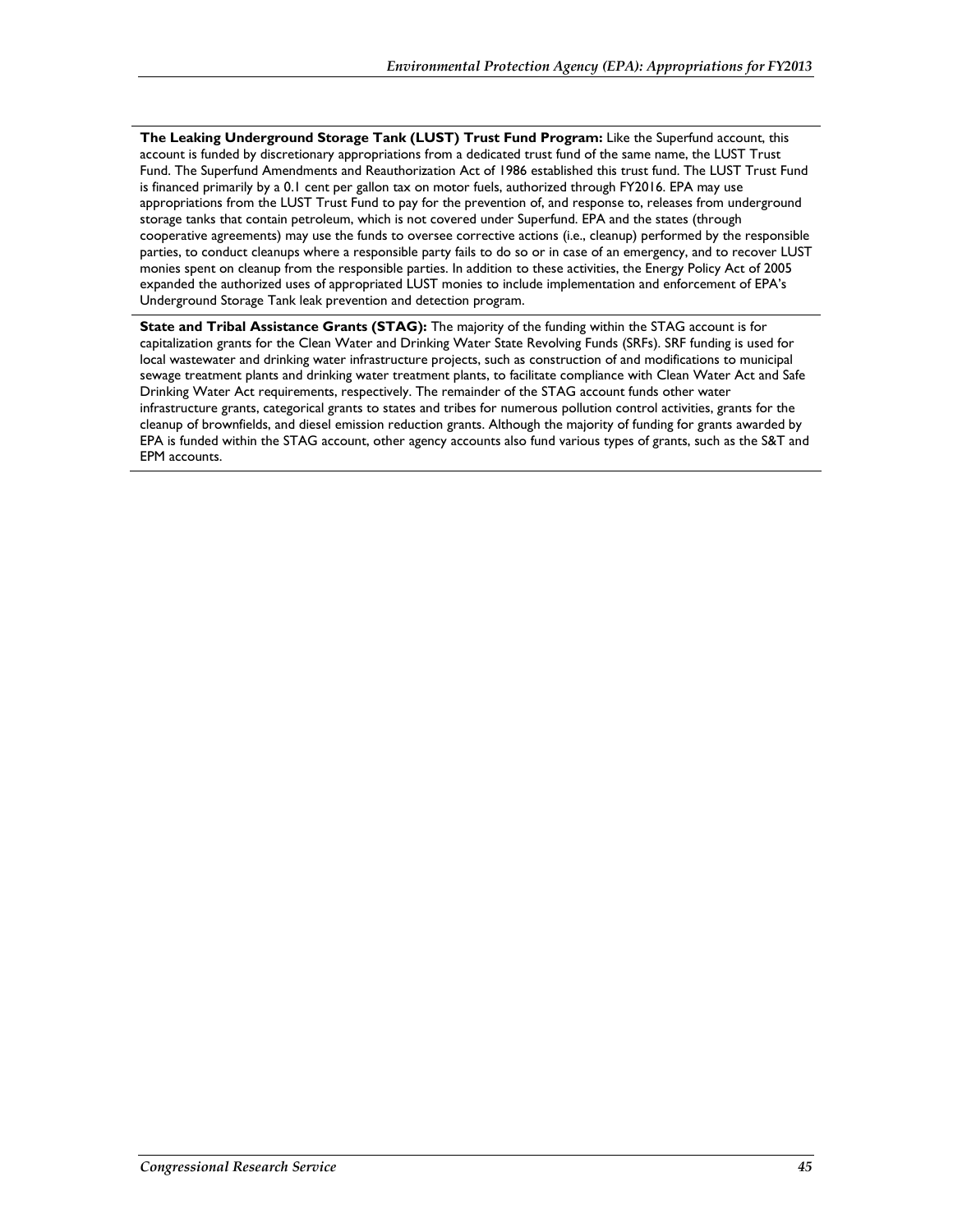# **Appendix C. Selected Provisions Contained in House Committee-Reported H.R. 6091 and Accompanying Report**

House committee-reported H.R. 6091 included several provisions and report language within most of EPA's appropriations accounts and a number of administrative provisions at the end of Title II, setting terms and conditions for certain EPA activities. The relatively more controversial provisions regarding several EPA programs and regulations were contained in the "General Provisions" in Title IV of H.R. 6091. **Table C-1** through **Table C-6**, which follow, identify those provisions in the House committee-reported bill. The provisions included in H.R. 6091 presented in the following tables are categorized in this report by general program areas, that is, air quality and climate change, water quality, and waste management. Related provisions that are under the jurisdiction of agencies other than EPA are listed separately in **Table C-6**. The tables contain information about the provisions, including the associated sections of the bill and those that were amendments adopted during full-committee markup, if applicable.

Several of the general provisions included in House committee-reported H.R. 6091 for FY2013 are the same or similar to several provisions included in the enacted FY2012 appropriations (P.L. 112-74),<sup>124</sup> and a subset of those proposed for FY2012 in H.R. 2584 as reported by the House Appropriations Committee on July 19, 2011,<sup>125</sup> and for FY2011 in the Full-Year Continuing Appropriations Act, 2011 (H.R. 1), as passed by the House on February 19, 2011.<sup>126</sup> These provisions were not included in the final FY2011 appropriations law (P.L. 112-10) enacted April 15, 2011.

<sup>124</sup> See CRS Report R42332, *Environmental Protection Agency (EPA) FY2012 Appropriations*, by Robert Esworthy.

<sup>125</sup> See CRS Report R41979, *Environmental Protection Agency (EPA) FY2012 Appropriations: Overview of Provisions in H.R. 2584 as Reported*, by Robert Esworthy

<sup>126</sup> See CRS Report R41698, *H.R. 1 Full-Year FY2011 Continuing Resolution: Overview of Environmental Protection Agency (EPA) Provisions*, by Robert Esworthy.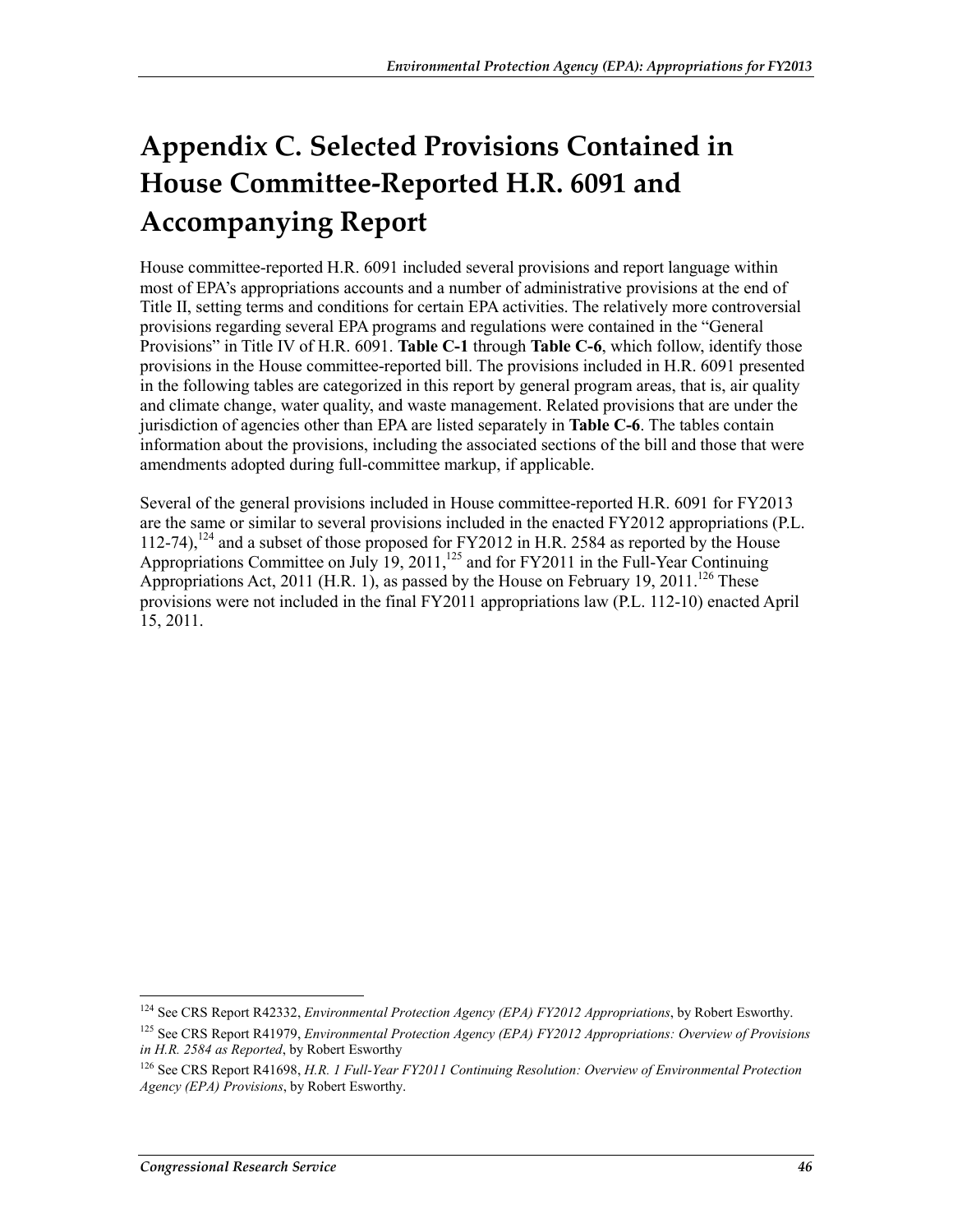| <b>EPA</b>                                                                               | Air Quality/Climate Change/Greenhouse Gas Emissions Provisions in<br>House Committee-Reported H.R. 6091 |                                                                                                                                                                                                                                                                                                                                                                                                                                                                                                                                                                                                                                                                                                                                                                                                                                                                                                     |                                                                                                                                                                       |  |  |  |  |
|------------------------------------------------------------------------------------------|---------------------------------------------------------------------------------------------------------|-----------------------------------------------------------------------------------------------------------------------------------------------------------------------------------------------------------------------------------------------------------------------------------------------------------------------------------------------------------------------------------------------------------------------------------------------------------------------------------------------------------------------------------------------------------------------------------------------------------------------------------------------------------------------------------------------------------------------------------------------------------------------------------------------------------------------------------------------------------------------------------------------------|-----------------------------------------------------------------------------------------------------------------------------------------------------------------------|--|--|--|--|
| <b>Activity/Program</b><br><b>Description</b>                                            | <b>Section</b>                                                                                          | <b>House Action</b>                                                                                                                                                                                                                                                                                                                                                                                                                                                                                                                                                                                                                                                                                                                                                                                                                                                                                 |                                                                                                                                                                       |  |  |  |  |
| Climate change<br>reporting use of<br>funds (all federal<br>departments and<br>agencies) | Sec. 419.<br>Title IV<br><b>REPORT ON</b><br><b>CLIMATE</b><br><b>CHANGE</b><br><b>FUNDS</b>            | "Not later than 120 days after the date on which the<br>President's fiscal year 2014 budget request is submitted to<br>Congress, the President shall submit a comprehensive report<br>to the Committee on Appropriations of the House of<br>Representatives and the Committee on Appropriations of the<br>Senate describing in detail all Federal agency funding, domestic<br>and international, for climate change programs, projects and<br>activities in fiscal year 2012, including an accounting of funding<br>by agency with each agency identifying climate change<br>programs, projects and activities and associated costs by line<br>item as presented in the President's Budget Appendix, and<br>including citations and linkages where practicable to each<br>strategic plan that is driving funding within each climate<br>change program, project and activity listed in the report." | Included in<br>FY2013 draft<br>appropriations bill<br>as approved by<br>House Interior,<br>Environmental<br>and Related<br>Agencies<br>Appropriations<br>Subcommittee |  |  |  |  |
| Title V of the<br>Clean Air Act (42<br>U.S.C. 7661 et<br>seq.): livestock<br>production  | Sec. 420.<br><b>Title IV</b><br>PROHIBITION<br>ON USE OF<br><b>FUNDS</b>                                | "Notwithstanding any other provision of law, none of the<br>funds made available in this Act or any other Act may be used<br>to promulgate or implement any regulation requiring the<br>issuance of permits under title V of the Clean Air Act (42<br>U.S.C. 7661 et seq.) for carbon dioxide, nitrous oxide, water<br>vapor, or methane emissions resulting from biological<br>processes associated with livestock production."                                                                                                                                                                                                                                                                                                                                                                                                                                                                    | Included in<br>FY2013 draft<br>appropriations bill<br>as approved by<br>House Interior,<br>Environmental<br>and Related<br>Agencies<br>Appropriations<br>Subcommittee |  |  |  |  |
| Greenhouse gas<br>emissions: manure<br>mgt.                                              | Sec. 421.<br>Title IV<br><b>GREENHOUSE</b><br>GAS<br><b>REPORTING</b><br><b>RESTRICTIONS</b>            | "Notwithstanding any other provision of law, none of the<br>funds made available in this or any other Act may be used to<br>implement any provision in a rule, if that provision requires<br>mandatory reporting of greenhouse gas emissions from<br>manure management systems."                                                                                                                                                                                                                                                                                                                                                                                                                                                                                                                                                                                                                    | Included in<br>FY2013 draft<br>appropriations bill<br>as approved by<br>House Interior,<br>Environmental<br>and Related<br>Agencies<br>Appropriations<br>Subcommittee |  |  |  |  |

#### **Table C-1. EPA Air Quality, Climate Change, and Greenhouse Gas Emissions Program Activities General Provisions**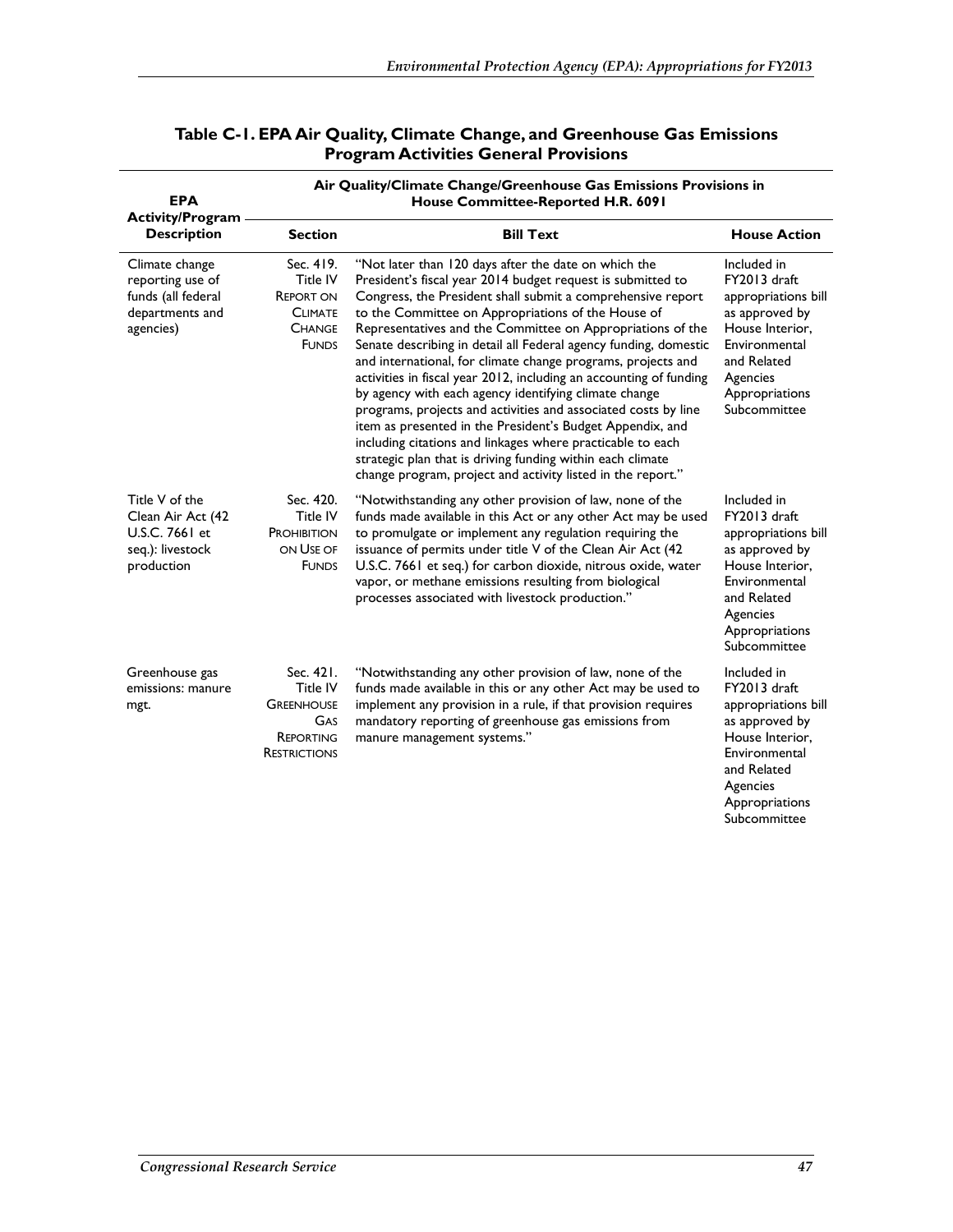| EPA                                                                                                                   |                                                                      |                                                                                                                                                                                                                                                                                                                                                                                                                                                                                                                            |                                                                           |
|-----------------------------------------------------------------------------------------------------------------------|----------------------------------------------------------------------|----------------------------------------------------------------------------------------------------------------------------------------------------------------------------------------------------------------------------------------------------------------------------------------------------------------------------------------------------------------------------------------------------------------------------------------------------------------------------------------------------------------------------|---------------------------------------------------------------------------|
| <b>Activity/Program</b><br><b>Description</b>                                                                         | Section                                                              | <b>Bill Text</b>                                                                                                                                                                                                                                                                                                                                                                                                                                                                                                           | <b>House Action</b>                                                       |
| 48-month pilot<br>project for the<br>North American<br><b>Emission Control</b>                                        | Sec. 440. Title<br><b>IV EMISSION</b><br><b>CONTROL ACT</b><br>PILOT | "(a) The Administrator of the Environmental Protection<br>Agency, in consultation with the Commandant of the Coast<br>Guard, shall carry out a 48-month pilot project for the North<br>American Emission Control Area under which—                                                                                                                                                                                                                                                                                         | Adopted as an<br>amendment during<br>full-committee<br>markup June 27-28, |
| Area                                                                                                                  |                                                                      | $(1)$ subject to paragraph $(2)$ , the owner or operator of a<br>vessel opting into the pilot project is deemed to be in<br>compliance with United States sulfur content fuel<br>requirements if-                                                                                                                                                                                                                                                                                                                          | 2012                                                                      |
|                                                                                                                       |                                                                      | (A) the vessel meets requirements under the International<br>Convention for the Prevention of Pollution from Ships,<br>1973/78 (MARPOL), Annex VI, Regulation 4; and                                                                                                                                                                                                                                                                                                                                                       |                                                                           |
|                                                                                                                       |                                                                      | (B) the Administrator determines that compliance with the<br>requirements described in subparagraph (A) provides a<br>degree of overall protection of the public health and<br>welfare (based on fleet averaging, weighted averaging,<br>weighted and unweighted emissions averaging calculations,<br>and such other measures as determined appropriate by<br>the Administrator) that is equivalent to the degree of such<br>protection provided by compliance with United States<br>sulfur content fuel requirements; and |                                                                           |
|                                                                                                                       |                                                                      | (2) the owner or operator of a vessel opting into the pilot<br>project continues to be subject to United States sulfur<br>content fuel requirements while at berth or anchor.                                                                                                                                                                                                                                                                                                                                              |                                                                           |
|                                                                                                                       |                                                                      | (b) For purposes of evaluating the results of such pilot<br>project, the Administrator of the Environmental Protection<br>Agency shall complete atmospheric modeling and actual<br>ambient air testing to determine the environmental and<br>economic effectiveness of United States sulfur content fuel<br>requirements, in combination with the requirements<br>described in subsection $(a)(1)(A)$ , particularly as such<br>effectiveness relates to Alaska and Hawaii.                                                |                                                                           |
|                                                                                                                       |                                                                      | (c) In this section:                                                                                                                                                                                                                                                                                                                                                                                                                                                                                                       |                                                                           |
|                                                                                                                       |                                                                      | (1) The term "North American Emission Control Area"<br>means the North American Emission Control Area<br>designated pursuant to the Act to Prevent Pollution from<br>Ships.<br>(2) The term "United States sulfur fuel requirements" means<br>the requirements under Federal and State law applicable to<br>the sulfur content of the fuel used for operation of the<br>vessel."                                                                                                                                           |                                                                           |
| Greenhouse gas<br>emissions: mobile                                                                                   | Sec. 444.<br><b>Title IV MOBILE</b>                                  | "None of the funds made available under this Act shall be<br>used-                                                                                                                                                                                                                                                                                                                                                                                                                                                         | Adopted as an<br>amendment during                                         |
| source emissions<br>Sections 202 and<br>$209(b)$ of the<br>Clean Air Act (42<br>U.S.C. 7521 and 42<br>U.S.C. 7543(b)) | <b>SOURCE</b><br><b>EMISSION</b>                                     | (1) to prepare, propose, promulgate, finalize, implement, or<br>enforce any regulation pursuant to section 202 of the Clean<br>Air Act (42 U.S.C. 7521) regarding the regulation of any<br>greenhouse gas emissions from new motor vehicles or new<br>motor vehicle engines that are manufactured after model year<br>2016 to address climate change; or                                                                                                                                                                   | full-committee<br>markup June 27-28,<br>2012                              |
|                                                                                                                       |                                                                      | $(2)$ to consider or grant a waiver under section 209 $(b)$ of such<br>Act (42 U.S.C. 7543(b)) so that a State or political subdivision                                                                                                                                                                                                                                                                                                                                                                                    |                                                                           |

## **Air Quality/Climate Change/Greenhouse Gas Emissions Provisions in**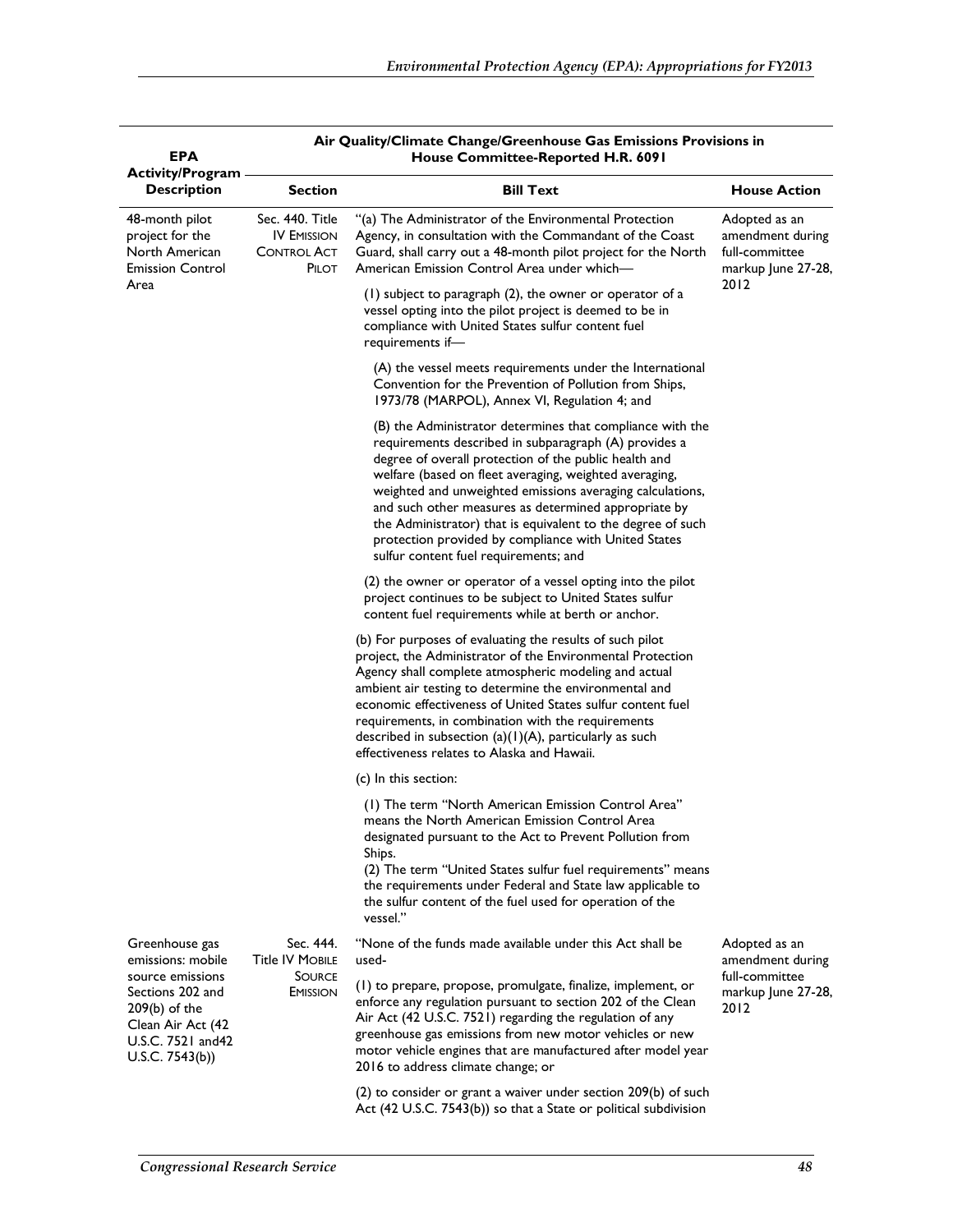| <b>EPA</b><br><b>Activity/Program</b>                                                                                                                                                            | Air Quality/Climate Change/Greenhouse Gas Emissions Provisions in<br>House Committee-Reported H.R. 6091 |                                                                                                                                                                                                                                                                                                                                                                                                                                                                                                                                                          |                                                                                   |  |  |  |  |
|--------------------------------------------------------------------------------------------------------------------------------------------------------------------------------------------------|---------------------------------------------------------------------------------------------------------|----------------------------------------------------------------------------------------------------------------------------------------------------------------------------------------------------------------------------------------------------------------------------------------------------------------------------------------------------------------------------------------------------------------------------------------------------------------------------------------------------------------------------------------------------------|-----------------------------------------------------------------------------------|--|--|--|--|
| <b>Description</b>                                                                                                                                                                               | <b>Section</b>                                                                                          | <b>Bill Text</b>                                                                                                                                                                                                                                                                                                                                                                                                                                                                                                                                         | <b>House Action</b>                                                               |  |  |  |  |
|                                                                                                                                                                                                  |                                                                                                         | thereof may adopt or attempt to enforce standards for the<br>control of emissions of any greenhouse gas from new motor<br>vehicles or new motor vehicle engines that are manufactured<br>after model year 2016 to address climate change."                                                                                                                                                                                                                                                                                                               |                                                                                   |  |  |  |  |
| <b>Asbestos National</b><br><b>Emission Standards</b><br>for Hazardous Air<br>Pollutants<br>(NESHAPS)<br>regulations<br>(subpart M of part<br>61 of title 40, Code<br>of Federal<br>Regulations) | Sec. 446. Title<br><b>IV ASBESTOS</b><br><b>NESHAP</b>                                                  | "None of the funds made available by this Act may be used to<br>implement, administer, or enforce the National Emission<br>Standards for Hazardous Air Pollutants regulations for<br>asbestos under subpart M of part 61 of title 40, Code of<br>Federal Regulations with respect to any residential building<br>that has 4 or fewer dwelling units, unless such building falls<br>within the definition of "installation" under such regulations."                                                                                                      | Adopted as an<br>amendment during<br>full-committee<br>markup June 27-28,<br>2012 |  |  |  |  |
| Greenhouse gas<br>emissions: Prohibit<br>New Source<br>Performance<br>Standards (NSPS)<br>under section 111<br>of the CAA                                                                        | Sec. 448. Title<br>IV<br><b>GHG NSPS</b>                                                                | "None of the funds made available by this Act may be used to<br>develop, issue, implement, or enforce any regulation or<br>guidance under section 111 of the Clean Air Act establishing<br>any standard of performance applicable to the emission of any<br>greenhouse gas by any new or existing source that is an<br>electric utility generating unit."                                                                                                                                                                                                | Adopted as an<br>amendment during<br>full-committee<br>markup June 27-28,<br>2012 |  |  |  |  |
| <b>EPA Air Pollution</b><br><b>Control Cost</b><br>Manual seventh<br>edition update                                                                                                              | Sec. 449. Title<br>IV<br><b>COST MANUAL</b><br><b>UPDATE</b>                                            | "Not later than 30 days after the date of enactment of this<br>Act, the Administrator of the Environmental Protection<br>Agency shall begin development of a seventh edition of the<br>document entitled "EPA Air Pollution Control Cost Manual".<br>The Administrator shall consult, and seek comment from,<br>State, local, and tribal departments of environmental quality<br>during development of such seventh edition, and provide<br>opportunity for public comment."                                                                             | Adopted as an<br>amendment during<br>full-committee<br>markup June 27-28,<br>2012 |  |  |  |  |
| Solicit guidance on<br>air quality models<br>(appendix W to<br>part 51 of title 40,<br>Code of Federal<br>Regulations)                                                                           | Sec. 450. Title<br><b>IV COMMENTS</b><br>ON AIR<br><b>QUALITY</b><br><b>MODELS</b>                      | "Not later than 30 days after the date of enactment of this<br>Act, the Administrator of the Environmental Protection<br>Agency shall publish in the Federal Register a notice to solicit<br>comment on revising the Agency's "Guideline on Air Quality<br>Models" under appendix W to part 51 of title 40, Code of<br>Federal Regulations, to allow flexible modeling approaches<br>and to adopt the most recently published version of the<br>CALPUFF modeling system (or portions thereof) as a<br>preferred air quality model under such Guideline." | Adopted as an<br>amendment during<br>full-committee<br>markup June 27-28,<br>2012 |  |  |  |  |

Source: Prepared by CRS based on provisions as contained in H.R. 6091, Interior, Environment, and Related Agencies Subcommittee FY2013 appropriations bill as reported by the House Appropriations Committee on July 10, 2012, and adopted amendments as reported by the House Appropriations Committee following the June 27- June 28, 2012, full-committee markup of the subcommittee draft bill, http://appropriations.house.gov/ uploadedfiles/fy13interioradopted.pdf.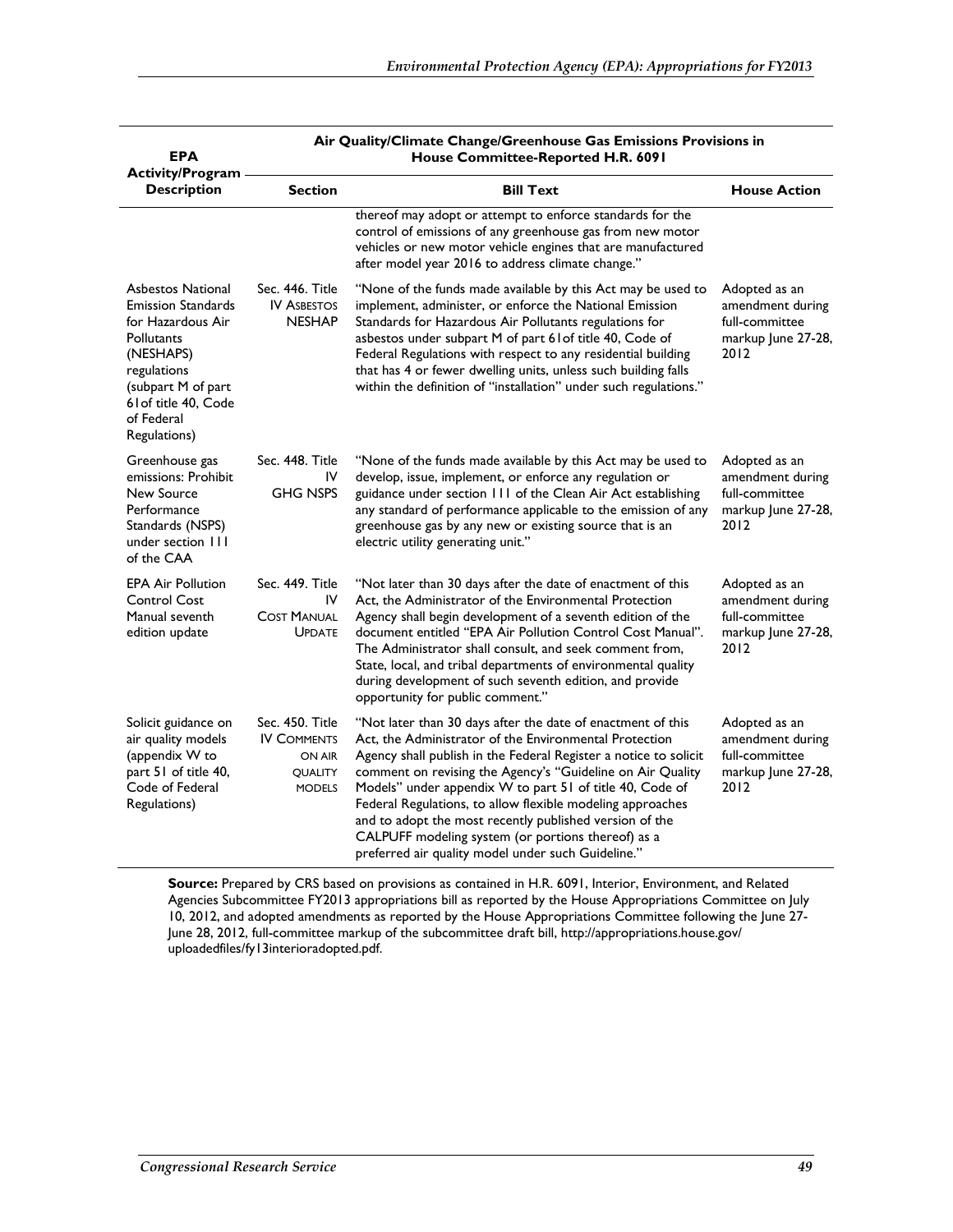| <b>EPA</b><br><b>Activity/Program</b>                                                                                                           | Water Quality Program Activities Provisions Included in<br>House Committee-Reported H.R. 6091 |                                                                                                                                                                                                                                                                                                                                                                                                                                                                                                                                                                                                                                                                                                                                               |                                                                                                                                                                       |  |  |  |
|-------------------------------------------------------------------------------------------------------------------------------------------------|-----------------------------------------------------------------------------------------------|-----------------------------------------------------------------------------------------------------------------------------------------------------------------------------------------------------------------------------------------------------------------------------------------------------------------------------------------------------------------------------------------------------------------------------------------------------------------------------------------------------------------------------------------------------------------------------------------------------------------------------------------------------------------------------------------------------------------------------------------------|-----------------------------------------------------------------------------------------------------------------------------------------------------------------------|--|--|--|
| <b>Description</b>                                                                                                                              | <b>Section</b>                                                                                | <b>Bill Text</b>                                                                                                                                                                                                                                                                                                                                                                                                                                                                                                                                                                                                                                                                                                                              | <b>House Action</b>                                                                                                                                                   |  |  |  |
| Sec. 402(I) of the<br><b>Federal Water</b><br><b>Pollution Control</b><br>Act (33 U.S.C.<br>1342(l)                                             | Sec. 422.<br>Title IV<br>SILVICULTURAL<br><b>ACTIVITIES</b>                                   | "Section 402(I) of the Federal Water Pollution Control Act (33<br>U.S.C. 1342(I)) is amended by adding at the end the following:<br>'(3) SILVICULTURAL ACTIVITIES- The Administrator shall not<br>require a permit under this section, nor shall the Administrator<br>directly or indirectly require any State to require a permit, for<br>discharges of stormwater runoff from roads, the construction, use,<br>or maintenance of which are associated with silvicultural activities, or<br>from other silvicultural activities involving nursery operations, site<br>preparation, reforestation and subsequent cultural treatment,<br>thinning, prescribed burning, pest and fire control, harvesting<br>operations, or surface drainage.'" | Included in<br>FY2013 draft<br>appropriations bill<br>as approved by<br>House Interior,<br>Environmental<br>and Related<br>Agencies<br>Appropriations<br>Subcommittee |  |  |  |
| Definition of waters<br>under the<br>jurisdiction of the<br><b>Federal Water</b><br><b>Pollution Control</b><br>Act (33 U.S.C. 1251<br>et seq.) | Sec. 434.<br>Title IV<br><b>WATERS OF</b><br>THE UNITED<br><b>STATES</b>                      | "None of the funds made available by this Act or any subsequent Act<br>making appropriations for the Environmental Protection Agency may<br>be used by the Environmental Protection Agency to develop, adopt,<br>implement, administer, or enforce a change or supplement to the<br>rule dated November 13, 1986, as amended August 25, 1993, or<br>guidance documents dated January 15, 2003, and December 2, 2008,<br>pertaining to the definition of waters under the jurisdiction of the<br>Federal Water Pollution Control Act (33 U.S.C. 1251 et seq.)."                                                                                                                                                                                | Included in<br>FY2013 draft<br>appropriations bill<br>as approved by<br>House Interior,<br>Environmental<br>and Related<br>Agencies<br>Appropriations<br>Subcommittee |  |  |  |

### **Table C-2. EPA Water Quality Program Activities Provisions**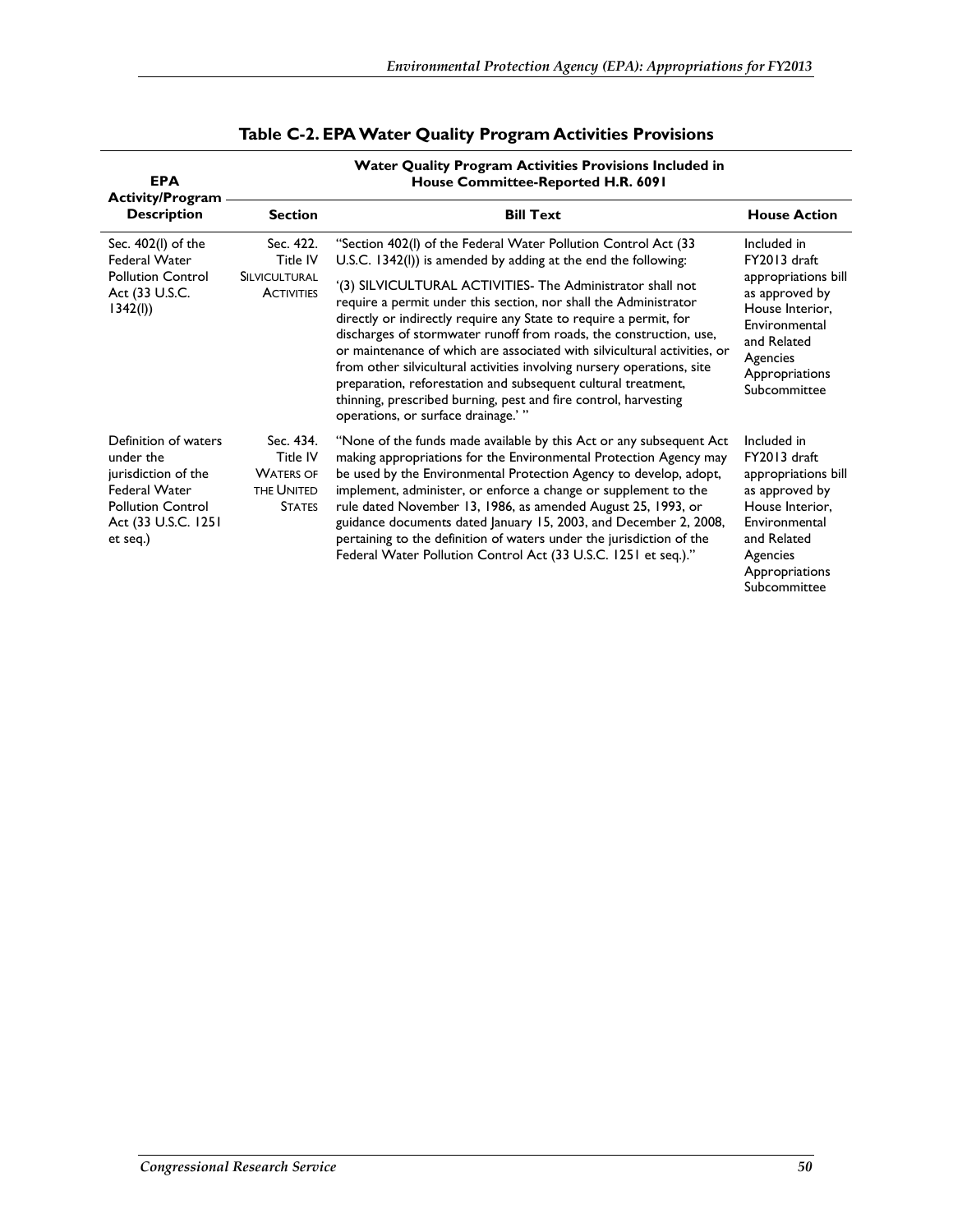| <b>EPA</b>                                                                                            | <b>Water Quality Program Activities Provisions Included in</b><br>House Committee-Reported H.R. 6091 |                                                                                                                                                                                                                                                                                                                                                                                                                                                                                                                                                                                                                                                                                                                                                                                                                                                                                |                                                                                                                                                                       |  |  |  |  |
|-------------------------------------------------------------------------------------------------------|------------------------------------------------------------------------------------------------------|--------------------------------------------------------------------------------------------------------------------------------------------------------------------------------------------------------------------------------------------------------------------------------------------------------------------------------------------------------------------------------------------------------------------------------------------------------------------------------------------------------------------------------------------------------------------------------------------------------------------------------------------------------------------------------------------------------------------------------------------------------------------------------------------------------------------------------------------------------------------------------|-----------------------------------------------------------------------------------------------------------------------------------------------------------------------|--|--|--|--|
| <b>Activity/Program</b><br><b>Description</b>                                                         | <b>Section</b>                                                                                       | <b>Bill Text</b>                                                                                                                                                                                                                                                                                                                                                                                                                                                                                                                                                                                                                                                                                                                                                                                                                                                               | <b>House Action</b>                                                                                                                                                   |  |  |  |  |
| Sec. $402(p)$ of the<br><b>Federal Water</b><br><b>Pollution Control</b><br>Act (33 U.S.C.<br>1342(p) | Sec. 436.<br>Title IV<br><b>STORMWATER</b><br><b>DISCHARGE</b>                                       | "None of the funds made available by this Act or any other Act may<br>be expended for the development, adoption, implementation, or<br>enforcement of regulations or guidance that would expand the<br>Federal stormwater discharge program under section $402(p)$ of the<br>Federal Water Pollution Control Act (33 U.S.C. 1342(p)) to post-<br>construction commercial or residential properties until 90 days after<br>the Administrator of the Environmental Protection Agency submits<br>to the Committee on Transportation and Infrastructure and the<br>Committee on Appropriations of the House of Representatives and<br>the Committee on Environment and Public Works and the<br>Committee on Appropriations of the Senate the study of<br>stormwater discharges required under section 402(p)(5) of such Act<br>$(33$ U.S.C. 1342(p)(5)). Such study shall include- | Included in<br>FY2013 draft<br>appropriations bill<br>as approved by<br>House Interior,<br>Environmental<br>and Related<br>Agencies<br>Appropriations<br>Subcommittee |  |  |  |  |
|                                                                                                       |                                                                                                      | (1) a thorough review and analysis of potential regulatory options<br>under the stormwater program;                                                                                                                                                                                                                                                                                                                                                                                                                                                                                                                                                                                                                                                                                                                                                                            |                                                                                                                                                                       |  |  |  |  |
|                                                                                                       |                                                                                                      | (2) the program's anticipated costs (including to the Environmental<br>Protection Agency, States, and potentially regulated entities) and<br>benefits; and                                                                                                                                                                                                                                                                                                                                                                                                                                                                                                                                                                                                                                                                                                                     |                                                                                                                                                                       |  |  |  |  |
|                                                                                                       |                                                                                                      | (3) a numerical identification of both relative cost effectiveness<br>among the options and the anticipated water quality enhancements<br>that would result from each option."                                                                                                                                                                                                                                                                                                                                                                                                                                                                                                                                                                                                                                                                                                 |                                                                                                                                                                       |  |  |  |  |
| Sect. $402(p)(3)$ of<br>the Federal Water<br><b>Pollution Control</b>                                 | Sec. 441.<br>Title IV<br><b>MUNICIPAL</b>                                                            | Section $402(p)(3)$ of the Federal Water Pollution Control Act (33<br>U.S.C. $1342(p)(3)$ ) is amended by adding at the end the following<br>new subparagraph:                                                                                                                                                                                                                                                                                                                                                                                                                                                                                                                                                                                                                                                                                                                 | One of several<br>amendments<br>adopted as part of                                                                                                                    |  |  |  |  |
| Act (33 U.S.C.<br>1342(p)(3)                                                                          | <b>SEPARATE</b><br><b>STORM SEWER</b><br><b>SYSTEM</b><br>PERMITTING                                 | " '(C) LIMITATION.-The Administrator or a State may not require<br>a municipality operating a municipal separate storm sewer system<br>serving a population of less than 100,000 to obtain a permit under<br>this subsection for a discharge that-                                                                                                                                                                                                                                                                                                                                                                                                                                                                                                                                                                                                                             | the Manager's<br>Amendment<br>during full-<br>committee<br>markup June 27-                                                                                            |  |  |  |  |
|                                                                                                       |                                                                                                      | "(i) is composed entirely of stormwater from a facility that is not<br>owned or operated by the municipality; and<br>"(ii) does not enter into the municipal separate storm sewer<br>system.'"                                                                                                                                                                                                                                                                                                                                                                                                                                                                                                                                                                                                                                                                                 | 28, 2012                                                                                                                                                              |  |  |  |  |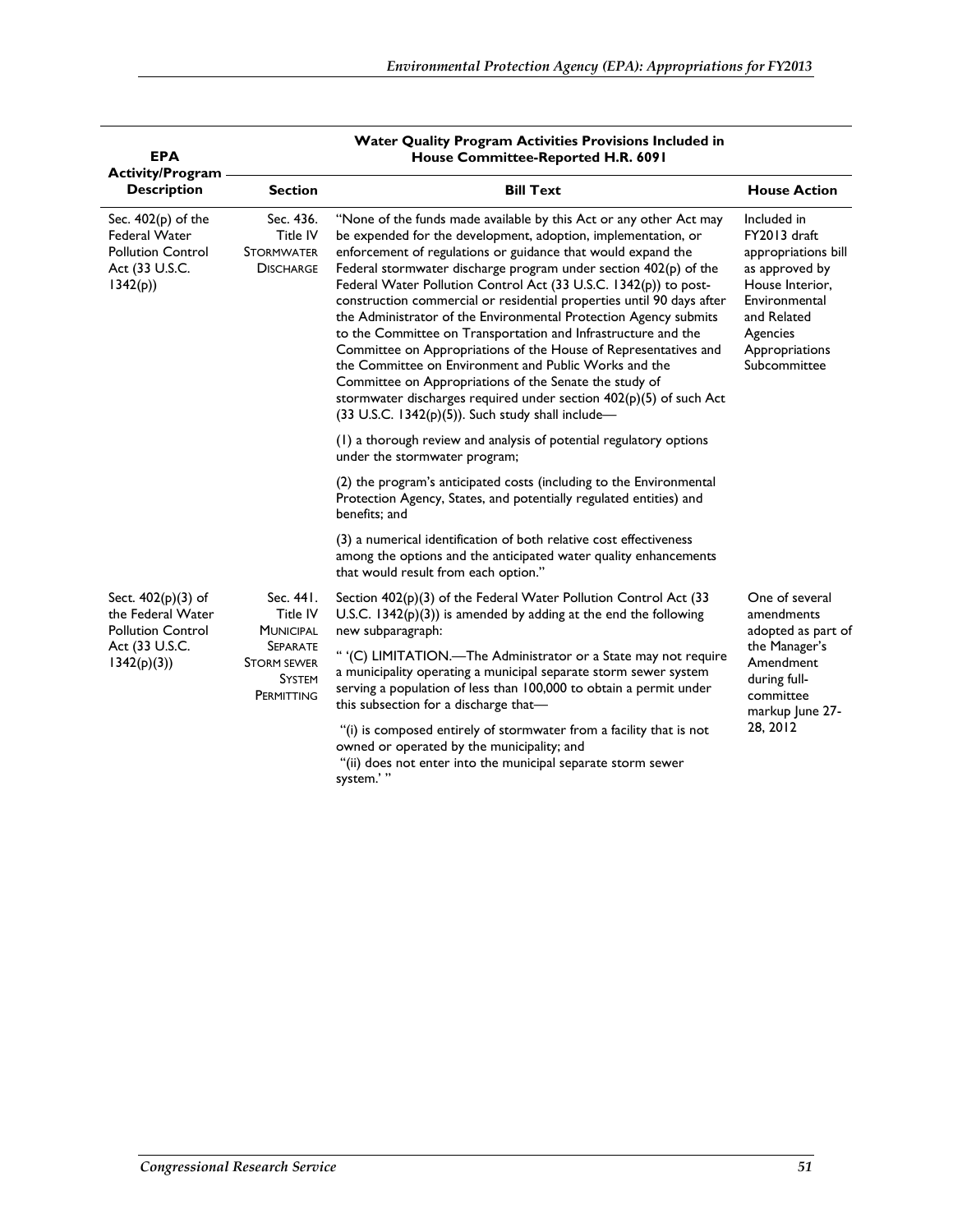| <b>EPA</b><br><b>Activity/Program</b>                                                                                                                                                                                                                                |                                             | Water Quality Program Activities Provisions included in<br>House Committee-Reported H.R. 6091                                                                                                                                                                                                                                                                                                                                                                                                                                                                                                            |                                                                                        |
|----------------------------------------------------------------------------------------------------------------------------------------------------------------------------------------------------------------------------------------------------------------------|---------------------------------------------|----------------------------------------------------------------------------------------------------------------------------------------------------------------------------------------------------------------------------------------------------------------------------------------------------------------------------------------------------------------------------------------------------------------------------------------------------------------------------------------------------------------------------------------------------------------------------------------------------------|----------------------------------------------------------------------------------------|
| <b>Description</b>                                                                                                                                                                                                                                                   | <b>Section</b>                              | <b>Bill Text</b>                                                                                                                                                                                                                                                                                                                                                                                                                                                                                                                                                                                         | <b>House Action</b>                                                                    |
| Require U.S. iron<br>and steel products<br>for construction<br>projects under<br>Title VI of the<br>Federal Water<br><b>Pollution Control</b><br>Act (33 U.S.C.<br>1381 et seq.) and<br>section 1452 of<br>the Safe Drinking<br>Water Act (42<br>U.S.C. $300j-12$ ). | Sec 442.<br>Title IV<br><b>BUY AMERICAN</b> | $(a)(1)$ None of the funds made available by a State water pollution<br>control revolving fund as authorized by title VI of the Federal Water<br>Pollution Control Act (33 U.S.C. 1381 et seq.) or made available by a<br>drinking water treatment revolving loan fund as authorized by<br>section 1452 of the Safe Drinking Water Act (42 U.S.C. 300j-12)<br>shall be used for a project for the construction, alteration,<br>maintenance, or repair of a public water system or treatment works<br>unless all of the iron and steel products used in the project are<br>produced in the United States. | Adopted as an<br>amendment<br>during full-<br>committee<br>markup June 27-<br>28, 2012 |
|                                                                                                                                                                                                                                                                      |                                             | (2) In this section, the term "iron and steel products" means the<br>following products made primarily of iron or steel: lined or unlined<br>pipes and fittings, manhole covers and other municipal castings,<br>hydrants, tanks, flanges, pipe clamps and restraints, valves,<br>structural steel, reinforced precast concrete, and construction and<br>building materials.                                                                                                                                                                                                                             |                                                                                        |
|                                                                                                                                                                                                                                                                      |                                             | (b) Subsection (a) shall not apply in any case or category of cases in<br>which the Administrator of the Environmental Protection Agency (in<br>this section referred to as the "Administrator") finds that-                                                                                                                                                                                                                                                                                                                                                                                             |                                                                                        |
|                                                                                                                                                                                                                                                                      |                                             | (1) applying subsection (a) would be inconsistent with the public<br>interest;<br>(2) iron and steel products are not produced in the United States<br>in sufficient and reasonably available quantities and of a satisfactory<br>quality; or<br>(3) inclusion of iron and steel products produced in the United<br>States will increase the cost of the overall project by more than 25<br>percent.                                                                                                                                                                                                     |                                                                                        |
|                                                                                                                                                                                                                                                                      |                                             | (c) If the Administrator receives a request for a waiver under this<br>section, the Administrator shall provide an informal notice of and<br>opportunity for public comment on the request at least 15 days<br>before making a finding based on the request. Notice provided under<br>this subsection shall include the information available to the<br>Administrator concerning the request and shall be provided by<br>electronic means, including on the official public Internet Web site of<br>the Environmental Protection Agency.                                                                 |                                                                                        |
|                                                                                                                                                                                                                                                                      |                                             | (d) This section shall be applied in a manner consistent with United<br>States obligations under international agreements.                                                                                                                                                                                                                                                                                                                                                                                                                                                                               |                                                                                        |
|                                                                                                                                                                                                                                                                      |                                             | (e) The Administrator may retain up to I percent of the funds<br>appropriated by this Act for carrying out the provisions described in<br>subsection (a)(1) for management and oversight of the requirements<br>of this section.                                                                                                                                                                                                                                                                                                                                                                         |                                                                                        |
|                                                                                                                                                                                                                                                                      |                                             | (f) This section does not apply with respect to a project if a State<br>agency approves the engineering plans and specifications for the<br>project, in that agency's capacity to approve such plans and<br>specifications prior to a project requesting bids, prior to October 1,<br>2012, or the date of the enactment of this Act, whichever is later.                                                                                                                                                                                                                                                |                                                                                        |

**Water Quality Program Activities Provisions Included in** 

**Source:** Prepared by CRS based on provisions as contained in H.R. 6091, Interior, Environment, and Related Agencies Subcommittee FY2013 appropriations bill as reported by the House Appropriations Committee on July 10, 2012, and adopted amendments as reported by the House Appropriations Committee following the June 27-June 28, 2012, full-committee markup of the subcommittee draft bill, http://appropriations.house.gov/uploadedfiles/ fy13interioradopted.pdf.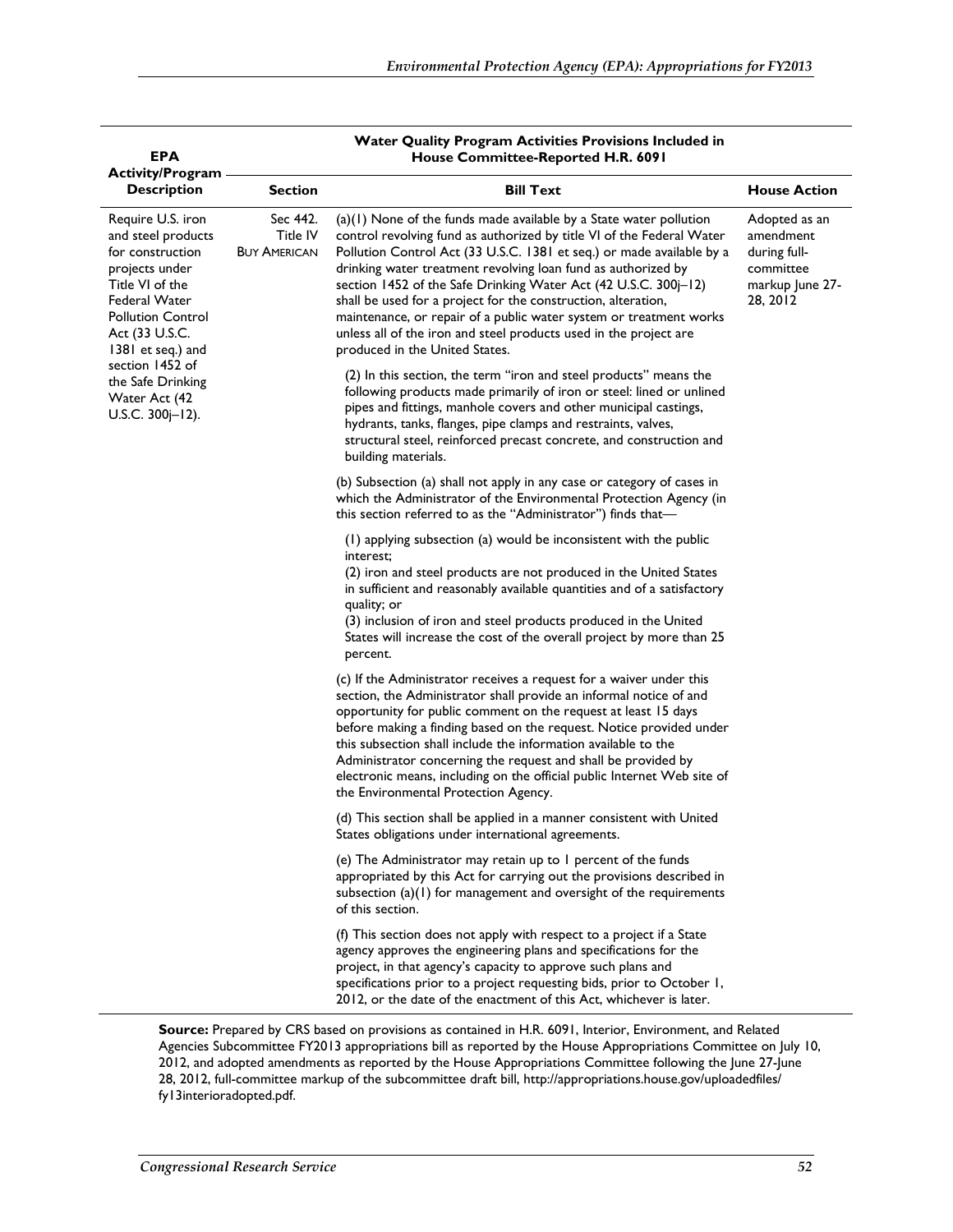| <b>EPA</b><br><b>Activity/Program</b>                                                                                                                                                                                                  |                                                        | <b>EPA Superfund Program: Provisions Included in</b><br>House Committee-Reported H.R. 6091                                                                                                                                                                                                                                                                         |                                                                                   |
|----------------------------------------------------------------------------------------------------------------------------------------------------------------------------------------------------------------------------------------|--------------------------------------------------------|--------------------------------------------------------------------------------------------------------------------------------------------------------------------------------------------------------------------------------------------------------------------------------------------------------------------------------------------------------------------|-----------------------------------------------------------------------------------|
| <b>Description</b>                                                                                                                                                                                                                     | <b>Section</b>                                         | <b>Bill Text</b>                                                                                                                                                                                                                                                                                                                                                   | <b>House Action</b>                                                               |
| Superfund cleanup<br>financial<br>responsibility<br>requirements<br>under Section<br>$108(b)$ of the<br>Comprehensive<br>Environmental<br>Response,<br>Compensation,<br>and Liability Act<br>(CERCLA) of 1980<br>(42 U.S.C.<br>9608(b) | Sec. 447.<br>Title IV<br>FINANCIAL<br><b>ASSURANCE</b> | "None of the funds made available by this Act may be<br>used to develop, propose, finalize, implement, enforce,<br>or administer any regulation that would establish new<br>financial responsibility requirements pursuant to section<br>108(b) of the Comprehensive Environmental Response,<br>Compensation, and Liability Act of 1980 (42 U.S.C.<br>$9608(b)$ ." | Adopted as an<br>amendment during<br>full-committee<br>markup June 27-28,<br>2012 |

#### **Table C-3. EPA Superfund Program Provisions**

**Source:** Prepared by CRS based on provisions as contained in H.R. 6091, Interior, Environment, and Related Agencies Subcommittee FY2013 appropriations bill as reported by the House Appropriations Committee on July 10, 2012, and adopted amendments as reported by the House Appropriations Committee following the June 27-June 28, 2012, full-committee markup of the subcommittee draft bill, http://appropriations.house.gov/uploadedfiles/ fy13interioradopted.pdf.

| <b>EPA</b><br><b>Activity/Program</b>                                                                                                | <b>Toxic Chemical Regulatory Programs Provisions Included in</b><br>House Committee-Reported H.R. 2584 |                                                                                                                                                                                                                                                                                                                                                                                                                                                                                                                                                                                    |                                                                                   |
|--------------------------------------------------------------------------------------------------------------------------------------|--------------------------------------------------------------------------------------------------------|------------------------------------------------------------------------------------------------------------------------------------------------------------------------------------------------------------------------------------------------------------------------------------------------------------------------------------------------------------------------------------------------------------------------------------------------------------------------------------------------------------------------------------------------------------------------------------|-----------------------------------------------------------------------------------|
| <b>Description</b>                                                                                                                   | <b>Section</b>                                                                                         | <b>Bill Text</b>                                                                                                                                                                                                                                                                                                                                                                                                                                                                                                                                                                   | <b>House Action</b>                                                               |
| Lead Renovation.<br>Repair, and<br><b>Painting Rule</b><br>(subpart E of part<br>745 of title 40.<br>Code of Federal<br>Regulations) | Sec. 443.<br>Title IV<br><b>LEAD TEST</b><br>Kıt.                                                      | "None of the funds made available by this Act may be<br>used to implement or enforce regulations under subpart<br>E of part 745 of title 40, Code of Federal Regulations<br>(commonly known as the 'Lead; Renovation, Repair, and<br>Painting Rule'), or any subsequent amendments to such<br>regulations, until the Administrator of the Environmental<br>Protection Agency publicizes Environmental Protection<br>Agency recognition of a commercially available lead test<br>kit that meets both criteria under section 745.88(c) of<br>title 40, Code of Federal Regulations." | Adopted as an<br>amendment during<br>full-committee<br>markup June 27-28,<br>2012 |

#### **Table C-4. EPA Toxic Chemical Regulatory Programs**

**Source:** Prepared by CRS based on provisions as contained in H.R. 6091, Interior, Environment, and Related Agencies Subcommittee FY2013 appropriations bill as reported by the House Appropriations Committee on July 10, 2012, and adopted amendments as reported by the House Appropriations Committee following the June 27- June 28, 2012, full-committee markup of the subcommittee draft bill, http://appropriations.house.gov/uploadedfiles/ fy13interioradopted.pdf.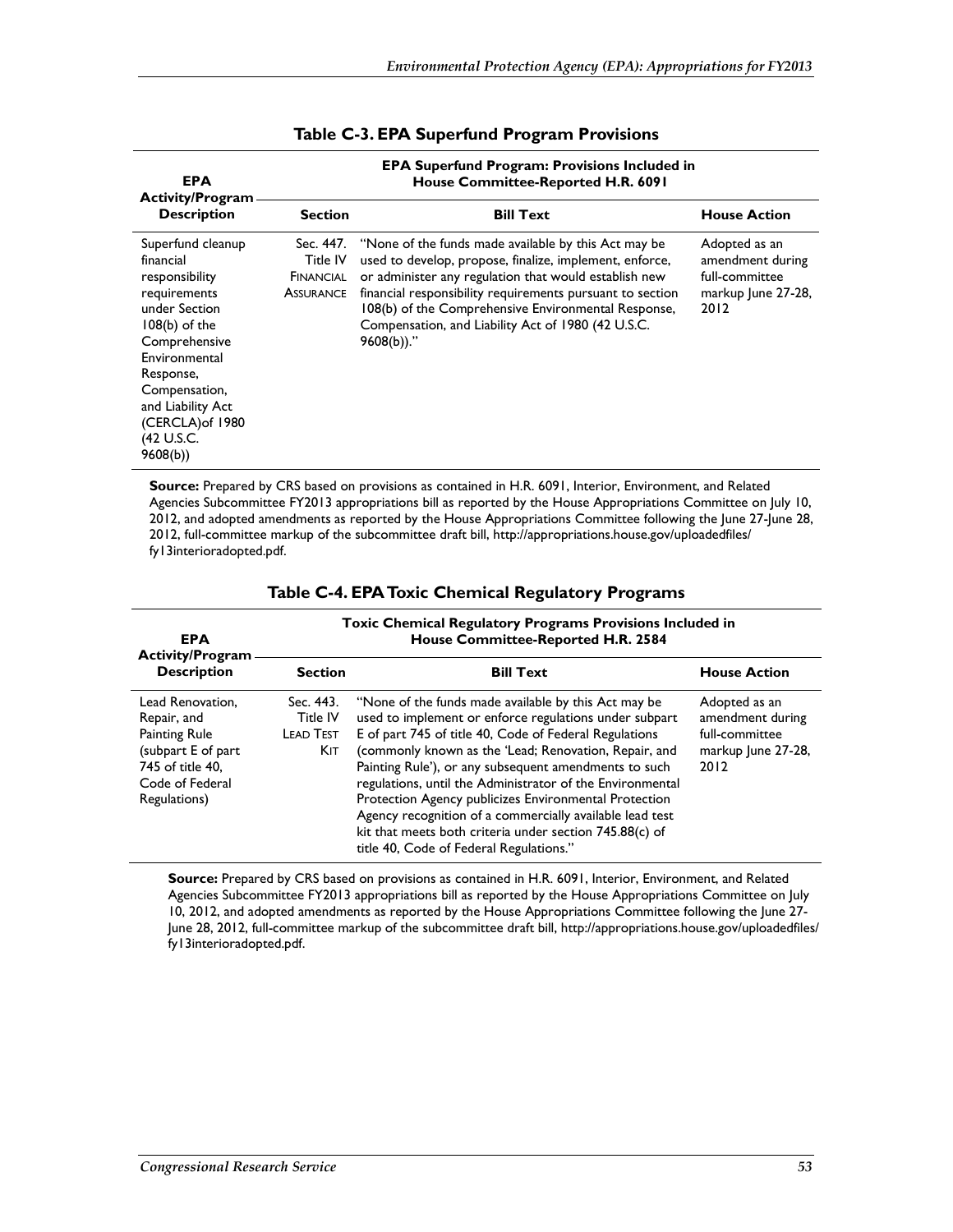| <b>EPA</b><br><b>Activity/Program-</b>         |                                        | <b>Pesticide Programs: Provisions Included in</b><br>House Committee-Reported H.R. 6091                                                                                                                                                                                                                                              |                                                                                   |
|------------------------------------------------|----------------------------------------|--------------------------------------------------------------------------------------------------------------------------------------------------------------------------------------------------------------------------------------------------------------------------------------------------------------------------------------|-----------------------------------------------------------------------------------|
| <b>Description</b>                             | <b>Section</b>                         | <b>Bill Text</b>                                                                                                                                                                                                                                                                                                                     | <b>House Action</b>                                                               |
| Pesticide Label<br>requirements<br>under FIFRA | Title IV<br><b>PESTICIDE</b><br>LABELS | Sec. 445. "None of the funds made available by this Act may be<br>used by the Administrator of the Environmental<br>Protection Agency to finalize the Proposed Guidance on<br>False or Misleading Pesticide Product Brand Names, as<br>contained in Draft Pesticide Registration Notice 2010-X<br>(Docket ID EPA-HQ-OPP-2010-0282)." | Adopted as an<br>amendment during<br>full-committee<br>markup June 27-28,<br>2012 |

#### **Table C-5. EPA Pesticide Programs Provisions**

**Source:** Prepared by CRS based on provisions as contained in H.R. 6091, Interior, Environment, and Related Agencies Subcommittee FY2013 appropriations bill as reported by the House Appropriations Committee on July 10, 2012, and adopted amendments as reported by the House Appropriations Committee following the June 27-June 28, 2012, fullcommittee markup of the subcommittee draft bill, http://appropriations.house.gov/uploadedfiles/ fy13interioradopted.pdf.

#### **Table C-6. Related Provisions Not Under EPA's Jurisdiction**

| <b>EPA</b><br><b>Activity/Program</b>                                                                              | Related Provisions Not Under EPA's Jurisdiction Included in<br>House Committee-Reported H.R. 6091 |                                                                                                                                                                                                                                                                                                    |                                                                                                                                                                        |  |
|--------------------------------------------------------------------------------------------------------------------|---------------------------------------------------------------------------------------------------|----------------------------------------------------------------------------------------------------------------------------------------------------------------------------------------------------------------------------------------------------------------------------------------------------|------------------------------------------------------------------------------------------------------------------------------------------------------------------------|--|
| <b>Description</b>                                                                                                 | <b>Section</b>                                                                                    | <b>Bill Text</b>                                                                                                                                                                                                                                                                                   | <b>House Action</b>                                                                                                                                                    |  |
| Office of Mining<br>Reclamation and<br>Enforcement,<br>Dept. of the<br>Interior stream<br>buffer zone<br>(Not EPA) | Sec. 435.<br>Title IV<br><b>STREAM BUFFERS</b>                                                    | "None of the funds made available by this Act may be<br>used to develop, carry out, implement, or otherwise<br>enforce proposed regulations published June 18, 2010<br>(75 Fed. Reg. 34,667) by the Office of Surface Mining<br>Reclamation and Enforcement of the Department of the<br>Interior." | Included in FY2013<br>draft appropriations<br>bill as approved by<br>House Interior.<br>Environmental and<br><b>Related Agencies</b><br>Appropriations<br>Subcommittee |  |

**Source:** Prepared by CRS based on provisions as contained in H.R. 6091, Interior, Environment, and Related Agencies Subcommittee FY2013 appropriations bill as reported by the House Appropriations Committee on July 10, 2012, and adopted amendments as reported by the House Appropriations Committee following the June 27-June 28, 2012, fullcommittee markup of the subcommittee draft bill, http://appropriations.house.gov/uploadedfiles/ fy13interioradopted.pdf.